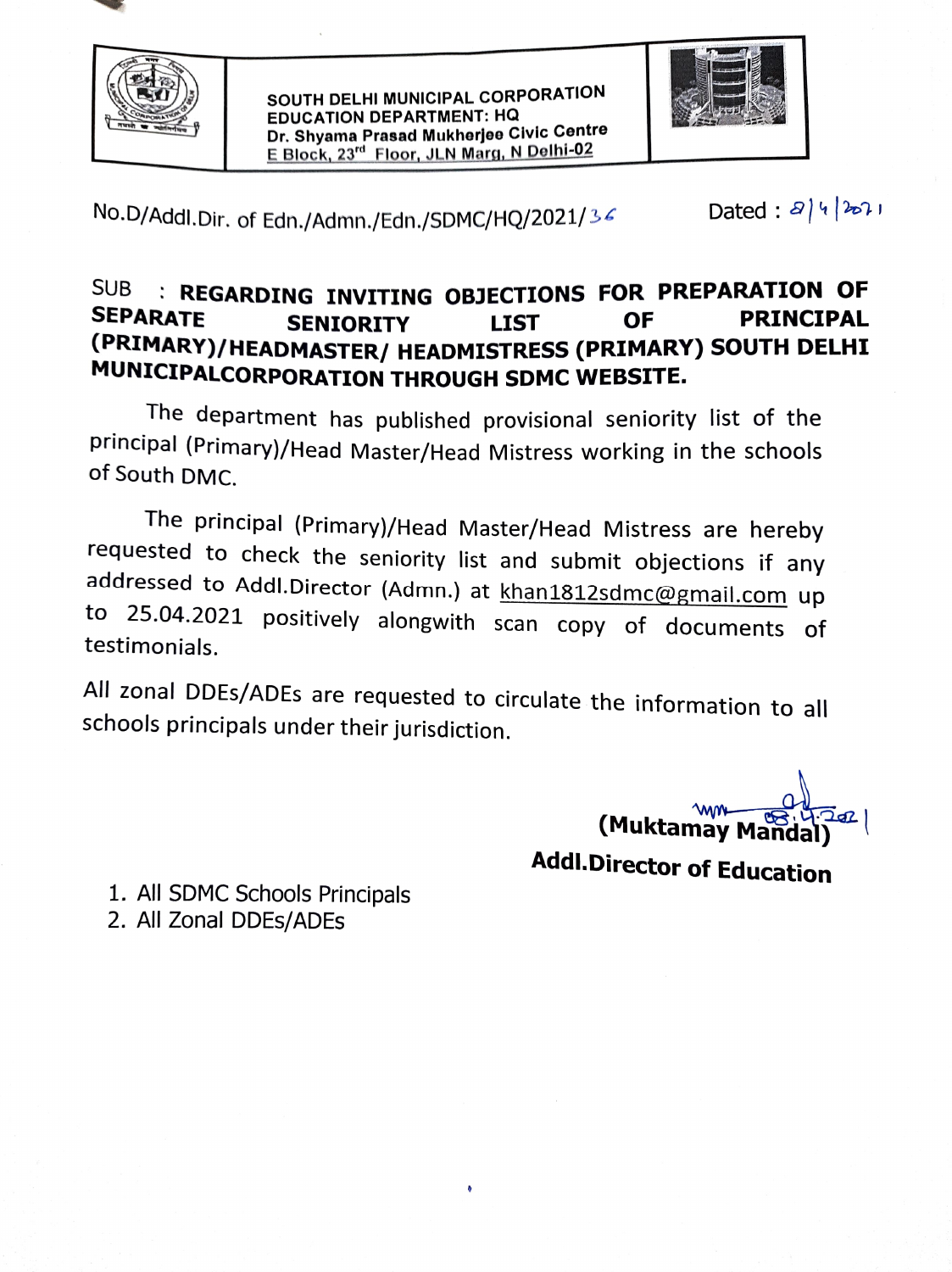|                        |                                     |           |                                             | SENIORITY PRINCIPAL (HEADMASTER/HEADMISTRESS (PRIMARY) SOUTH DELHI MUNICIPAL CORPORATION |                     |            |            |                 |                           |                                       |             |                       |                          |                             |
|------------------------|-------------------------------------|-----------|---------------------------------------------|------------------------------------------------------------------------------------------|---------------------|------------|------------|-----------------|---------------------------|---------------------------------------|-------------|-----------------------|--------------------------|-----------------------------|
| <b>SENIORITY</b><br>N0 |                                     |           |                                             |                                                                                          |                     |            | <b>DOB</b> | ACADEMIC<br>ION | <b>NAL</b><br><b>TION</b> | QUALIFICATA QUALIFICA PROMOTION ORDER |             |                       | DOA AS<br><b>TEACHER</b> | TEACHER<br><b>SENIORITY</b> |
|                        | SCHOOL                              | SCHOOL ID | NAME OF PRINCIPAL (PRY)                     | FATHER/HUSBAND'S NAME<br>LATE SH MASIHDAS                                                | <b>BIOMATRIC ID</b> | <b>CAT</b> |            |                 |                           | NO.<br>D/110/ADE/ADMN./E              | <b>DATE</b> | JOINING               |                          | NO.                         |
|                        | MANGLA PURI-I                       | 1757158   | <b>JOKHIMA TIRKY</b>                        | KHALKHO                                                                                  | 95024663            | ST         | 02.01.1965 | <b>INTER</b>    | JBT                       | DU/HQ/1999                            | 30.03.1999  | 01.04.1999 22.07.1989 |                          | 13092                       |
|                        | PUSHP VIHAR SEC-4                   | 1959099   | VICTORIA LUGUN                              | <b>RAJESH LUGUN</b>                                                                      | 15014521            | ST         | 01.09.1965 | <b>INTR</b>     | <b>JBT</b>                | D/1064/DEO/HQ/200                     | 24.02.2000  | 02.03.2000 25.07.1990 |                          | 14128                       |
| 3                      | DR AMBEDKAR NAGAR SEC-6<br>NO-3-IST | 1959152   | <b>JOHANI KUJUR</b>                         | MICHAEL TIGGA                                                                            | 15016050            | SΤ         | 02.10.1961 | <b>INTER</b>    | <b>JBT</b>                | D/2000/DEO/HQ/106                     | 24.02.2000  | 01.03.2000 07.08.1990 |                          | 14133                       |
| 4                      | MATIALA I                           | 1757203   | <b>FABIOLA TIRKEY</b>                       | JAMES TIRKEY                                                                             | 8400 8649           | ST         | 12.12.1964 | HR.SEC.         | <b>JBT</b>                | D/2000/DEO/HQ/106                     | 24.02.2000  | 01.03.2000 08.10.1990 |                          | 14161                       |
| 15                     | SOUTH ZONE OFFICE                   |           | HUKUM CHAND MEENA                           |                                                                                          |                     | ST         | 26.06.1965 | INTER           | JBT                       | D/1556/DEO/Admn./<br>2001             | 27.03.2001  |                       | 29.03.2001 01.03.1992    | 14881                       |
| 6                      | MADAN PUR KHADAR NO.1-2             | 1958405   | <b>KAMLESH MEENA</b>                        | RAJU LAL MEENA                                                                           | 54357530            | ST         | 05.07.1968 | 12TH            | <b>JBT</b>                | D/492/AEO/Admn./2<br>001              | 27.12.2001  | 05.01.2002            | 08.02.1992               | 14878                       |
|                        | TAJPUR VILLAGE GIRLS                | 1958130   | DHARAM RAJ SAH                              | NATHUNI SAH                                                                              | 60177897            | ST         | 17.10.1967 | B.A.            | <b>BTC</b>                | D/492/AEO/Admn./2<br>001              | 27.12.2001  | 01.01.2002 13.02.1992 |                          | 14900                       |
| 8                      | <b>CHATTARPUR VILLAGE-I</b>         | 1959081   | SAROJINI MUKTA MINJ                         | SIMON MINJ                                                                               | 15015750            | ST         | 20.06.1962 | 12TH            | <b>JBT</b>                | D/60/DEO/Admn./20<br>03               | 31.01.2003  | 05.02.2003 26.04.1993 |                          | 16112                       |
| 9                      | PALAM ENCLAVE                       | 1757175   | <b>KUSUM KUMARI</b>                         | DHANPAL SINGH                                                                            | 9502 5368           | ST.        | 01.02.1969 | B.A             | <b>ETE</b>                | D/60/DEO/Admn./20<br>IO3              | 31.01.2003  | 07.02.2003            | 26.04.1993               | 16115                       |
| 10                     | <b>BASANT NAGAR-II</b>              | 15016557  | <b>VIRENDER NAATH SINGH</b><br><b>MUNDA</b> | HEERA LAL SINGH<br><b>MUNDA</b>                                                          | 1958076             | ST         | 05.10.1965 | B.A.            | <b>JBT</b>                | D/60/DEO/Admn./20<br>03               | 31.01.2003  | 05.02.2003 23.04.1993 |                          | 16119                       |
| 11                     | DEVLI NO-2-I                        |           | CLARA KUJUR                                 | JULIUS LAKRA                                                                             | 15016781            | ST         | 03.08.1961 | B.A.            | <b>JBT</b>                | D/60/DEO/Admn./20<br>03               | 31.01.2003  | 10.02.2003 24.04.1993 |                          | 16121                       |
| 12                     | SOUTH ZONE OFFICE                   | 15016254  | JAY JOHN INNOCENT SOY                       | MASIHDAS SOY                                                                             |                     | ST         | 14.04.1968 | M.A.            | B.ED.                     | D/227/Deo/Admn./2<br>003              | 31.03.2003  | 01.04.2003 21.07.1993 |                          | 16107                       |
| 13                     | DR AMBEDKAR NAGAR SEC-6<br>NO-5-IST | 1959154   | <b>GRACE GULAB KUJUR</b>                    | PULIBIUS KUJUR                                                                           | 15016057            | ST         | 10.05.1968 | <b>INTER</b>    | <b>JBT</b>                | D/227/Deo/Admn./2<br>003              | 31.03.2003  | 04.03.2003 30.07.1993 |                          | 16114                       |
| 14                     | DR AMBEDKAR SEC-5 NO-3-<br>2ND      | 1959147   | <b>AVDESH MEHTO</b>                         | RAM NARYAN MEHTO                                                                         | 15016847            | ST         | 02.03.1970 | <b>BSC</b>      | <b>BTC</b>                | D/1070/DEO/Admn.,<br>2003             | 31.12.2003  | 01.04.2004 24.04.1993 |                          | 16117                       |
| 15                     | POLICE COLONY HAUZ KHAS             | 1959029   | <b>ASHA EKKA</b>                            | LATE SH BONIFACE EKKA                                                                    | 15015117            | ST         | 20.11.1967 | M.A.            | B.ED                      | D/1070/DEO/Admn.,<br>2003             | 31.12.2003  | 05.01.2004 10.03.1994 |                          | 17446                       |
| 16                     | RANGPURI PAHAR                      | 1958109   | <b>SAWAI SINGH</b>                          | RAM CHANDER                                                                              | 95001481            | <b>ST</b>  | 20.06.1966 | M.A.            | B.ED                      | D/1070/DEO/Admn.,<br>2003             | 31.12.2003  |                       | 21.03.1994               | 17458                       |
| 17                     | EDUCATION HQ                        |           | <b>ANGURI BAI MEENA</b>                     | PITAM SINGH                                                                              | 43456818            | ST         | 19.08.1970 | M.A.            | B. ED.                    | D/1070/DEO/Admn./<br>2003             | 31.12.2003  | 03.01.2004 04.03.1994 |                          | 17507                       |
| 18                     | <b>VASHIST PARK-I</b>               | 0175 7154 | <b>SAROJ CATHERINA</b>                      | VIJAY KUMAR TIRKEY                                                                       | 9502 3272           | ST         | 08.02.1970 | <b>INTER</b>    | JBT                       | D/1070/DEO/Admn.,<br>2003             | 31.12.2003  | 21.01.2004 25.03.1994 |                          | 17508                       |
| 19                     | MASJID MOTH                         | 1958028   | <b>OMINA TUTI</b>                           | JOHN MINZ                                                                                | 15016978            | <b>ST</b>  | 26.12.1964 | B.A.            | JBT                       | D/1070/DEO/Admn.,<br>2003             | 31.12.2003  | 31.12.2003 15.07.1994 |                          | 17513                       |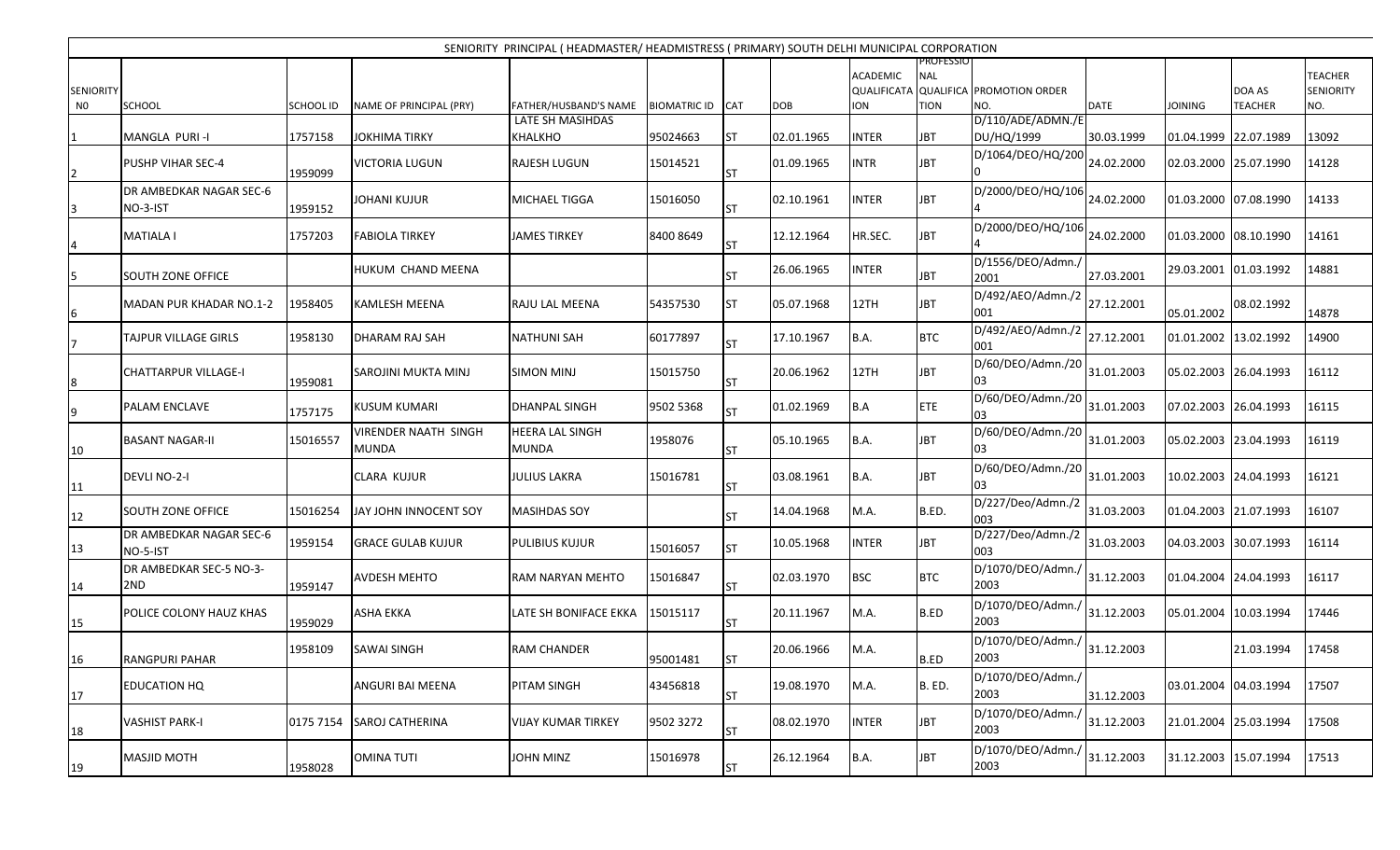| <b>SENIORITY</b>         |                                            |                       |                                                   |                                                    |                     |                  |                          | <b>ACADEMIC</b>     | <b>PROFESSIO</b><br><b>NAL</b> | <b>QUALIFICATA QUALIFICA PROMOTION ORDER</b> |                           |                                         | DOA AS                | <b>TEACHER</b><br><b>SENIORITY</b> |
|--------------------------|--------------------------------------------|-----------------------|---------------------------------------------------|----------------------------------------------------|---------------------|------------------|--------------------------|---------------------|--------------------------------|----------------------------------------------|---------------------------|-----------------------------------------|-----------------------|------------------------------------|
| N <sub>0</sub><br>$20\,$ | <b>SCHOOL</b><br><b>SOUTH ZONE OFFICE</b>  | SCHOOL ID<br>15016286 | <b>NAME OF PRINCIPAL (PRY)</b><br>RAM DAYAL MEENA | FATHER/HUSBAND'S NAME<br><b>BADRI PRASAD MEENA</b> | <b>BIOMATRIC ID</b> | CAT<br><b>ST</b> | <b>DOB</b><br>20.06.1970 | <b>ION</b><br>M.COM | <b>TION</b><br>B.ED.           | NO.<br>D/1070/DEO/Admn.,<br>2003             | <b>DATE</b><br>31.12.2003 | <b>JOINING</b><br>03.01.2004 11.03.1994 | <b>TEACHER</b>        | NO.<br>17518                       |
| 21                       | SANGAM VIHAR F-2-2ND                       | 1958109               | MANOHAR LAL MEENA                                 | MOOLCHAND MEENA                                    | 4704 8466           | ST               | 12.04.1964               | BA                  | B.ED.                          | D/1070/DEO/Admn./<br>2003                    | 31.12.2003                | 02.01.2004                              | 04.03.1994            | 17521                              |
| $\overline{22}$          | <b>SADHNA ENCLAVE</b>                      | 1959018               | PARITIBHA TIRKEY                                  | WILSON BARA                                        | 84093973            | ST               | 02.02.1963               | 12TH                | JBT                            | D/1070/DEO/Admn.,<br>2003                    | 31.12.2003                |                                         | 08.01.2004 04.03.1994 | 17525                              |
| 23                       | TEKHAND NO.1-II                            | 1958156               | RAJ KUMAR SAH                                     | RAJESHWAR PRASAD SAH                               | 97553248            | ST               | 31.01.1967               | 12TH                | B.T.C                          | D/1070/DEO/Admn./<br>2003                    | 31.12.2003                | 02.01.2004                              | 15.07.1994            | 17522                              |
| 24                       | DR AMBEDKAR NAGAR SEC-5<br><b>NO-2-2ND</b> | 195126                | PRAHLAD MEENA                                     | GANESH LAL                                         | 95033087            | <b>ST</b>        | 20.06.1973               | B.A.                | B.ED.                          | D/1070/DEO/Admn./<br>2003                    | 31.12.2003                |                                         | 21.01.2004 15.07.1994 | 17526                              |
| 25                       | DR. AMBEDKAR NAGAR SEC-1<br>NO-1-II        |                       | RAJENDER KUMAR                                    | BHARAT RAM                                         | 15016879            | ST               | 20.06.1975               | B.A.                | B.T.C                          | D/1070/DEO/Admn./<br>2003                    | 31.12.2003                | 03.01.2004 11.03.1994                   |                       | 17530                              |
| 26                       | CENTRAL ZONE OFFICE                        | 15011732              | RAJESH BHAGAT                                     | FEKU RAM                                           | 15011732            | ST               | 01.01.1965               | B.A.(HONS) B.ED     |                                | D/1070/DEO/Admn.,<br>2003                    | 31.12.2003                |                                         | 02.01.2004 15.07.1994 | 17531                              |
| 27                       | <b>SAGARPUR OLD-I</b>                      | 0175 7165             | SANDHYA PRAVEEN TIRKEY                            | MUKUL TIRKEY                                       | 9502 4701           | ST               | 12.02.1963               | B.A.                | B.ED.                          | D/1070/DEO/Admn.,<br>2003                    | 31.12.2003                |                                         | 23.01.2004 16.03.1994 | 17536                              |
| 28                       | TEHKHAND NO-2-2ND                          | 1958154               | /ISHRAM MEENA                                     | BADRI PRASAD                                       | 5876 7411           | <b>ST</b>        | 03.05.1965               | B.A.                | B.ED                           | D/216/DEO/Admn./2<br>004                     | 28.05.2004                | 01.06.2004 15.07.1994                   |                       | 17539                              |
| 29                       | E BLOCK HARI NAGAR                         | 1556406               | <b>PURAN SINGH</b>                                | SHYAM SINGH                                        | 1500 6195           | ST               | 01.06.1966               | M.A.                | B.ED                           | D/216/DEO/Admn./2<br>004                     | 28.05.2004                | 24.06.2004                              | 03.03.1994            | 17541                              |
| 30                       | <b>KHAN PUR VILLAGE GIRLS</b>              | 1959136               | SHAMA RANI LAKRA                                  | AJIJ KUMAR LAKRA                                   | 15016112            | ST               | 23.07.1969               | <b>INTER</b>        | JBT                            | D/45/DEO/ADMN/ED<br>U/HQ/2005                | 02.02.2005                | 05.02.2005 16.07.1994                   |                       | 17543                              |
| 31                       | <b>GIRI NAGAR-II</b>                       | 1958088               | SHISHPAL MEENA                                    | ATAR SINGH                                         | 95007006            | ST               | 07.06.1969               | M.A.                | B.ED                           | D/45/DEO/ADMN/ED<br>U/HQ/2005                | 02.02.2005                |                                         | 07.02.2005 15.07.1994 | 17548                              |
| 32                       | <b>SAGAR PUR NEW</b>                       | 1757167               | RENU KUMARI SHAH                                  | PREM SAGAR PRASAD                                  | 95021873            | ST               | 05.10.1974               | M.A.                | ETE.                           | D/788/DEO/ADMN/E<br>DU/HQ/2005               | 31.08.2005                | 09.09.2005 13.07.1995                   |                       | 008/1995                           |
| 33                       | <b>HARKESH NAGAR (BOYS)</b>                | 1958152               | OM PARKASH MEENA                                  | JAI RAM MEENA                                      | 51847591            | ST               | 14.05.1975               | M.A.                | B.ED                           | D/788/DEO/ADMN/E<br>DU/HQ/2005               | 31.08.2005                | 03.09.2005 18.07.1995                   |                       | 016/1995                           |
| 34                       | <b>NASIRPUR POCKET-6</b>                   | 1757215               | RAJMATI                                           | VIJAY KUMAR SAH                                    | 9502 3339           | ST               | 22.08.1975               | B.A.                | <b>ETE</b>                     | D/1055/DEO/ADMN.<br>/EDU/HQ/2006             | 14.02.2006                | 21.02.2006 20.07.1995                   |                       | 036/1995                           |
| 35                       | <b>SOUTH EXT.PART -II</b>                  | 1958011               | NEEELAM KUJUR                                     | SUBARTA SEN                                        | 0000 0950           | ST               | 11.12.1965               |                     |                                | D/1055/DEO/ADMN.<br>/EDU/HQ/2006             | 14.02.2006                | 22.02.2006 22.09.1995                   |                       | 44/1995                            |
| 36                       | <b>GOVIND PURI-1ST</b>                     | 1958085               | <b>ABDUL GHAFFAR</b>                              | ABDUL RAZZAQ                                       | 4435 3436           | UR               | 05.08.1960               | M.A.                | <b>DBT</b>                     | D/2313/ADE/ADMN/<br>2007                     | 18.09.2007                |                                         | 26.09.2007 18.11.1980 | 302<br>(URDU)                      |
| 37                       | KHAN PUR CO-ED                             | 15016680              | PUPERAN TIGGA                                     | <b>ANTHONY</b>                                     |                     | ST               | 10.04.1968               | 12TH                | <b>JBT</b>                     | D/2313/ADE/ADMN/<br>2007                     | 18.09.2007                |                                         | 12.12.2007 04.04.1996 | 1597                               |
| 38                       | <b>MADANGIR VILLAGE</b>                    | 1959138               | <b>KATHRINA SORENG</b>                            | DEEPAK MINZ                                        | 95013935            | ST               | 27.05.1968               | 12                  | JBT                            | D/2313/ADE/ADMN/<br>2007                     | 18.09.2007                |                                         | 13.12.2007 06.04.1996 |                                    |
| 39                       | SANJAY COLONY -I                           | 1958159               | IZHAR ALAM                                        | <b>ABDUL BAQI</b>                                  | 95065241            | UR               | 15.07.1960               | 12TH BASIC          | B.ED                           | D/2313/ADE/ADMN/<br>2007                     | 18.09.2007                |                                         | 24.09.2007 20.11.1980 |                                    |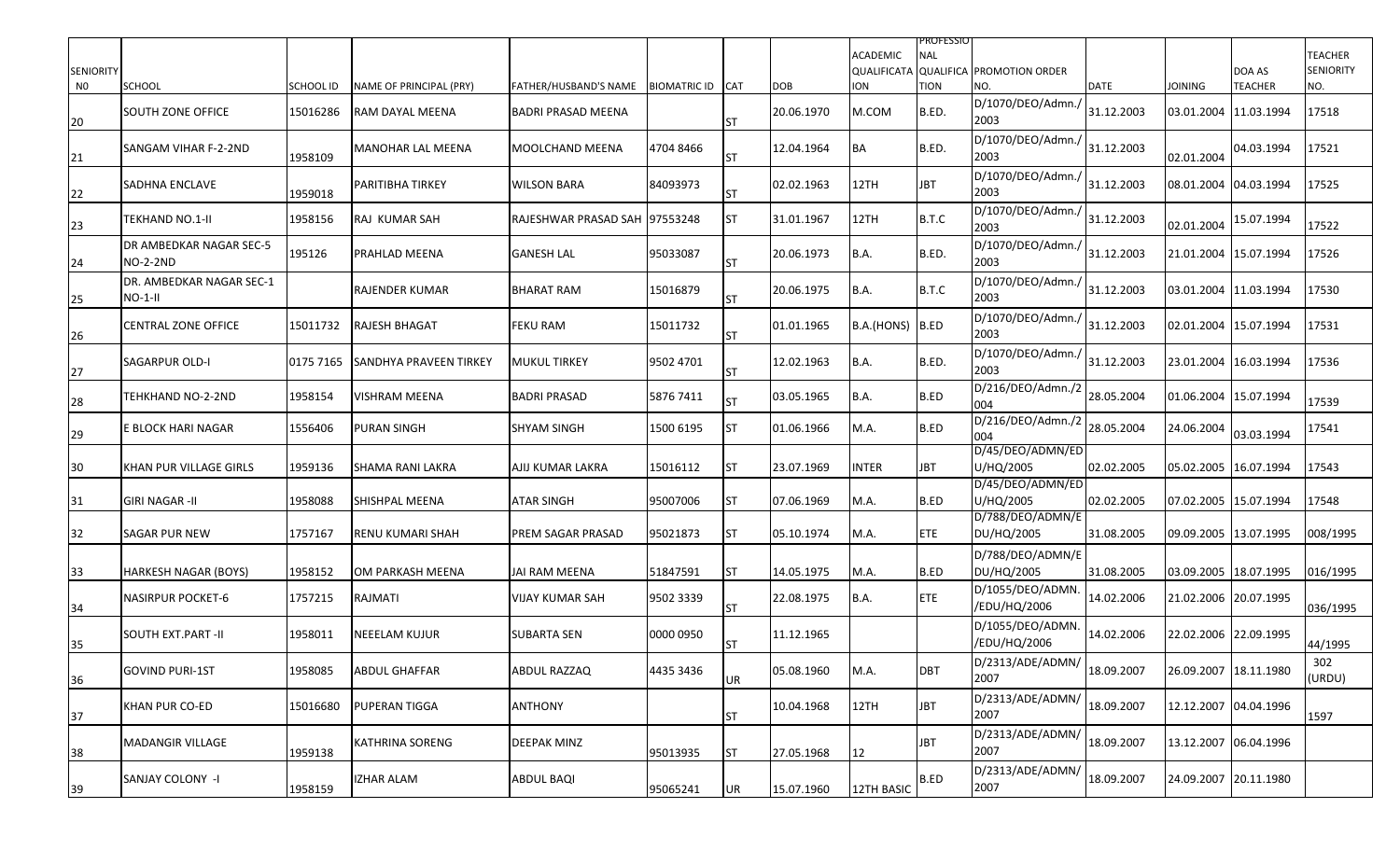| <b>SENIORITY</b>     |                                            |                      |                                                    |                                               |                               |           |                   | <b>ACADEMIC</b><br><b>QUALIFICATA</b> | PROFESSIO<br><b>NAL</b> | <b>QUALIFICA PROMOTION ORDER</b>       |                           |                              | DOA AS                       | <b>TEACHER</b><br><b>SENIORITY</b> |
|----------------------|--------------------------------------------|----------------------|----------------------------------------------------|-----------------------------------------------|-------------------------------|-----------|-------------------|---------------------------------------|-------------------------|----------------------------------------|---------------------------|------------------------------|------------------------------|------------------------------------|
| N <sub>0</sub><br>40 | <b>SCHOOL</b><br>DICHAOU- BOYS             | SCHOOL ID<br>1757153 | <b>NAME OF PRINCIPAL (PRY)</b><br>AJEET SINGH NAIN | FATHER/HUSBAND'S NAME<br><b>CHATTAR SINGH</b> | BIOMATRIC ID CAT<br>9502 5463 | UR        | DOB<br>16.08.1960 | <b>ION</b><br>HR.SEC.                 | <b>TION</b><br>JBT      | NO.<br>D/2343/ADE/Admn/E<br>du/HQ/2007 | <b>DATE</b><br>28.11.2007 | <b>JOINING</b><br>03.12.2007 | <b>TEACHER</b><br>04.12.1981 | NO.<br>8068                        |
| 41                   | NEW JJ HASTSAL NO. 2-1                     | 1556395              | DARSHAN KUMARI                                     | <b>SHANKAR DUTT</b>                           | 5777 7731                     | UR/SC     | 18.11.1960        | B.A.                                  | ETE                     | D/2343/ADE/Admn/E<br>du/HQ/2007        | 28.11.2007                |                              | 28.12.1982                   |                                    |
| 42                   | <b>MAHAVIR ENCLAVE-I</b>                   | 1757160              | SATISH CHANDER                                     | <b>RAM CHANDER</b>                            | 67138394                      | <b>UR</b> | 29.08.1960        | B.A.                                  | <b>ETE</b>              | D/125/DEO/ADMN/H<br>Q/2008             | 25.06.2008                | 09.07.2008                   | 04.01.1983                   | 8604                               |
| 43                   | J.J.HASTSAL NO. 2-I                        | 1556120              | RAJ SHRI                                           | <b>MOHAR SINGH</b>                            | 8049 6214                     | <b>SC</b> | 10.06.1960        | <b>HIGHER</b><br><b>SECONDARY</b>     | ETE                     | D/125/DEO/ADMN/H<br>Q/2008             | 25.06.2008                | 17.12.2008 04.02.1983        |                              | 8847                               |
| 44                   | C 2 JANAK PURI                             | 1556007              | BHAGYAWATI                                         | <b>AMAR DEV</b>                               | 3718 9476                     | UR/SC     | 25.07.1960        | <b>HIGHER</b><br>SECONDARY            | <b>JBT</b>              | D/699/DEO/ADMN./<br>EDU/HQ/2009        | 11.02.2009                | 18.02.2009 14.11.1983        |                              | 9634                               |
| 45                   | <b>POCHANPUR GIRLS</b>                     | 1757196              | NEELAM KUMARI                                      | <b>SHUGAN CHAND</b>                           | 95012467                      | <b>SC</b> | 24.04.1960        | B.A.                                  | B.ED.                   | D/699/DEO/ADMN./<br>EDU/HQ/2009        | 11.02.2009                | 16.02.2009 17.11.1983        |                              | 9948                               |
| 46                   | <b>PALAM VILL-BOYS</b>                     | 1759198              | DASHRATH KUMAR                                     | <b>RAM PREET YADAV</b>                        | 1326421                       |           | OBC/PH 09.01.1968 | <b>INTER</b>                          | JBT                     | D/699/DEO/ADMN.,<br><b>EDU/HQ/2009</b> | 11.02.2009                | 18.02.2009 15.07.1994        |                              |                                    |
| 47                   | KANGANHEDI                                 | 1757228              | SHISH RAM                                          | <b>HARDEVA RAM</b>                            | 95022025                      | UR/PH     | 13.11.1962        | <b>B.COM</b>                          | B.ED                    | D/699/DEO/ADMN./<br>EDU/HQ/2009        | 11.02.2009                | 19.02.2009                   | 22.07.1994                   |                                    |
| 48                   | LADO SARAI (G)                             | 1959063              | SHARIAT ZABIN  HASHMI                              | <b>IMTYAZ ALI</b>                             | 15015175                      | <b>UR</b> | 02.11.1963        | M.A.                                  | B.ED                    | D/799/ADE/ADMN/2<br>009                | 02.03.2009                | 16.03.2009 16.09.1993        |                              | 16052                              |
| 49                   | <b>NEW CHAUKHANDI</b>                      | 1556053              | VEENA GANDHI                                       | <b>BHIM SAIN MITRA</b>                        | 1500 6480                     | UR        | 20.04.1963        | M. COM                                | B.ED.                   | D/1118/ADE/ADMN/<br>EDU/HQ/2009        | 12.11.2009                | 17.11.2009 07.11.1984        |                              | 9063                               |
| 50                   | DR AMBEDKAR NAGAR SEC-4<br><b>NO-3-1ST</b> | 1959125              | SUDESH KUMARI                                      | <b>CHANAN DASS</b>                            | 15016132                      | <b>UR</b> | 18.03.1963        | M.A.                                  | SAV                     | D/1118/ADE/ADMN/<br>EDU/HQ/2009        | 12.11.2009                | 19.11.2009 18.11.1983        |                              | 9193                               |
| 51                   | JEEVAN PARK-I                              | 1556139              | SUNILA GUPTA                                       | MOHAN LAL GUPTA                               | 9960 0427                     | <b>UR</b> | 05.01.1960        | <b>B.SC</b>                           | B.ED                    | D/1118/ADE/ADMN/<br>EDU/HQ/2009        | 12.11.2009                | 18.11.2009 16.11.1983        |                              |                                    |
| 52                   | DHANSA-GIRLS                               | 1757133              | NISHA RANI                                         | JAI BHAGWAN                                   | 95025090                      | UR        | 01.05.1963        | M.A.                                  | B.ED.                   | D/1118/ADE/ADMN/<br>EDU/HQ/2009        | 12.11.2009                | 13.11.2009                   | 30.11.1983                   | 9225                               |
| 53                   | RANGPURI- GIRLS                            | 1757258              | DINESH VIRMANI                                     | YASH PAL VIRMANI                              | 95001584                      | UR        | 20.09.1961        | B.A.                                  | B.ED.                   | D/1118/ADE/ADMN/<br>EDU/HQ/2009        | 12.11.2009                | 14.11.2009                   | 16.12.1983                   | 9303                               |
| 54                   | <b>MADIPUR VILL NO 1-II</b>                | 1556084              | PURAN CHAND                                        | <b>BALAK NATH</b>                             |                               | <b>SC</b> | 01.07.1960        | 12TH                                  | <b>JBT</b>              | D/1118/ADE/ADMN/<br>EDU/HQ/2009        | 12.11.2009                | 12.02.2009 19.12.1983        |                              |                                    |
| 55                   | <b>TUGLAKABAD EXTENSION</b><br>$NO.1-I$    | 1958097              | SURINDER BAKSHI                                    | <b>KRISHAN GOPAL</b>                          | 95064120                      | <b>UR</b> | 01.07.1961        | B.A.                                  | SAV                     | D/1118/ADE/ADMN/<br>EDU/HQ/2009        | 12.11.2009                | 17.11.2009 25.01.1984        |                              |                                    |
| 56                   | <b>BIJWASAN GIRLS</b>                      | 1757255              | KRISHANKANTA AHUJA                                 | <b>B.K.AHUJA</b>                              | 95027826                      | UR        | 06.07.1960        | <b>B.COM</b>                          | <b>DED</b>              | D/1118/ADE/ADMN/<br>EDU/HQ/2009        | 12.11.2009                |                              | 20.11.2009 24.08.1985        | 9691                               |
| 57                   | <b>DAMKAL KENDRA</b>                       | 1958030              | <b>SUMAN VATS</b>                                  | <b>PRADEEP KUMAR</b>                          | 95007392                      | UR        | 04.02.1965        | <b>B.COM</b>                          | B.ED                    | D/1118/ADE/ADMN/<br>EDU/HQ/2009        | 12.11.2009                | 01.12.2009 08.08.1985        |                              | 9702                               |
| 58                   | KAKRAULA NO 2/I                            | 1757205              | <b>INDU YADAV</b>                                  | NARENDER SINGH YADAV                          | 95041992                      | UR        | 15.09.1964        | B.A.                                  | ETE                     | D/1118/ADE/ADMN/<br>EDU/HQ/2009        | 12.11.2009                | 1.12.2009                    | 03.10.1985                   | 9814                               |
| 59                   | <b>KHIRKI VILLAGE</b>                      | 15015020             | PARVATI                                            | <b>MANGAL LAL</b>                             |                               | <b>SC</b> | 15.12.1962        | B.A.                                  | <b>JBT</b>              | D/1118/ADE/ADMN/<br>EDU/HQ/2009        | 12.11.2009                | 18.11.2009 11.10.1985        |                              | 10576                              |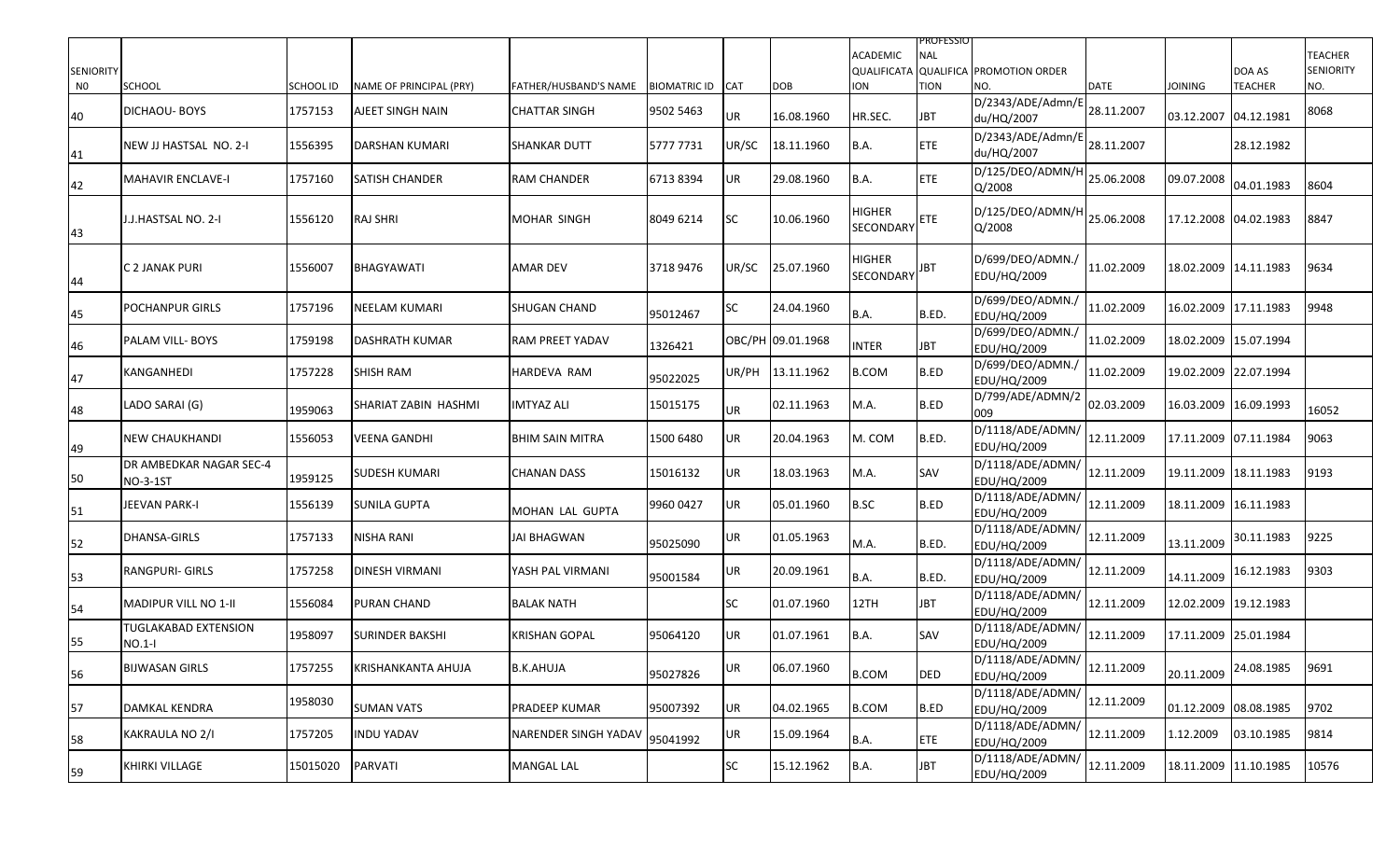|                  |                               |           |                                |                          |                     |            |            |                 | <b>PROFESSIO</b> |                                                     |             |                       |                          |                  |
|------------------|-------------------------------|-----------|--------------------------------|--------------------------|---------------------|------------|------------|-----------------|------------------|-----------------------------------------------------|-------------|-----------------------|--------------------------|------------------|
|                  |                               |           |                                |                          |                     |            |            | <b>ACADEMIC</b> | <b>NAL</b>       |                                                     |             |                       |                          | <b>TEACHER</b>   |
| <b>SENIORITY</b> | <b>SCHOOL</b>                 | SCHOOL ID |                                |                          |                     |            | <b>DOB</b> | <b>ION</b>      | <b>TION</b>      | <b>QUALIFICATA QUALIFICA PROMOTION ORDER</b><br>NO. | <b>DATE</b> | <b>JOINING</b>        | DOA AS<br><b>TEACHER</b> | <b>SENIORITY</b> |
| N <sub>0</sub>   |                               |           | <b>NAME OF PRINCIPAL (PRY)</b> | FATHER/HUSBAND'S NAME    | <b>BIOMATRIC ID</b> | <b>CAT</b> |            |                 |                  | D/1118/ADE/ADMN/                                    |             |                       |                          | NO.              |
| 60               | KILOKARI VILLAGE              | 1958033   | SHEEMA WASIF                   | SHOAIB UR REHMAN         | 3495 7887           | UR         | 22.11.1960 | 12TH            | <b>DED</b>       | EDU/HQ/2009                                         | 12.11.2009  |                       | 18.11.2009 22.09.1985    |                  |
|                  |                               |           |                                |                          |                     |            |            |                 |                  | D/1118/ADE/ADMN/                                    |             |                       |                          |                  |
| 61               | <b>HARI NAGAR CLOCK TOWER</b> | 1556043   | <b>PUSHPA</b>                  | <b>BALJEET KUMAR</b>     |                     | SC         |            |                 |                  | EDU/HQ/2009                                         | 12.11.2009  | 17.11.2009 12.10.1987 |                          | 11865            |
|                  |                               |           |                                | <b>RAMESH KUMAR</b>      |                     |            |            |                 |                  | $\overline{D}/1118/ADE/ADMN/$                       |             |                       |                          |                  |
| 62               | GARHI JHARIA MARIA            | 1958072   | VIMLESH                        | <b>CHOUDHARY</b>         | 95007265            | SC         | 01.08.1963 | M.A.            | <b>JBT</b>       | EDU/HQ/2009                                         | 12.11.2009  | 16.11.2009 03.10.1987 |                          | 11869            |
|                  |                               |           |                                |                          |                     |            |            |                 |                  | D/1118/ADE/ADMN/                                    |             |                       |                          |                  |
| 63               | SADIQ NAGAR                   | 1958014   | PREMLATA                       | MOOL CHAND               |                     | SC         | 01.08.1963 | B.A.            | J.B.T            | EDU/HQ/2009                                         | 12.11.2009  | 17.11.2009 20.10.1987 |                          | 11905            |
|                  | <b>PREM NAGAR</b>             | 1958001   | CHANDARKALA                    | SANJAY KUMAR JAYANT      | 0979 6439           | SC         | 30.01.1966 | B.A.            | <b>DED</b>       | D/1118/ADE/ADMN/                                    | 12.11.2009  | 18.11.2009 16.10.1987 |                          |                  |
| 64               |                               |           |                                |                          |                     |            |            |                 |                  | EDU/HQ/2009                                         |             |                       |                          | 11950            |
|                  | <b>WAZIR NAGAR KOTLA</b>      | 1958008   | BABITA DHINGRA                 | AVINASHI LAL             | 95064523            | UR/PH      | 02.09.1965 | PRABHAKER       | B.ED.            | D/1118/ADE/ADMN/                                    | 12.11.2009  |                       | 17.11.2019 02.01.1991    |                  |
| 65               |                               |           |                                |                          |                     |            |            | ,BA             |                  | EDU/HQ/2009                                         |             |                       |                          |                  |
|                  | SAMALAKA BOYS                 | 1757239   | VIJAY YADAV                    | SURENDER SINGH YADAV     |                     | UR/        | 20.10.1964 |                 |                  | D/1118/ADE/ADMN/                                    | 12.11.2009  |                       | 14.09.1990               | 13942            |
| 66               |                               |           |                                |                          | 95028245            | PH.        |            | <b>B.COM</b>    | B.ED.            | EDU/HQ/2009                                         |             | 01.01.2010            |                          |                  |
|                  | <b>GAUTAM PURI NO.1-II</b>    | 1958138   | RAM SHARAN KUSHWAHA            | <b>RAM GOPAL</b>         | 6486 7842           | PH         | 01.01.1966 | M.A.            | B.ED.            | D/1118/ADE/ADMN/                                    | 12.11.2009  |                       | 19.11.2009 07.10.1993    |                  |
| 67               |                               |           |                                |                          |                     |            |            |                 |                  | EDU/HQ/2009                                         |             |                       |                          |                  |
|                  | <b>RAJ NAGAR</b>              | 1757216   | <b>SUSHMA GUPTA</b>            | <b>DEVINDRA KUMAR</b>    |                     | UR         | 01.10.1962 | B.A.            |                  | D/1281/ADE/ADMN/                                    | 30.12.2009  | 13.01.2010 01.10.1985 |                          | 9847             |
| 68               |                               |           |                                | <b>GUPTA</b>             | 95029991            |            |            |                 | SAV              | EDU/HQ/2009<br>D/1286/DEO/ADMN.                     |             |                       |                          |                  |
| 69               | SHAHBADH MOHD PUR GIRLS       | 1757245   | <b>BALA DEVI</b>               | PRATAP SINGH SOLONKI     | 95025316            | UR         | 05.02.1961 | B.A.            | B.ED             | /EDU/HQ/2010                                        | 13.01.2010  | 20.01.2010 10.11.1983 |                          | 9091             |
|                  |                               |           |                                |                          |                     |            |            |                 |                  | D/1377/DEO/ADMN.                                    |             |                       |                          |                  |
| 70               | FATEH PUR BERI BOYS           | 1959086   | <b>ASHA DEVI</b>               | RAMESH KUMAR GHAI        | 15015857            | UR         | 25.05.1963 | <b>B.A.</b>     | B.ED             | /EDN/HQ/2010                                        | 23.02.2010  | 12.03.2010 15.11.1985 |                          | 10102            |
|                  |                               |           |                                |                          |                     |            |            |                 |                  | D/1377/DEO/ADMN.                                    |             |                       |                          |                  |
| 71               | HAUS KHAS VILLAGE             | 1959021   | MEERU GOGNA                    | LATE ASHOK GOGNA         | 15015082            | UR         | 16.12.1960 | <b>B.COM</b>    | B.ED             | /EDN/HQ/2010                                        | 23.02.2010  | 17.03.2010 06.11.1985 |                          | 10067            |
|                  |                               |           |                                |                          |                     |            |            |                 |                  | D/1377/DEO/ADMN.                                    |             |                       |                          |                  |
| 72               | J.J.COLON D BLOCK -I KHYALA   | 1556101   | URMILA GULATI                  | SUSHIL KUMAR GULATI      | 15006544            | UR         | 01.05.1961 | B.A.            | JBT              | /EDN/HQ/2010                                        | 23.02.2010  | 23.03.2010 15.11.1985 |                          | 10114            |
|                  |                               |           |                                |                          |                     |            |            |                 |                  | D/1377/DEO/ADMN.                                    |             |                       |                          |                  |
| 73               | LAJPAT NAGAR -IV GIRLS        | 1958019   | MANJU CHUGH                    | <b>CHARAN JEET CHUGH</b> | 1025 9772           | UR         | 05.09.1963 | <b>B.SC</b>     | B.ED             | /EDN/HQ/2010                                        | 23.02.2010  | 06.03.2010 18.11.1985 |                          | 10161            |
|                  |                               |           |                                |                          |                     |            |            |                 |                  | D/1377/DEO/ADMN.                                    |             |                       |                          |                  |
| 74               | <b>PANT NAGAR</b>             | 1958021   | <b>SARITA KUMARI</b>           | <b>KUNDAN LAL</b>        | 95007439            | <b>SC</b>  | 19.12.1964 | M.A.            | <b>JBT</b>       | /EDN/HQ/2010                                        | 23.02.2010  | 05.03.2010            | 15.10.1987               | 11952            |
|                  |                               |           |                                |                          |                     |            |            |                 |                  | D/1403/DEO/ADMN/                                    |             |                       |                          |                  |
| 75               | <b>EA TAGORE GARDEN-I</b>     | 1556045   | MANJU MATTA                    | DEVINDER PAL MATTA       | 71165101            | UR         | 10.02.1964 | B.COM.          | JBT              | EDU/HQ/2010                                         | 05.03.2010  | 06.04.2010 03.09.1985 |                          |                  |
|                  | DR.AMBEDKAR NAGAR SECT. 6     |           |                                |                          |                     |            |            |                 |                  | D/1403/DEO/ADMN/                                    |             |                       |                          |                  |
| 76               | SCHOOL NO. 2                  | 1959142   | SANTOSH SATIJA                 | LATE SH PREM PARKASH     | 15016718            | UR         | 29.05.1960 | M.COM           | B.ED             | EDU/HQ/2010                                         | 05.03.2010  |                       | 16.03.2010 21.01.1986    | 10277            |
|                  |                               |           |                                |                          |                     | SC(PH/V    |            |                 |                  | D/1403/DEO/ADMN/                                    |             |                       |                          |                  |
| 77               | <b>MANGLA PURI-II</b>         | 1757159   | YOGESHWER KUMAR                | <b>SHIV LAL</b>          | 95036660            | H)         | 31.03.1963 | M.A.            | B.ED             | EDU/HQ/2010                                         | 05.03.2010  | 16.03.2010 10.08.1990 |                          | 14035            |
|                  |                               |           |                                |                          |                     |            |            |                 |                  | D/35/DEO/ADMN./E                                    |             |                       |                          |                  |
| 78               | <b>SEWA NAGAR WEST</b>        | 1958092   | SHEELA                         | <b>INDERJEET SINGH</b>   | 95007443            | SC         | 02.06.1965 | M.A.            | B.ED             | DN/HQ/2010                                          | 08.04.2010  | 19.04.2010 05.08.1985 |                          | 10516            |
|                  |                               |           |                                |                          |                     |            |            |                 |                  |                                                     |             |                       |                          |                  |
|                  | <b>SHIVAJI PARK</b>           | 1556087   | KAMLESH VAID                   | <b>JAI SINGH VAID</b>    | 9220 0545           | SC         | 23.01.1965 | <b>B.A.</b>     | B.ED             | D/1339/DEO/ADMN.                                    |             | 16.07.2010 26.10.1987 |                          |                  |
| 79               |                               |           |                                |                          |                     |            |            |                 |                  | /EDN/HQ/2010<br>D/1339/DEO/ADMN.                    | 29.06.2010  |                       |                          | 11980            |
|                  | A4C JANAK PURI                | 1556005   | KAWAL NAIN KAUR                | ARVINDER PAL SINGH       | 88352696            | UR         | 22.07.1961 | M.COM           | B.ED             | /EDN/HQ/2010                                        | 29.06.2010  |                       | 17.07.2010 04.03.1988    |                  |
| 80               |                               |           |                                |                          |                     |            |            |                 |                  |                                                     |             |                       |                          |                  |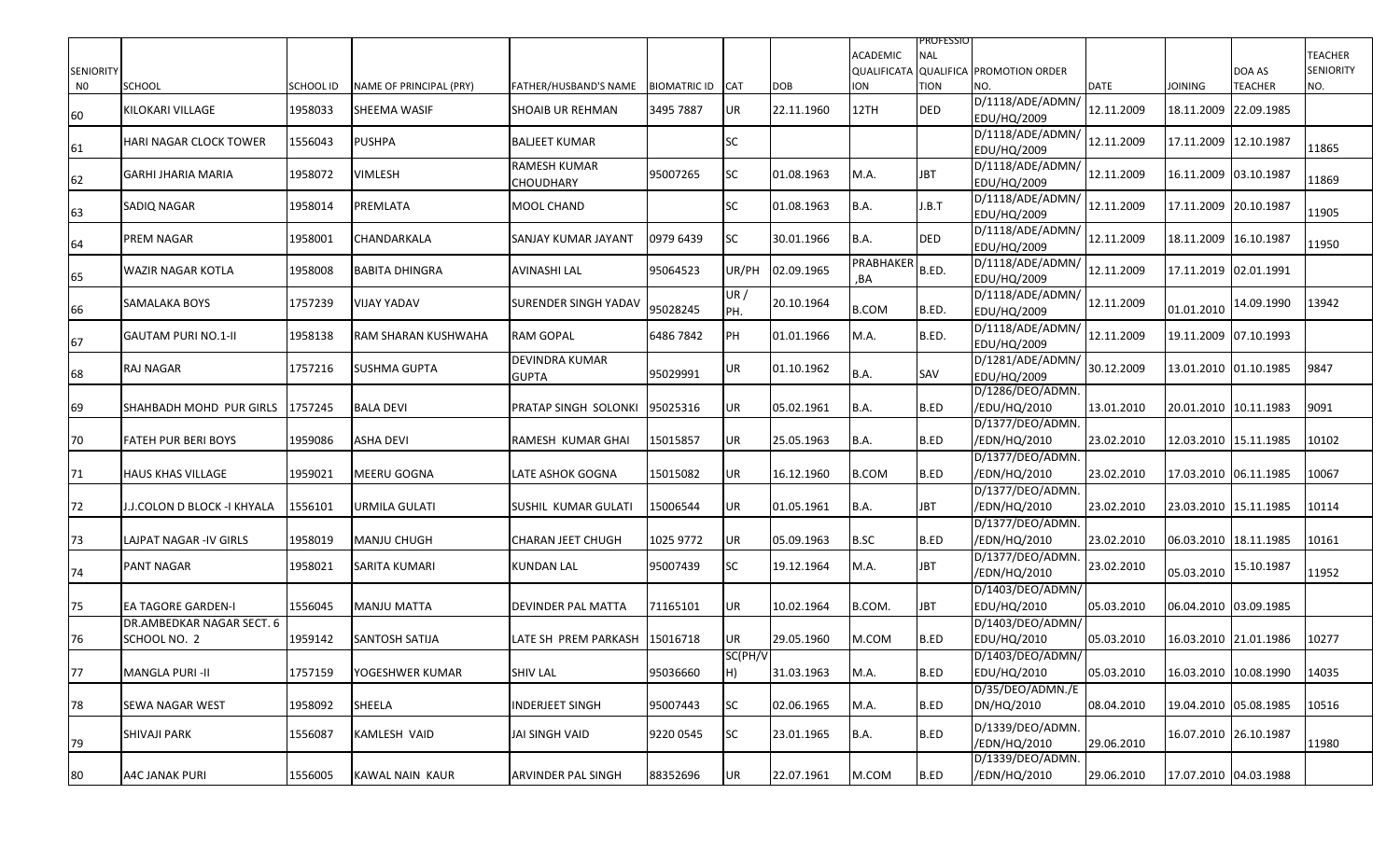|                  |                                 |           |                         |                          |                     |            |            | <b>ACADEMIC</b>                   | PROFESSIO<br><b>NAL</b> |                                  |             |                       |                | <b>TEACHER</b>   |
|------------------|---------------------------------|-----------|-------------------------|--------------------------|---------------------|------------|------------|-----------------------------------|-------------------------|----------------------------------|-------------|-----------------------|----------------|------------------|
| <b>SENIORITY</b> |                                 |           |                         |                          |                     |            |            | <b>QUALIFICATA</b>                |                         | <b>QUALIFICA PROMOTION ORDER</b> |             |                       | DOA AS         | <b>SENIORITY</b> |
| N0               | <b>SCHOOL</b>                   | SCHOOL ID | NAME OF PRINCIPAL (PRY) | FATHER/HUSBAND'S NAME    | <b>BIOMATRIC ID</b> | <b>CAT</b> | <b>DOB</b> | <b>ION</b>                        | tion                    | NO.<br>D/102/DDE/ADMN/E          | <b>DATE</b> | <b>JOINING</b>        | <b>TEACHER</b> | NO.              |
| 81               | VISHAL ENCLAVE                  | 1556071   | SARVAT PARVEEN          | <b>SYED ANWAR ALI</b>    | 93079364            | UR         | 26.02.1968 | M.A                               | M.ED                    | DU/HQ/2011                       | 04.03.2011  | 26.03.2011            | 22.12.1987     | 10648            |
| 82               | NIZAMUDDIN EAST                 | 2162012   | AZRA IMTIAZ             | <b>ABDUL HANNAN</b>      | 21925887            | UR         | 20.01.1964 | B.A.                              | DED                     | D/102/DDE/ADMN/E<br>DU/HQ/2011   | 04.03.2011  | 10.03.2011            | 16.10.1987     | 10828            |
| 83               | KAPASHERA-NO-3/II               | 1757425   | REKHA KAKKAR            | <b>GHANSHYAM KAKKAR</b>  | 9503 8002           | UR         | 02.09.1962 | M.A.                              | B.ED.                   | D/102/DDE/ADMN/E<br>DU/HQ/2011   | 04.03.2011  | 09.03.2011 20.10.1987 |                | 10930            |
| 84               | MEHRAULI DARGAH                 | 1959061   | USHA RANI               | <b>NAGENDER KUMAR</b>    | 15016383            | <b>UR</b>  | 08.04.1962 | M.A.                              | B.ED                    | D/102/DDE/ADMN/E<br>DU/HQ/2011   | 04.03.2011  | 11.03.201             | 29.10.1987     | 10982            |
| 85               | LADO SARAI (BOYS)               | 1959064   | SANAND SINGH RAWAT      | G.S.RAWAT                | 15014514            | UR         | 18.07.1963 | <b>SSC</b>                        | JBT                     | D/102/DDE/ADMN/E<br>DU/HQ/2011   | 04.03.2011  | 10.03.2011            | 30.10.1987     | 11109            |
| 86               | VASHIST PARK-II                 | 1757155   | SAVITA RANI YADAV       | ISATYAVIR SINGH          | 9503 8340           | UR         | 07.08.1960 | B.A                               | B.ED.                   | D/102/DDE/ADMN/E<br>DU/HQ/2011   | 04.03.2011  | 11.03.2011            | 04.11.1987     | 11139            |
| 87               | ARJUN NAGAR                     | 11959020  | AMARJEET KAUR           | <b>BALDEV SINGH</b>      | 15015036            | UR         | 26.06.1964 | <b>B.SC</b>                       | B.ED                    | D/102/DDE/ADMN/E<br>DU/HQ/2011   | 04.03.2011  | 10.03.2011            | 11.11.1987     | 11180            |
| 88               | <b>SULTAN PUR</b>               | 1959072   | ANITA                   | <b>BHAGWAN DASS</b>      | 15015437            | UR         | 04.05.1962 | M.A.                              | B.ED                    | D/102/DDE/ADMN/E<br>DU/HQ/2011   | 04.03.2011  | 01.11.2011            | 04.11.1987     | 11182            |
| 89               | <b>DICHAOU- GIRLS</b>           | 1757152   | SUNITA                  | <b>JEET SINGH</b>        | 9502 5920           | <b>UR</b>  | 04.03.1962 | B.A                               | J.B.T.                  | D/102/DDE/ADMN/E<br>DU/HQ/2011   | 04.03.2011  | 09.03.2011 07.11.1987 |                | 11219            |
| 90               | NANAK PURA, MOTI BAGH-II        | 15015130  | NEELAM RANI             | NATTHU RAM VERMA         |                     | UR         | 07.03.1963 | B.A.                              | B.ED                    | D/102/DDE/ADMN/E<br>DU/HQ/2011   | 04.03.2011  | 09.03.2011            | 11.11.1987     | 11267            |
| 91               | AYA NAGAR-II                    | 15015626  | VIRMALA DEVI DAHIYA     | <b>RASAL SINGH</b>       |                     | UR.        | 18.05.1960 | M.A.                              | B.ED                    | D/102/DDE/ADMN/E<br>DU/HQ/2011   | 04.03.2011  |                       | 12.02.1988     | 11568            |
| 92               | <b>EA TAGORE GARDEN</b>         | 1556046   | NEENU KAPOOR            | KAILASH CHANDER          | 9503 4951           | UR         | 17.04.1965 | <b>B.COM</b>                      | <b>ETE</b>              | D/102/DDE/ADMN/E<br>DU/HQ/2011   | 04.03.2011  |                       | 01.01.1988     | 11642            |
| 93               | MADAN PUR KHADAR 2-I<br>(GIRLS) | 1958145   | PREM WATI               | <b>JAG RAM</b>           | 91266565            | <b>SC</b>  | 01.07.1965 | B.A.                              | B.ED                    | D/102/DDE/ADMN/E<br>DU/HQ/2011   | 04.03.2011  | 06.07.2011            | 17.09.1987     | 11805            |
| 94               | R K PURAM SEC-1                 | 15016665  | PROMILA RAJANI          | C.S.RAJANI               |                     | UR         | 17.07.1966 | <b>B.COM</b>                      | B.ED.                   |                                  |             |                       | 18.12.1987     | 12098            |
| 95               | PUSHP VIHAR SEC-3 NO-1ST        | 15015828  | AJWANTI.                | <b>DALIP SINGH</b>       |                     | SC         | 04.03.1967 | 12TH                              | <b>JBT</b>              | D/102/DDE/ADMN/E<br>DU/HQ/2011   | 04.03.2011  |                       | 13.10.1989     | 13128            |
| 96               | R K PURAM SEC-2                 | 15016446  | ANITA DEVI              | YADRAM                   |                     | SC         | 02.04.1968 | 12TH                              | J.B.T.                  | D/102/DDE/ADMN/E<br>DU/HQ/2011   | 04.03.2011  |                       | 14.10.1989     | 13136            |
| 97               | KAPASHERA-NO-1/I                | 1757231   | ANITA                   | <b>RAMCHANDER</b>        | 9502 1281           | <b>SC</b>  | 01.01.1968 | M.A.                              | B.ED                    | D/102/DDE/ADMN/E<br>DU/HQ/2011   | 04.03.2011  | 18.03.2011 14.10.1989 |                | 13137            |
| 98               | PANDWALA KHURD CO-ED            | 1757181   | GYAN CHAND NAROLIYA     | <b>GOPI RAM NAROLIYA</b> | 9502 6885           | <b>SC</b>  | 10.03.1966 | B.A.                              | B.ED.                   | D/102/DDE/ADMN/E<br>DU/HQ/2011   | 04.03.2011  | 08.03.2011 09.08.1990 |                | 14032            |
| 99               | <b>SAGARPUR WEST-II</b>         | 1757170   | MAHENDRI ANAND          | <b>DURGA PRASAD</b>      | 9502 5330           | <b>SC</b>  | 01.12.1964 | M.A.                              | ETE                     | D/102/DDE/ADMN/E<br>DU/HQ/2011   | 04.03.2011  | 08.03.2011            | 08.10.1990     | 14073            |
| 100              | TIHAR NO. 2                     | 1556039   | RACHNA SETH             | PREM PARKASH AHUJA       | 3001 2442           | <b>UR</b>  | 25.06.1965 | B.SC (<br><b>HOME</b><br>SCIENCE) | B.ED                    | D/102/DDE/ADMN/E<br>DU/HQ/2011   | 04.03.2011  | 10.03.2011 14.10.1987 |                |                  |
| 101              | JANTA QTR PASCHIM PURI          | 1556093   | LATA KUMARI             | H.D. BHAGWANANI          | 1310 5770           | <b>UR</b>  | 30.04.1965 | <b>B.SC</b>                       | B.ED                    | D/102/DDE/ADMN/E<br>DU/HQ/2011   | 04.03.2011  |                       |                |                  |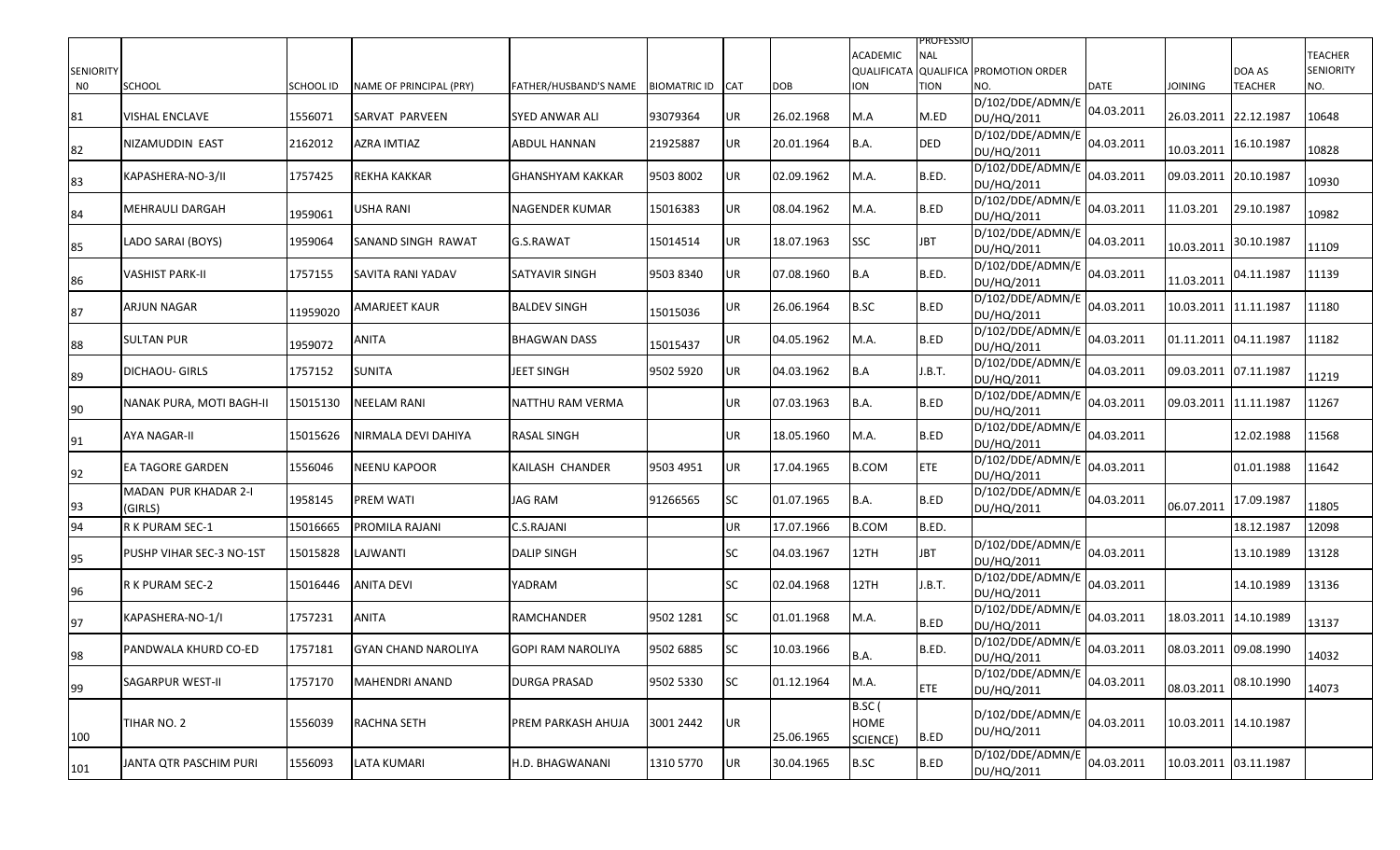|                  |                                     |                  |                         |                          |                  |            |            |                                       | PROFESSIO    |                                  |             |                       |                |                                    |
|------------------|-------------------------------------|------------------|-------------------------|--------------------------|------------------|------------|------------|---------------------------------------|--------------|----------------------------------|-------------|-----------------------|----------------|------------------------------------|
| <b>SENIORITY</b> |                                     |                  |                         |                          |                  |            |            | <b>ACADEMIC</b><br><b>QUALIFICATA</b> | <b>NAL</b>   | <b>QUALIFICA PROMOTION ORDER</b> |             |                       | DOA AS         | <b>TEACHER</b><br><b>SENIORITY</b> |
| N <sub>0</sub>   | SCHOOL                              | <b>SCHOOL ID</b> | NAME OF PRINCIPAL (PRY) | FATHER/HUSBAND'S NAME    | BIOMATRIC ID CAT |            | <b>DOB</b> | <b>ION</b>                            | <b>TION</b>  | NO.                              | <b>DATE</b> | <b>JOINING</b>        | <b>TEACHER</b> | NO.                                |
| 102              | NOOR NAGAR URDU-I                   | 1958052          | <b>UZMA SYEDA</b>       | MOHD. FAISAL             | 95008438         | <b>UR</b>  | 05.01.1967 | M.A.                                  | JBT          | D/102/DDE/ADMN/E<br>DU/HQ/2011   | 04.03.2011  | 09.03.2011            | 24.11.1987     | 483 (urdu)                         |
| 103              | ASHRAM BOYS                         | 1958031          | <b>ZARIN BANO</b>       | SABIH HAIDER ZAIDI       | 67562584         | UR         | 06.01.1962 | M.A.                                  | SAV          | D/102/DDE/ADMN/E<br>DU/HQ/2011   | 04.03.2011  | 12.03.2011            | 25.11.1987     | 485 (urdu)                         |
| 104              | DR.AMBEDKAR NAGAR SECT.1<br>NO.3-II | 15015934         | <b>SUMITRA</b>          | <b>MAHAVIR SINGH</b>     |                  | UR         | 04.07.1964 | 12TH                                  | JBT          | D/102/DDE/ADMN/E<br>DU/HQ/2011   | 04.03.2011  |                       | 01.12.1987     |                                    |
| 105              | JONA PUR-II                         | 15015358         | CHANDERBHAN             | <b>NATHU SINGH</b>       |                  | <b>SC</b>  | 25.02.1962 | M.A.                                  | B.ED         | D/102/DDE/ADMN/E<br>DU/HQ/2011   | 04.03.2011  | 21.03.2011 26.02.1989 |                |                                    |
| 106              | SANGAM VIRHAR F-2 GIRLS             | 1958108          | TARA CHAND              | MANGI LAL                | 20012349         | <b>SC</b>  | 01.07.1966 | M.A.                                  | S.A.V        | D/102/DDE/ADMN/E<br>DU/HQ/2011   | 04.03.2011  | 10.03.2011            | 12.10.1989     |                                    |
| 107              | MADANPUR KHADAR PH-2-2              | 1958452          | SHERPAL SINGH           | MAHI PAL SINGH           | 15007630         | <b>SC</b>  | 01.10.1961 | <b>B.COM</b>                          | B.ED         | D/102/DDE/ADMN/E<br>DU/HQ/2011   | 04.03.2011  | 21.03.2011 08.10.1990 |                |                                    |
| 108              | TIHAR VILLAGE NO. 1                 | 1556040          | <b>ANITA RANI</b>       | RAVI KANT SATIJA         | 31433238         | UR         | 15.04.1966 | B.COM.                                | <b>JBT</b>   | D/102/DDE/ADMN/E<br>DU/HQ/2011   | 04.03.2011  | 10.03.2011 21.10.1987 |                |                                    |
|                  |                                     |                  |                         |                          |                  |            |            |                                       |              | D/2011/ADE/ADMN/                 |             |                       |                |                                    |
| 109              | 1212 PASCHIM PURI                   | 1556081          | <b>PURAN MAL</b>        | SUNDA RAM                | 94932499         | <b>SC</b>  | 05.07.1961 | B.A.                                  | <b>ETE</b>   | EDU/HQ/SDMC/                     | 11.03.2011  | 11.03.2011            |                |                                    |
| 110              | MUKHERJEE PARK                      | 1556050          | <b>MANOJ BALA</b>       | <b>BALBIR SINGH</b>      | 6293 2152        | <b>SC</b>  | 14.04.1966 | 12TH                                  | <b>ETE</b>   | D/1118/ADE/ADMN/<br>EDU/HQ/2011  | 04.04.2011  | 04.04.2011 18.10.1989 |                |                                    |
| 111              | HOUZ RANI URDU                      | 1959007          | <b>MOHD, SHOKEEN</b>    | MOHD. YAMEEN             | 15016061         | <b>UR</b>  | 08.07.1960 | M.A.                                  | SAV          | D/866/DDE/ADMN/E<br>DU/HQ/2011   | 30.06.2011  | 05.07.2011            | 26.11.1987     | 481 (URDU)                         |
| 112              | OKHLA BOYS URDU                     | 1958083          | ZAHEER AHMAD ANSARI     | MOHD. AMEER              | 150138700        | <b>UR</b>  | 24.09.1966 | B.A.                                  | <b>ETE</b>   | D/866/DDE/ADMN/E<br>DU/HQ/2011   | 30.06.2011  | 04.07.2011            | 25.11.1987     | 495 (URDU)                         |
| 113              | KHIZRABAD HINDI GIRLS               | 1958043          | <b>TEHSIN BANO</b>      | SHAMIM AHMED<br>SIDDIQUE | 9500 8273        | UR         | 17.12.1961 | <b>B.A.</b>                           | <b>JBT</b>   | D/866/DDE/ADMN/E<br>DU/HQ/2011   | 30.06.2011  | 05.07.2011 25.11.1987 |                |                                    |
| 114              | <b>DWARKA SECTOR -7</b>             | 1757211          | KIRAN BALA SHARMA       | DINESH KUMAR VATS        | 0574 3243        | UR.        | 11.11.1965 | M.A.                                  | SAV          | D/1020/ADE/ADMN.<br>/EDN/HQ/2011 | 29.07.2011  | 12.09.2016 18.11.1987 |                | 11444                              |
| 115              | CHAUKHANDI OLD I                    | 1556051          | <b>SUSHMA SHARMA</b>    | <b>B.N.SHARMA</b>        | 90188892         | <b>UR</b>  | 10.09.1962 | M.A.                                  | B.ED         | D/1020/ADE/ADMN.<br>/EDN/HQ/2011 | 29.07.2011  | 03.08.2011 20.11.1987 |                |                                    |
| 116              | J.J.TAGORE GARDEN I                 | 1556047          | <b>SHARDA MIGLANI</b>   | HARI KRISHAN CHADHA      | 1768 6556        | <b>UR</b>  | 18.02.1964 | M.A                                   | <b>B.EDD</b> | D/2011/ADE/ADMN/<br>EDU/HQ/SDMC/ | 04.08.2011  |                       | 17.11.1987     |                                    |
| 117              | SITE IV VIKAS PURI                  | 1556112          | <b>VIDHYA THUKRAL</b>   | <b>BHIM SAIN</b>         | 9500 1864        | <b>JUR</b> | 28.08.1962 | M.A.                                  | B.ED         | D/2011/ADE/ADMN/<br>EDU/HQ/SDMC/ | 01.09.2011  | 01.09.2011 13.11.1987 |                | 11751                              |
| 118              | ADHCHINI                            | 15015996         | LATA MANJU              | <b>RAM SARAN TYAGI</b>   |                  | UR.        | 23.09.1964 | M.A.                                  | B.ED         | D/1121/DDE/ADMN/<br>EDU/HQ/2011  | 22.09.2011  |                       | 10.06.1987     | 10818                              |
| 119              | ASALAT PUR-I                        | 1556003          | SHASHI SHARMA           | CHIRANJI LAL             | 9959 1898        | <b>UR</b>  | 28.07.1961 | M.A.M.PHIL                            | B.ED         | D/1121/DDE/ADMN/<br>EDU/HQ/2011  | 22.09.2011  | 14.10.2011 04.11.1987 |                | 11187                              |
| 120              | LALKUAN CHUNGI NO. 2 - IST          | 1958104          | <b>SANTOSH ARORA</b>    | JIWAN DAS ARORA          | 95031880         | UR         | 04.04.1962 | M.A.                                  | M.ED.        | D/1121/DDE/ADMN/<br>EDU/HQ/2011  | 22.09.2011  | 01.10.2011            | 10.02.1988     | 11679                              |
| 121              | SOUTH MOTI BAGH                     | 1959045          | YASHODA BISHT           | <b>MADAN GOPAL</b>       | 15014932         | UR         | 08.11.1964 | <b>B.COM</b>                          | J.B.T.       | D/2011/DDE/ADMN/<br>EDU/HQ/      | 01.10.2011  | 01.10.2011 18.11.1987 |                | 11411                              |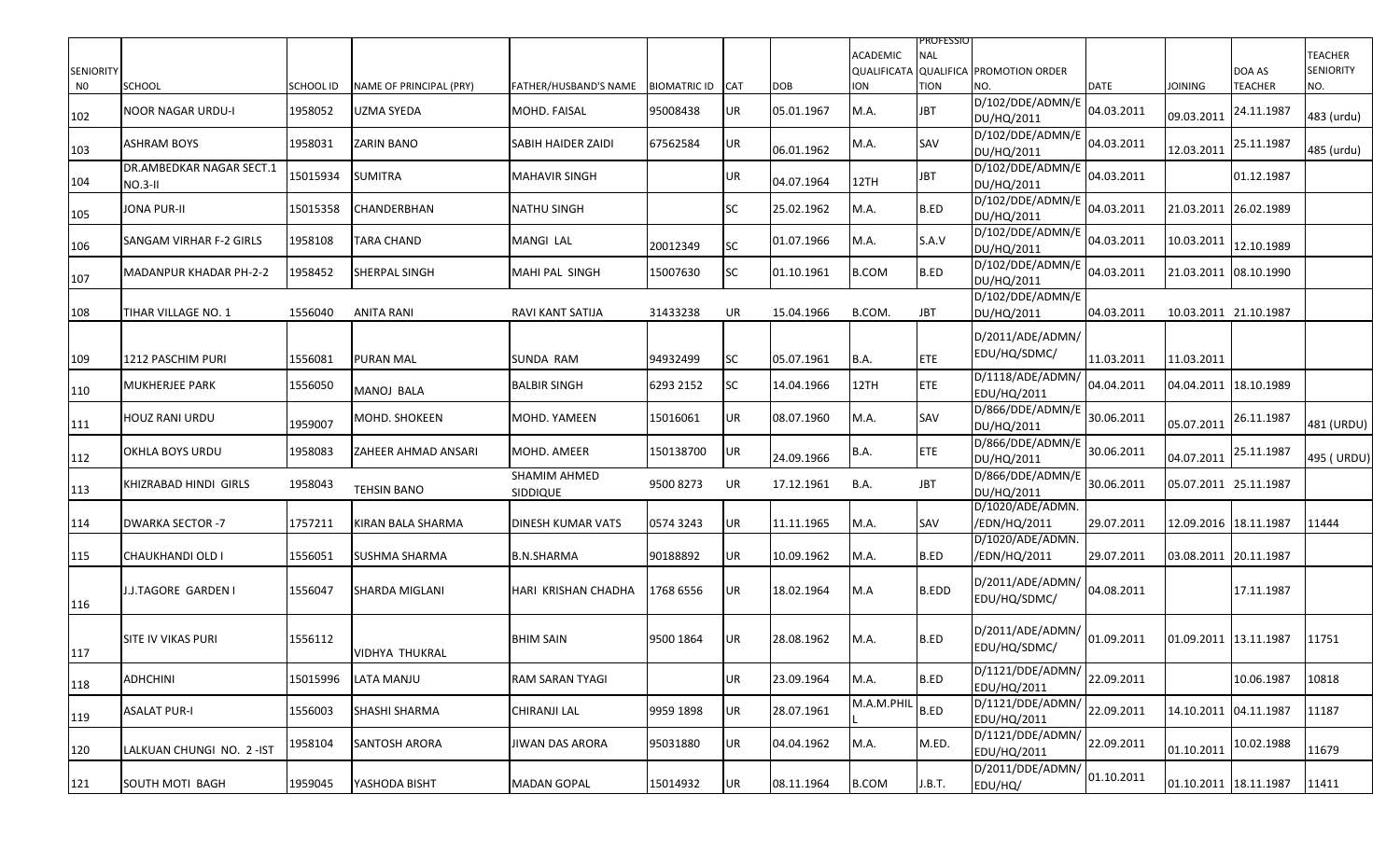|                  |                           |                  |                         |                       |                     |            |            | ACADEMIC                          | PROFESSIO<br><b>NAL</b> |                                       |             |                       |                | <b>TEACHER</b>   |
|------------------|---------------------------|------------------|-------------------------|-----------------------|---------------------|------------|------------|-----------------------------------|-------------------------|---------------------------------------|-------------|-----------------------|----------------|------------------|
| <b>SENIORITY</b> |                           |                  |                         |                       |                     |            |            |                                   |                         | QUALIFICATA QUALIFICA PROMOTION ORDER |             |                       | DOA AS         | <b>SENIORITY</b> |
| N0               | <b>SCHOOL</b>             | <b>SCHOOL ID</b> | NAME OF PRINCIPAL (PRY) | FATHER/HUSBAND'S NAME | <b>BIOMATRIC ID</b> | <b>CAT</b> | <b>DOB</b> | <b>ION</b>                        | TION                    | NO.                                   | <b>DATE</b> | <b>JOINING</b>        | <b>TEACHER</b> | NO.              |
| 122              | <b>GHASI PURA -I</b>      | 1757116          | MANJEET DEVI            | <b>SUMER SINGH</b>    | 95036637            | UR         | 14.09.1963 | M.A.                              | B.ED                    | D/1216/ADE/ADMIN<br>/HQ/2011          | 11/2/2011   | 09.11.2011 04.12.1987 |                | 11458            |
| 123              | KUTUB VIHAR BOYS          | 1757469          | <b>SAROJ BALA</b>       | <b>KARAN SINGH</b>    | 8935 3672           | UR.        | 31.10.1963 | M.A.                              | B.ED                    | D/559/ADE/Admn/Ed<br>u/HQ/2011        | 28.06.2013  | 20.07.2013 01.01.1988 |                | 11298            |
| 124              | <b>BUDHELLA VILLAGE</b>   | 1556113          | <b>ANJU SHARMA</b>      | D.R.SHARMA            | 95019277            | UR         | 14.01.1964 | M.A.                              | B.ED                    | D/1016/ADE/ADMN/<br>EDU/HQ/2013       | 17.07.2013  | 19.07.2013 17.10.1987 |                | 10925            |
| 125              | MOLARBAND VILL-IST        | 1958126          | KANCHAN KHOSLA          | P.N.BAVEJA            | 94331994            | UR         | 04.07.1960 | B.SC (<br><b>HOME</b><br>SCIENCE) | M.ED.                   | D/1016/ADE/ADMN/<br>EDU/HQ/2013       | 17.07.2013  | 24.07.2013            | 31.10.1987     | 11092            |
| 126              | AYA NAGAR-I               | 1959073          | SONIA CHHABRA           | <b>H.L.GROVER</b>     | 15015709            | UR         | 15.04.1964 | <b>B.SC</b>                       | B.ED                    | D/1016/ADE/ADMN/<br>EDU/HQ/2013       | 17.07.2013  | 20.07.2013 16.11.1987 |                | 11752            |
| 127              | SRI NIWAS PURI GIRLS      | 1958067          | ARCHANA                 | <b>SURESH KUMAR</b>   |                     | UR         | 05.06.1961 | M.A.                              | B.ED                    | D/1016/ADE/ADMN/<br>EDU/HQ/2013       | 17.07.2013  | 23.07.2013 16.10.1987 |                |                  |
| 128              | IJAMROOD PUR              | 19584133         | UMA RANI                | RAM DUTT MEHTA        | 15011622            | UR         | 01.01.1965 | B.A.                              | B.ED                    | D/1016/ADE/ADMN/<br>EDU/HQ/2013       | 17.07.2013  | 27.07.2013 10.11.1987 |                |                  |
| 129              | <b>BADARPUR GIRLS</b>     | 1958134          | ASHA KUMARI             | <b>SOHAN LAL</b>      | 8662 1527           | UR         | 15.03.1965 | B.A.                              | B.ED.                   | D/1016/ADE/ADMN/<br>EDU/HQ/2013       | 17.07.2013  | 24.07.2013 13.11.1987 |                |                  |
| 130              | TAJPUR PAHARI GIRLS       | 1958132          | KANTA KUMARI DAGAR      | <b>SITA RAM</b>       | 0565 1928           | <b>SC</b>  | 27.08.1970 | B.A.                              | <b>STC</b>              | D/1016/ADE/ADMN/<br>EDU/HQ/2013       | 17.07.2013  | 24.07.2013 01.01.1991 |                | 14325            |
| 131              | TILAK NAGAR NO. I-I       | 1556056          | <b>SNEH KUMAR</b>       | ANIL KUMAR            | 9502 9712           | UR         | 11.11.1962 | <b>B.SC</b>                       | B.ED                    | D/1016/ADE/ADMN/<br>EDU/HQ/2013       | 17.07.2013  | 26.07.2013 19.11.1986 |                | 10000            |
| 132              | <b>SIDHARTH BASTI</b>     | 2162095          | USHA CHOUDHARY          | KIRAT RAM             | 5528 3949           | UR         | 13.06.1963 | M.A.                              | M.ED.                   | D/1016/ADE/ADMN/<br>EDU/HQ/2013       | 17.07.2013  | 23.07.2013 02.01.1988 |                |                  |
| 133              | <b>LAJPAT NAGAR-2</b>     | 1958024          | SEEMA SHARMA            | DHARAMVIR ARORA       | 95034822            | UR         | 12.06.1965 | <b>BSC</b>                        | B.ED.                   | D/559/DDE/ADMN/E<br>DU/HQ/2013        | 20.07.2013  | 23.07.2013 16.10.1987 |                |                  |
| 134              | MADANPUR KHADAR PH-1-1    | 1958146          | RUKHSANA ASAD           | MOHD ASADULLAH        | 1466 7057           | UR         | 08.06.1961 | M.A.                              | B.ED.                   | D/559/DDE/ADMN/E<br>DU/HQ/2013        | 20.07.2013  | 25.07.2013 02.03.1983 |                |                  |
| 135              | <b>BINDAPUR POCKET IV</b> | 1556394          | <b>SHARDA SHARMA</b>    | PRABHATI LAL          | 9955 7445           | UR         | 06.03.1965 | M.A.                              | B.ED                    | D/559/DDE/ADMN/E<br>DU/HQ/2013        | 20.07.2013  | 03.08.2013 01.01.1988 |                |                  |
| 136              | MEHRAULI MAIN             | 15016442         | KRISHNA CHHILLER        | LATE. R.S. RATHI      |                     | UR         | 16.03.1960 | <b>MA</b>                         | J.B.T.                  | D/282/ADE/ADMN/E<br>DU/HQ/2014        | 16.10.2014  | 27.10.2014            | 02.12.1983     | 9275             |
| 137              | FATEH PUR BERI GIRLS      | 15016446         | ACHLA BAJAJ             | TOPAN RAM             |                     | UR         | 25.04.1960 | B.A.                              | SAV                     | D/282/ADE/ADMN/E<br>DU/HQ/2014        | 16.10.2014  | 28.10.2014            | 20.12.1983     | 9363             |
| 138              | <b>BE HARI NAGAR</b>      | 1556042          | SHASHI BALA             | <b>RADHA KRISHAN</b>  | 6435 9734           | <b>UR</b>  | 28.03.1962 | M.A.                              | ETE                     | D/282/ADE/ADMN/E<br>DU/HQ/2014        | 16.10.2014  | 28.10.2014 03.01.1984 |                | 9434             |
| 139              | <b>SAHYOG VIHAR II</b>    | 1757202          | <b>MAYA RANI</b>        | DAULAT RAM            | 0890 8256           | <b>SC</b>  | 09.12.1960 | 12TH                              | ETE                     | D/282/ADE/ADMN/E<br>DU/HQ/2014        | 16.10.2014  | 27.10.2017 01.12.1983 |                | 9643             |
| 140              | <b>SAHYOG VIHAR I</b>     | 1757201          | <b>SHASHI RANI</b>      | RAMAVTAR GARG         | 9500 1479           | UR         | 13.08.1963 | M.A.                              | B.ED.                   | D/282/ADE/ADMN/E<br>DU/HQ/2014        | 16.10.2014  | 28.10.2014            | 18.09.1986     | 10283            |
| 141              | <b>VINOBA PURI</b>        | 1958022          | NEETA KATHURIA          | MAHENDER KUMAR        | 21365021            | UR         | 18.08.1962 | M.A.                              | B.ED                    | D/282/ADE/ADMN/E<br>DU/HQ/2014        | 16.10.2014  | 27.10.2014            | 03.10.1987     | 10515            |
| 142              | JJ BAKKARWALA B BLOCK     | 15561144         | <b>SAROJ BALA</b>       | <b>RAM CHANDER</b>    | 0109 9746           | <b>UR</b>  | 18.03.1963 | <b>B.A.</b>                       | B.ED                    | D/282/ADE/ADMN/E<br>DU/HQ/2014        | 16.10.2014  | 28.10.2014 15.09.1987 |                | 10698            |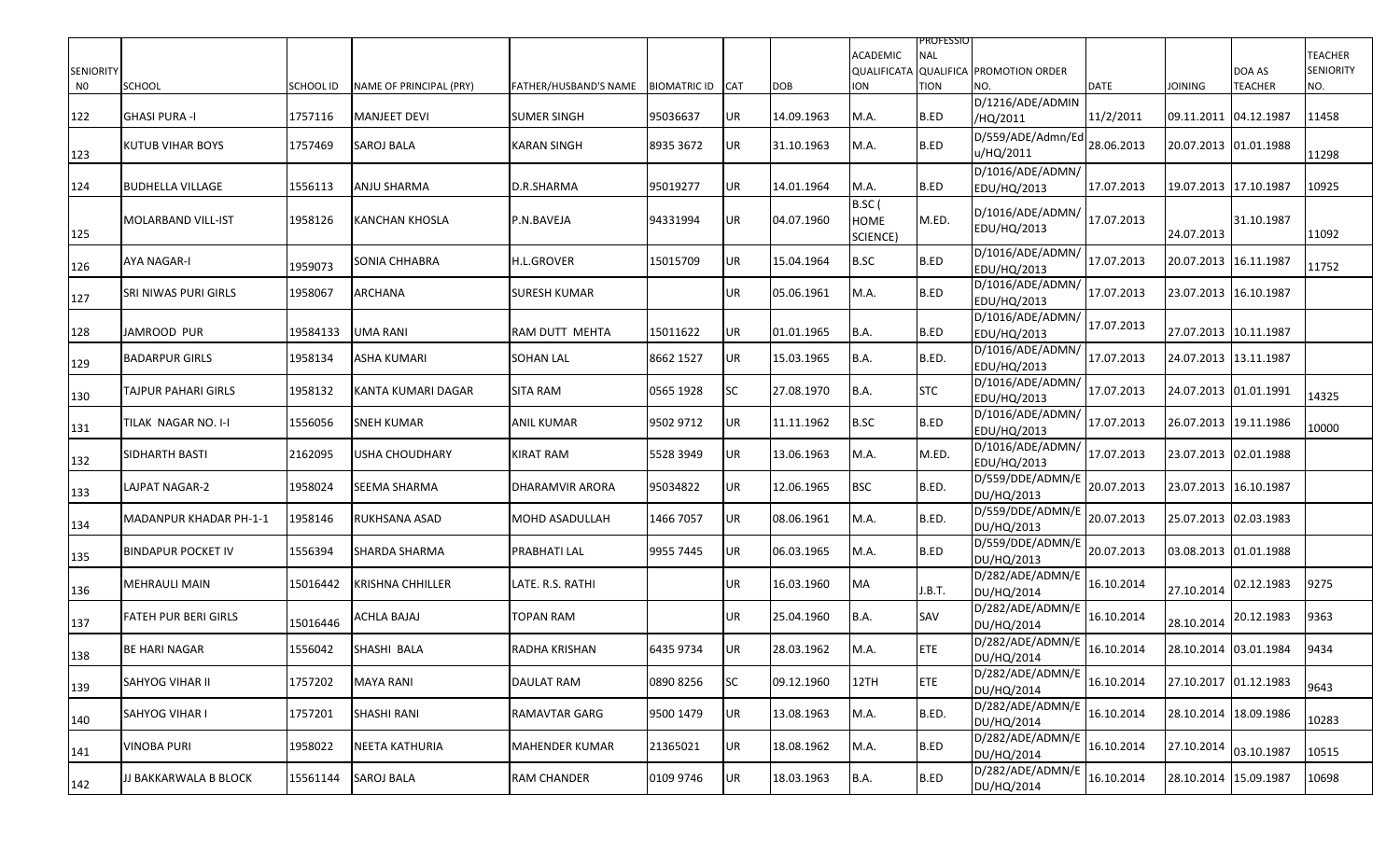|                  |                           |           |                         |                                   |                     |            |            |                 | <b>PROFESSIO</b> |                                              |             |                       |                       |                  |
|------------------|---------------------------|-----------|-------------------------|-----------------------------------|---------------------|------------|------------|-----------------|------------------|----------------------------------------------|-------------|-----------------------|-----------------------|------------------|
|                  |                           |           |                         |                                   |                     |            |            | <b>ACADEMIC</b> | <b>NAL</b>       |                                              |             |                       |                       | <b>TEACHER</b>   |
| <b>SENIORITY</b> |                           |           |                         |                                   |                     |            |            |                 |                  | <b>QUALIFICATA QUALIFICA PROMOTION ORDER</b> |             |                       | DOA AS                | <b>SENIORITY</b> |
| N0               | <b>SCHOOL</b>             | SCHOOL ID | NAME OF PRINCIPAL (PRY) | FATHER/HUSBAND'S NAME             | <b>BIOMATRIC ID</b> | <b>CAT</b> | <b>DOB</b> | <b>ION</b>      | TION             | NO.                                          | <b>DATE</b> | <b>JOINING</b>        | <b>TEACHER</b>        | NO.              |
| 143              | C.R. PARK                 | 1958080   | VANDNA CHHABRA          | LAKSHMI NARYAN BATRA              | 15016253            | UR         | 19.04.1961 | M.COM           | B.ED.            | D/282/ADE/ADMN/E<br>DU/HQ/2014               | 16.10.2014  | 21.10.2014            | 05.10.1987            | 10751            |
| 144              | <b>SAHYOG VIHAR II</b>    | 1757202   | MAYA RANI               | DAULAT RAM                        | 0890 8256           | SC         | 09.12.1960 | 12TH            | <b>ETE</b>       | D/282/ADE/ADMN/E<br>DU/HQ/2014               | 16.10.2014  | 27.10.2017            | 01.12.1983            | 10758            |
| 145              | <b>ASOLA</b>              | 1959087   | <b>SUDHA SHARMA</b>     | R.D.SHARMA                        | 15015381            | UR         | 14.03.1965 | B.A.            | B.ED.            | D/282/ADE/ADMN/E<br>DU/HQ/2014               | 16.10.2014  | 27.10.2014            | 17.10.1987            | 10914            |
| 146              | NAWADA MAIN -II           | 1556136   | ANITA SHARMA            | KULDEEP RAJ SHARMA                | 9357 1637           | UR         | 25.11.1961 | M.A.            | B.ED             | D/282/ADE/ADMN/E<br>DU/HQ/2014               | 16.10.2014  | 30.10.2014 17.10.1987 |                       | 10928            |
| 147              | <b>NEW FRIENDS COLONY</b> | 1958041   | GHAZALA ZAMIR           | ZAMIR AHMAD KHAN                  | 72654526            | UR         | 20.07.1966 | <b>B.A.</b>     | <b>DED</b>       | D/282/ADE/ADMN/E<br>DU/HQ/2014               | 16.10.2014  | 27.10.2014            | 30.11.1987            | 519 (urdu)       |
| 148              | ZAKIR NAGAR-URDU -1ST     | 1958153   | NIKHAT PARVEEN          | <b>ZAFAR HUSSAIN</b>              | 6065 5714           | UR         | 02.02.1962 | B.A.            | <b>DED</b>       | D/282/ADE/ADMN/E<br>DU/HQ/2014               | 16.10.2014  | 27.11.2017            | 11.02.1987            | 533 (Urdu)       |
| 149              | <b>BHARAT NAGAR BOYS</b>  | 1958039   | MOHAMMAD FATIMA         | <b>BURHAN ALI</b>                 | 5492 5844           | UR         | 17.07.1963 | M.A.            | B.ED.            | D/282/ADE/ADMN/E<br>DU/HQ/2014               | 16.10.2014  | 22.10.2014            | 27.11.1987            | 536 (Urdu)       |
| 150              | ABUL FAZAL URDU-1ST       | 1958055   | TALAT SULTANA           | SYED MUSARRAT ALI                 |                     | UR         | 01.05.1965 | BA              | SAV              | D/282/ADE/ADMN/E<br>DU/HQ/2014               | 16.10.2014  | 01.10.2018            | 30.11.1987            | 542 (URDU)       |
| 151              | <b>PALAM VILL- GIRLS</b>  | 1757199   | ANITA NAUTIYAL          | B.P.NAUTIYAL                      | 9500 2245           | UR         | 18.02.1961 | M.A.            | B.ED.            | D/282/ADE/ADMN/E<br>DU/HQ/2014               | 16.10.2014  | 28.10.2014            | 16.10.1987            | 11740            |
| 152              | MAHAVIR ENCLAVE II/III/I  | 1757161   | MUNESH TYAGI            | TILAK RAM TYAGI                   | 6188 2550           | UR         | 18.04.1960 | M.A.            | B.ED             | D/282/ADE/ADMN/E<br>DU/HQ/2014               | 16.10.2014  | 15.05.2015            | 20.09.1988            | 12071            |
| 153              | MOHAMMAD PUR              | 1959024   | SARLA RANI              | <b>KAPOOR SINGH</b>               | 15016581            | UR         | 26.12.1961 | B.A.            | B.ED.            | D/282/ADE/ADMN/E<br>DU/HQ/2014               | 16.10.2014  | 27.10.2014 22.09.1988 |                       | 12098            |
| 154              | GHITORNI GIRLS            | 1959149   | SEEMA ANAND             | O.P.ANAND                         | 15015177            | UR         | 09.02.1963 | M.A.            | B.ED.            | D/282/ADE/ADMN/E<br>DU/HQ/2014               | 16.10.2014  | 27.10.2014            | 28.09.1988            | 12122            |
| 155              | NAJAFGARH No 1/I          | 1757122   | ASHA RANI SHARMA        | MAHAR CHAND SHARMA                | 95025044            | UR         | 12.01.1964 | <b>B.COM</b>    | B.ED.            | D/282/ADE/ADMN/E<br>DU/HQ/2014               | 16.10.2014  | 28.10.2014            | 27.09.1988            | 12124            |
| 156              | CHHAWLA GIRLS             | 1757225   | OM WATI DAHIYA          | AJIT SINGH DAHIYA                 | 9500 1182           | UR         | 11.04.1960 | 12TH            | I.B.T.           | D/282/ADE/ADMN/E<br>DU/HQ/2014               | 16.10.2014  | 28.10.2014 27.09.1988 |                       | 12132            |
| 157              | <b>RAJOKARI GIRLS</b>     | 15015223  | TARA WANTI              | PRABHU DAYAL                      |                     | UR         | 26.08.1960 | <b>INTER</b>    | JBT              | D/282/ADE/ADMN/E<br>DU/HQ/2014               | 16.10.2014  | 01.11.2014 30.09.1988 |                       | 12169            |
| 158              | KRISHI VIHAR              | 15016564  | SUMITRA BISHT           | PREM SINGH                        |                     | UR         | 14.081965  | <b>B.A.</b>     | I.B.T            | D/282/ADE/ADMN/E<br>DU/HQ/2014               | 16.10.2014  |                       | 27.10.2014 01.10.1988 | 12191            |
| 159              | <b>BAGH NATHU SINGH</b>   | 1958007   | SHEFALI SABHARWAL       | <b>MANJEET SINGH</b><br>SABHARWAL | 2578 4230           | UR         | 05.06.1964 | M.A.            | M.ED.            | D/282/ADE/ADMN/E<br>DU/HQ/2014               | 16.10.2014  | 21.10.2014 01.10.1988 |                       | 12196            |
| 160              | MAHIPALPUR- GIRLS         | 1757260   | KALPANA GOGIA           | MANOHAR LAL PAHUJA                | 9503 6228           | UR.        | 09.12.1960 | M.A.            | B.ED.            | D/282/ADE/ADMN/E<br>DU/HQ/2014               | 16.10.2014  | 28.10.2014 25.10.1988 |                       | 12251            |
| 161              | KHAZAN BASTI-I            | 1556027   | <b>SUSHMA RAMA</b>      | HARISH CHANDRA CHUG               |                     | UR         | 30.08.1964 | <b>B.A.</b>     | <b>B.EDM</b>     | D/282/ADE/ADMN/E<br>DU/HQ/2014               | 16.10.2014  | 27.10.2014 26.10.1987 |                       | 12252            |
| 162              | KHYALA NEW I              | 1556095   | NEERA AMAR              | <b>DILIP KUMAR</b>                | 8386 5485           | UR         | 18.07.1960 | BA              | B.ED.            | D/282/ADE/ADMN/E<br>DU/HQ/2014               | 16.10.2014  | 03.11.2014 29.10.1988 |                       | 12356            |
| 163              | <b>LAL KUAN GIRLS</b>     | 1958106   | <b>SUJATA BAUDH</b>     | <b>ROSHAN LAL</b>                 | 5819 4579           | SC         | 17.09.1963 | M.A.            | B.ED.            | D/282/ADE/ADMN/E<br>DU/HQ/2014               | 16.10.2014  |                       | 21.10.2014 29.01.1992 | 14738            |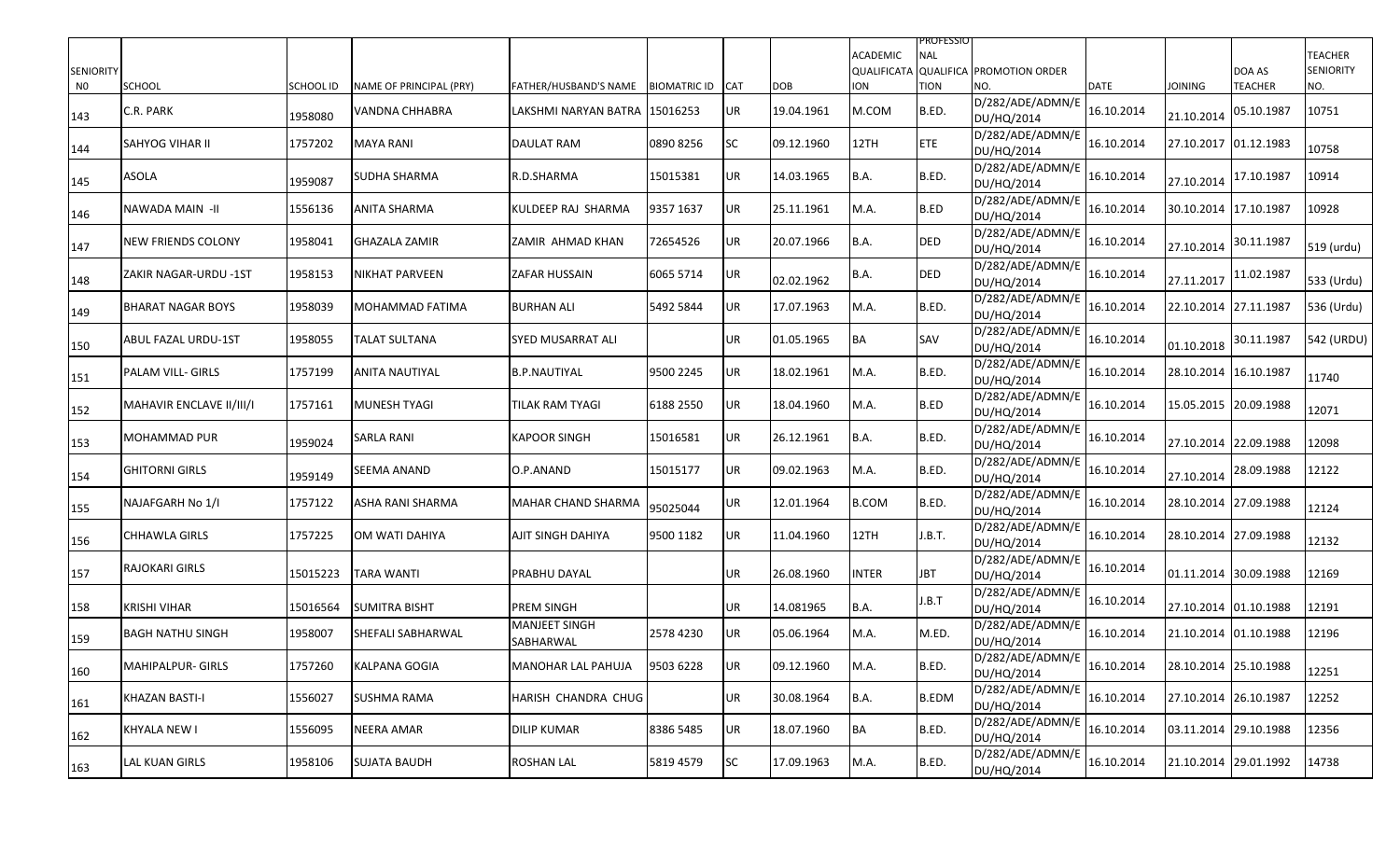|                        |                                   |           |                         |                         |                     |            |            | <b>ACADEMIC</b> | <b>PROFESSIO</b><br><b>NAL</b> |                                                      |             |                       |                          | <b>TEACHER</b>          |
|------------------------|-----------------------------------|-----------|-------------------------|-------------------------|---------------------|------------|------------|-----------------|--------------------------------|------------------------------------------------------|-------------|-----------------------|--------------------------|-------------------------|
| <b>SENIORITY</b><br>N0 | <b>SCHOOL</b>                     | SCHOOL ID | NAME OF PRINCIPAL (PRY) | FATHER/HUSBAND'S NAME   | <b>BIOMATRIC ID</b> | <b>CAT</b> | <b>DOB</b> | ion             | <b>TION</b>                    | QUALIFICATA QUALIFICA PROMOTION ORDER<br>NO.         | <b>DATE</b> | <b>JOINING</b>        | DOA AS<br><b>TEACHER</b> | <b>SENIORITY</b><br>NO. |
| 164                    | <b>MAHAVIR ENCLAVE -II</b>        | 1757161   | RAJ KUMAR               | <b>GULZARI LAL</b>      | 9822771             | SC         | 06.05.1965 | <b>B.A.</b>     | B.ED                           | D/282/ADE/ADMN/E<br>DU/HQ/2014                       | 16.10.2014  | 27.10.2014            | 06.02.1992               | 14749                   |
| 165                    | NAJAFGARH NO 1/II                 | 1757123   | SUNITA BAJAJ            | BOOTA RAM BAJAJ         | 4451 8747           | UR         | 22.09.1962 | M.A.            | M.ED.                          | D/282/ADE/ADMN/E<br>DU/HQ/2014                       | 16.10.2014  |                       | 30.10.2014 28.02.1989    |                         |
| 166                    | DR AMBENDKAR NAGAR SEC-2          | 1959129   | NAND KISHORE            | <b>RAM PAL</b>          | 15016403            | SC         | 12.12.1966 | <b>B.A.</b>     | B.ED.                          | D/2816/ADE/ADMN/<br>EDU/HQ/2014                      | 22.10.2014  |                       | 28.10.2014 29.01.1992    | 14707                   |
| 167                    | 1212 PASCHIM PURI-I               | 1556080   | SANGEETA SHARMA         | TRILOK CHAND SHARMA     | 4139 0511           | UR         | 11.04.1962 | M.A.            | B.ED.                          | D/2461/ADE/TRC/ED<br>U/HQ/SDMC/2016                  | 13.10.2016  |                       | 17.10.2016 04.01.1984    | 9435                    |
| 168                    | <b>MADIPUR VILL NO 1-1</b>        | 1556083   | ASHA HANS               | RAJ KUMAR HANS          | 5816 3178           | UR         | 28.07.1965 | <b>B.COM</b>    | B.ED.                          | D/2461/ADE/TRC/ED<br>U/HQ/SDMC/2016                  | 13.10.2016  | 17.10.2016 10.09.1985 |                          | 9788                    |
| 169                    | VISHNU GARDEN -I                  | 1556104   | REETA LUTHRA            | JASSA SINGH             | 81807041            | UR         | 12.01.1963 | <b>B.COM</b>    | ETE.                           | D/2461/ADE/TRC/ED<br>U/HQ/SDMC/2016                  | 13.10.2016  | 15.10.2016 12.10.1985 |                          | 9868                    |
| 170                    | TIHAR-I BLOCK -I SUBHASH<br>NAGAR | 1556038   | SHASHI KIRAN            | HARI KRISHAN DHINGRA    | 0764 4938           | UR         | 30.12.1962 | M.A.            | B.ED.                          | D/2461/ADE/TRC/ED<br>U/HQ/SDMC/2016                  | 13.10.2016  |                       | 14.10.2016 24.10.1985    | 9903                    |
| 171                    | <b>BASAI DARAPUR</b>              | 1556068   | NEELAM GROVER           | MULAKH RAJ SUNEJA       | 7749 2629           | UR         | 18.04.1960 | B.A.            | B.ED.                          | D/2461/ADE/TRC/ED<br>U/HQ/SDMC/2016                  | 13.10.2016  |                       | 18.10.2016 05.11.1985    | 9948                    |
| 172                    | <b>MAYAPURI PRESS COLONY</b>      | 1556044   | SUNITA ARORA            | <b>JAIDEV</b>           | 1500 7687           | UR         | 02.03.1964 | <b>B.COM</b>    | JBT, B.ED                      | D/2461/ADE/TRC/ED<br>U/HQ/SDMC/2016                  | 13.10.2016  | 14.10.2016 15.11.1985 |                          | 10119                   |
| 173                    | MMTC, COLONY                      | 1959008   | RAKESH KUMARI           | IRAJ KUMAR CHAUAN       | 15016344            | UR         | 07.07.1965 | B.A.            |                                | SANGEET D/2461/ADE/TRC/ED<br>Prabhaka U/HQ/SDMC/2016 | 13.10.2016  | 14.10.2016 07.08.1987 |                          | 78(MUSIC)               |
| 174                    | <b>SHAHPUR JAT GIRLS</b>          | 15015437  | ANITA SETH              | <b>SHYAM DAS MEHTA</b>  |                     | UR         | 03.04.1960 | M.A.            | B.ED (<br>MUSIC)               | D/2461/ADE/TRC/ED<br>U/HQ/SDMC/2016                  | 13.10.2016  | 14.10.2016 17.08.1987 |                          | 82(MUSIC)               |
| 175                    | MADANPUR KHADAR NO.2-2            | 1958406   | MANJU TANDON            | <b>SANT LAL CHAWLA</b>  | 7789 6346           | UR         | 15.08.1962 | M.A.            | B.ED.                          | D/2461/ADE/TRC/ED<br>U/HQ/SDMC/2016                  | 13.10.2016  | 15.10.2016            | 03.11.1987               | 11120                   |
| 176                    | R K PURAM SEC-3                   | 15016595  | SAROJ SHARMA            | SHRI NIWAS SHARMA       |                     | UR         | 04.11.1964 | <b>B.SC</b>     | B.ED                           | D/2461/ADE/TRC/ED<br>U/HQ/SDMC/2016                  | 13.10.2016  | 08.03.2011 10.11.1987 |                          | 85(ART)                 |
| 177                    | POSSANGI PUR                      | 1556014   | RENUKA                  | <b>VED PRAKASH</b>      | 7369 5946           | UR         | 18.08.1966 | M. COM          | B.ED.                          | D/2461/ADE/TRC/ED<br>U/HQ/SDMC/2016                  | 13.10.2016  | 17.10.2017 12.11.1987 |                          | 11328                   |
| 178                    | <b>NOOR NAGAR-URDU-II</b>         | 1958050   | KEHKASHAN RIAZ          | RIAZ AHMED              | 15018630            | UR         | 17.07.1961 | BA              | <b>JBT</b>                     | D/2461/ADE/TRC/ED<br>U/HQ/SDMC/2016                  | 13.10.2016  | 18.10.2016            | 27.11.1987               | 532 (URDU)              |
| 179                    | <b>A1A JANAK PURI</b>             | 1556001   | ANJANA KUMARI           | <b>CHUHAR RAM ARORA</b> | 9500 2321           | UR         | 15.07.1966 | <b>B.A.</b>     | B.ED.                          | D/2461/ADE/TRC/ED<br>U/HQ/SDMC/2016                  | 13.10.2016  |                       | 15.10.2016 01.01.1988    | 11554                   |
| 180                    | TAJPUR VILLAGE BOYS               | 1958131   | RAMESH CHANDRA          | DEVI DUTTA RAM          | 95064291            | UR         | 10.01.1963 | <b>MA MUSIC</b> |                                | D/2461/ADE/TRC/ED<br>U/HQ/SDMC/2016                  | 13.10.2016  | 16.10.2016            | 29-02-1988               | 85 (MUSIC)              |
| 181                    | NAWADA MAIN-I                     | 1556135   | <b>MANJU LATA</b>       | <b>RAM BABU CHHOER</b>  | 95030928            | UR         | 07.12.1962 | B.A.            | ,PRABHA<br><b>KAR</b>          | D/2461/ADE/TRC/ED<br>U/HQ/SDMC/2016                  | 13.10.2016  |                       | 19.11.2016 02.03.1988    | 11662                   |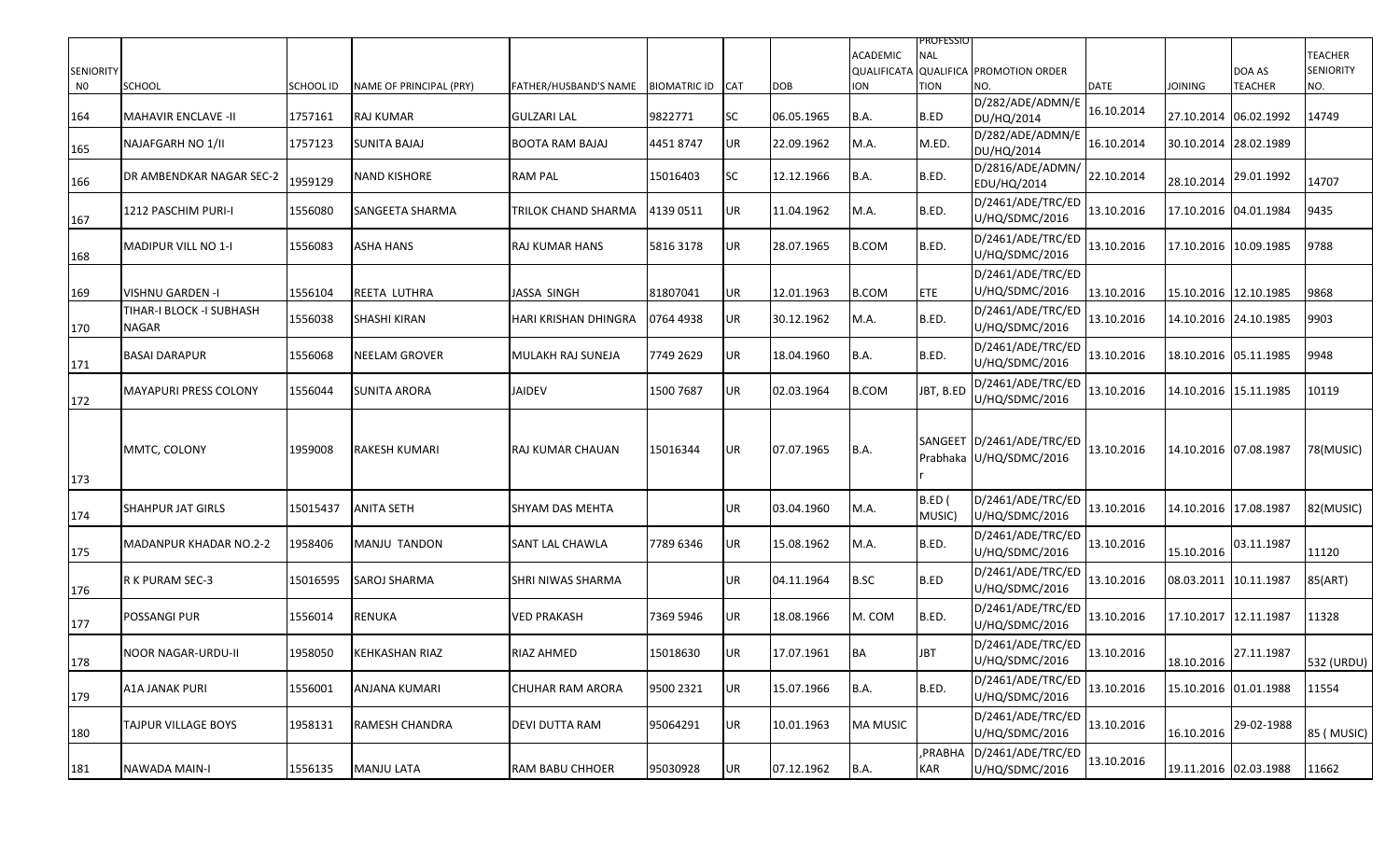| <b>SENIORITY</b><br>N0 | <b>SCHOOL</b>              | <b>SCHOOL ID</b> | <b>NAME OF PRINCIPAL (PRY)</b> | <b>FATHER/HUSBAND'S NAME</b> | <b>BIOMATRIC ID</b> | <b>CAT</b> | <b>DOB</b> | <b>ACADEMIC</b><br><b>ION</b> | PROFESSIO<br><b>NAL</b><br><b>TION</b> | <b>QUALIFICATA QUALIFICA PROMOTION ORDER</b><br>NO. | <b>DATE</b> | <b>JOINING</b>        | DOA AS<br><b>TEACHER</b> | <b>TEACHER</b><br><b>SENIORITY</b><br>NO. |
|------------------------|----------------------------|------------------|--------------------------------|------------------------------|---------------------|------------|------------|-------------------------------|----------------------------------------|-----------------------------------------------------|-------------|-----------------------|--------------------------|-------------------------------------------|
| 182                    | <b>GREEN PARK</b>          | 1959019          | <b>DEVESHWARI</b>              | <b>SHRIRAM GAUR</b>          | 15016542            | UR/PH      | 15.04.1965 | 12TH                          | JBT                                    | D/2461/ADE/TRC/ED<br>U/HQ/SDMC/2016                 | 13.10.2016  | 17.10.2016 16.09.1987 |                          | 11765                                     |
| 183                    | NEW JJ HASTSAL NO 2-II     | 1556396          | <b>SATYA NARAIN</b>            | <b>RAM SINGH</b>             | 9502 8482           | UR         | 03.12.1960 | B.A.                          | B.ED.                                  | D/2461/ADE/TRC/ED<br>U/HQ/SDMC/2016                 | 13.10.2016  | 17.10.2016 15.10.1987 |                          | 11886                                     |
| 184                    | <b>SEWA NAGAR N BLOCK</b>  | 1958003          | <b>SNEH LATA</b>               | <b>HARIKESH DUTT</b>         | 95064902            | UR         | 25.07.1966 | M.A.                          | B.ED.                                  | D/2461/ADE/TRC/ED<br>U/HQ/SDMC/2016                 | 13.10.2016  | 15.10.2016 23.09.1988 |                          | 12087                                     |
| 185                    | MOLARBAND EXT-2ND          | 1958129          | LATA SHARMA                    | MANUDEV SHARMA               | 0754 9584           | UR         | 21.01.1964 | <b>BA</b>                     | B.ED.                                  | D/2461/ADE/TRC/ED<br>U/HQ/SDMC/2016                 | 13.10.2016  | 10.11.2016            | 29.09.1988               | 12173                                     |
| 186                    | DR AMBEDKAR SEC-4 NO-1-1ST | 1959121          | RAJNI BALA JAITELY             | LATE SH.SHAM LAL             | 15016597            | UR         | 15.06.1960 | B.A.                          | B.ED                                   | D/2461/ADE/TRC/ED<br>U/HQ/SDMC/2016                 | 13.10.2016  | 17.10.2016            | 30.09.1988               | 12213                                     |
| 187                    | <b>NEB SARAI -I</b>        | 1959068          | <b>NARINDER KAUR</b>           | SURINDER SINGH               | 15016388            | UR         | 13.06.1962 | B.A.                          | B.ED                                   | D/2461/ADE/TRC/ED<br>U/HQ/SDMC/2016                 | 13.10.2016  | 13.10.2016 03.01.1989 |                          | 12278                                     |
| 188                    | <b>CHAND NAGAR B-I</b>     | 1556099          | HARINDER KAUR                  | <b>MOHAN SINGH</b>           | 7670 4904           | UR         | 25.11.1963 | B.A.                          | B.ED.                                  | D/2461/ADE/TRC/ED<br>U/HQ/SDMC/2016                 | 13.10.2016  | 17.10.2016 25.10.1988 |                          | 12280                                     |
| 189                    | <b>MOLARBAND EXT-1ST</b>   | 1958128          | SEEMA                          | <b>RAM SWARUP</b>            | 0764 6103           | UR         | 25.02.1960 | M.A.                          | B.ED.                                  | D/2461/ADE/TRC/ED<br>U/HQ/SDMC/2016                 | 13.10.2016  | 24.10.2016            | 21.12.1988               | 12453                                     |
| 190                    | <b>BINDAPUR VILL I</b>     | 1556137          | RAJESHWARI AGGARWAL            | <b>MANOHAR LAL</b>           | 2073 0771           | UR         | 24.01.1967 | M.A.                          | <b>DED</b>                             | D/2461/ADE/TRC/ED<br>U/HQ/SDMC/2016                 | 13.10.2016  |                       | 27.07.1989               | 12590                                     |
| 191                    | <b>NASIRPUR</b>            | 1757173          | <b>SUNITA GOEL</b>             | JAI PRAKASH GOEL             | 9502 5531           | UR.        | 24.11.1969 | M.A.                          | M.ED.                                  | D/2461/ADE/TRC/ED<br>U/HQ/SDMC/2016                 | 13.10.2016  | 15.10.2016 26.07.1989 |                          | 12597                                     |
| 192                    | KALKA JI K BLOCK           | 1958082          | SHAKTI SHARMA                  | LATE RG SHARMA               | 2639 0601           | UR         | 08.06.1962 | B.A.                          | B.ED.                                  | D/2461/ADE/TRC/ED<br>U/HQ/SDMC/2016                 | 13.10.2016  | 21.10.2016            | 27.07.1989               | 12604                                     |
| 193                    | SARVPRIYA VIHAR            | 15016448         | <b>MADHU SEEMA</b>             | NIRANJAN SINGH               |                     | UR         | 06.12.1963 | B.A.                          | J.B.T                                  | D/2461/ADE/TRC/ED<br>U/HQ/SDMC/2016                 | 13.10.2016  | 19.11.2016 28.07.1989 |                          | 12620                                     |
| 194                    | DABRI-I                    | 1757156          | <b>MADHU BAHL</b>              | ASHOK KUMAR BAHL             | 9500 7456           | UR         | 26.06.1960 | M.A.                          | B.ED                                   | D/2461/ADE/TRC/ED<br>U/HQ/SDMC/2016                 | 13.10.2016  | 14.10.2016 01.08.1989 |                          | 12683                                     |
| 195                    | <b>B BLOCK VIKAS PURI</b>  | 1556062          | <b>SHAKUNTALA ARORA</b>        | <b>GR ARORA</b>              | 9366 8122           | UR         | 03.07.1965 | M. COM                        | B.ED.                                  | D/2461/ADE/TRC/ED<br>U/HQ/SDMC/2016                 | 13.10.2016  | 14.10.2016 01.08.1989 |                          | 12704                                     |
| 196                    | <b>MODI MILL</b>           | 1958066          | TAZEEN FATIMA                  | <b>IFTIKHAR AHMAD</b>        | 6551 9452           | UR         | 13.06.1965 | B.A.                          | B.ED.                                  | D/2461/ADE/TRC/ED<br>U/HQ/SDMC/2016                 | 13.10.2016  | 14.10.2016            | 14.09.1989               | 573(URDU)                                 |
| 197                    | RAJOURI VISTAR             | 1556065          | SONIA ARORA                    | JAI PAL DASS                 | 3267 5064           | UR         | 18.01.1966 | <b>B.SC</b>                   | B.ED.                                  | D/2461/ADE/TRC/ED<br>U/HQ/SDMC/2016                 | 13.10.2016  | 17.10.2016 19.10.1989 |                          | 12748                                     |
| 198                    | <b>INDRA PARK-I</b>        | 1757171          | <b>AMARJEET KAUR</b>           | <b>AMARJIT SINGH</b>         | 9504 1892           | UR         | 15.02.1966 | <b>B.COM</b>                  | B.ED.                                  | D/2461/ADE/TRC/ED<br>U/HQ/SDMC/2016                 | 13.10.2016  | 18.10.2016 20.10.1989 |                          | 12750                                     |
| 199                    | <b>PRATAP NAGAR</b>        | 1556031          | INDERJEET KAUR                 | PRABH DYAL SINGH             | 0533 5718           | UR         | 23.10.1960 | M.A.                          | B.ED.                                  | D/2461/ADE/TRC/ED<br>U/HQ/SDMC/2016                 | 13.10.2016  | 17.10.2016 18.12.1989 |                          | 12752                                     |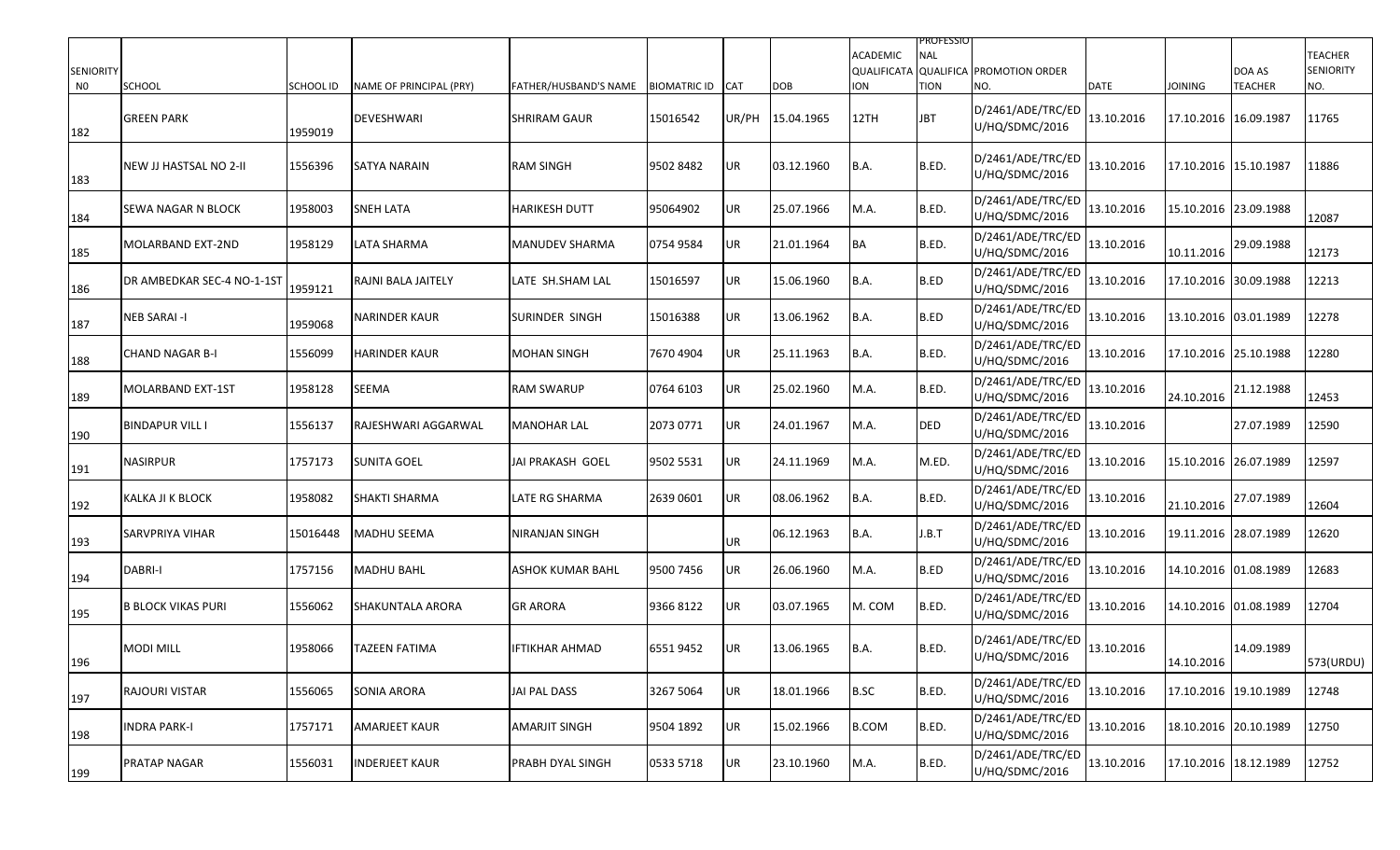| <b>SENIORITY</b><br>N0 | <b>SCHOOL</b>                 | SCHOOL ID | <b>NAME OF PRINCIPAL (PRY)</b> | FATHER/HUSBAND'S NAME           | <b>BIOMATRIC ID</b> | <b>CAT</b> | <b>DOB</b> | <b>ACADEMIC</b><br><b>ION</b> | <b>PROFESSIO</b><br><b>NAL</b><br><b>TION</b> | QUALIFICATA QUALIFICA PROMOTION ORDER<br>NO. | <b>DATE</b> | <b>JOINING</b>        | DOA AS<br><b>TEACHER</b> | <b>TEACHER</b><br><b>SENIORITY</b><br>NO. |
|------------------------|-------------------------------|-----------|--------------------------------|---------------------------------|---------------------|------------|------------|-------------------------------|-----------------------------------------------|----------------------------------------------|-------------|-----------------------|--------------------------|-------------------------------------------|
| 200                    | <b>MEETHAPUR VILL- GIRLS</b>  | 1958122   | ALKA CHUGH                     | <b>TILAK RAJ GULATI</b>         | 7579 2757           | UR         | 24.11.1967 | B.COM. (<br>HONS)             | B.ED.                                         | D/2461/ADE/TRC/ED<br>U/HQ/SDMC/2016          | 13.10.2016  | 20.10.2016            | 23.10.1989               | 12799                                     |
| 201                    | OKHLA HINDI BOYS              | 1958061   | NISHA SHARMA                   | RAKESH SHARMA                   | 23664644            | UR         | 24.04.1962 | M.A.                          | B.ED                                          | D/2461/ADE/TRC/ED<br>U/HQ/SDMC/2016          | 13.10.2016  | 17.10.2016            | 23-10-1989               | 12811                                     |
| 202                    | MASHI GARH                    | 1958044   | FOZIA MALIK                    | <b>ALI AHMAD</b>                | 8106 2713           | UR         | 20.10.1962 | M.A.                          | B.ED                                          | D/2461/ADE/TRC/ED<br>U/HQ/SDMC/2016          | 13.10.2016  | 20.10.2016            | 06.11.1989               | 12923                                     |
| 203                    | CHATTARPUR MANDIR BOYS        | 1959080   | ANITA GUPTA                    | K.C.BANSAL                      | 15018626            | UR         | 15.03.1968 | B.A.                          | JBT                                           | D/2461/ADE/TRC/ED<br>U/HQ/SDMC/2016          | 13.10.2016  | 17.10.2016 07.11.1989 |                          | 12938                                     |
| 204                    | R K PURAM SEC-7               | 15016858  | SARASWATI                      | NARYAN DUTT MATPAL              |                     | UR         | 02.05.1966 | B.A.                          | M.A.<br>MUSIC)                                | D/2461/ADE/TRC/ED<br>U/HQ/SDMC/2016          | 13.10.2016  | 14.10.2016 16.07.1990 |                          | 89(MUSIC)                                 |
| 205                    | NAJAFGARH NO 2/II             | 1757109   | PUSHPA DEVI                    | <b>GIASI RAM</b>                | 9502 5994           | UR         | 20.07.1968 | <b>B.COM</b>                  | B.ED                                          | D/2461/ADE/TRC/ED<br>U/HQ/SDMC/2016          | 13.10.2016  | 14.10.2016 24.07.1990 |                          | 13235                                     |
| 206                    | TRANSIT CAMP -1               | 1958089   | SARASWATI YADAV                | RAO JANAK SINGH                 | 8489 1429           | UR         | 03.05.1960 | <b>BA</b>                     | B.ED.                                         | D/2461/ADE/TRC/ED<br>U/HQ/SDMC/2016          | 13.10.2016  | 15.10.2016            | 31.07.1990               | 13261                                     |
| 207                    | <b>MADI PUR VILLAGE</b>       | 1556085   | <b>SHASHI</b>                  | <b>VISHAN DASS</b>              | 3425 9307           | UR         | 21.08.1967 | <b>B.COM</b>                  | <b>ETE</b>                                    | D/2461/ADE/TRC/ED<br>U/HQ/SDMC/2016          | 13.10.2016  | 20.10.2016 10.08.1990 |                          | <b>SLA 214</b>                            |
| 208                    | <b>GIRI NAGAR-1ST</b>         | 1958087   | NDIRA RANI                     | <b>SOHAN LAL</b>                | 4434 7302           | UR         | 08.03.1964 | M.A.                          | B.ED.                                         | D/2461/ADE/TRC/ED<br>U/HQ/SDMC/2016          | 13.10.2016  | 14.10.2016            | 16.08.1990               | 13461                                     |
| 209                    | <b>B3A JANAK PURI</b>         | 1556019   | NIDHI SAXENA                   | <b>SURESH PERSHAD</b><br>SAXENA | 6348 3895           | UR         | 09.05.1965 | <b>B.COM</b>                  | B.ED.                                         | D/2461/ADE/TRC/ED<br>U/HQ/SDMC/2016          | 13.10.2016  | 17.10.2019 18.08.1990 |                          | 13531                                     |
| 210                    | LAJWANTI GARDEN               | 1556024   | <b>SHASHI BALA</b>             | <b>GIRIRAJ SINGH RAWAT</b>      | 1996 5041           | UR         | 13.01.1967 | <b>B.COM</b>                  | B.ED.                                         | D/2461/ADE/TRC/ED<br>U/HQ/SDMC/2016          | 13.10.2016  |                       | 18.08.1990               | 13556                                     |
| 211                    | KHYALA OLD I                  | 1556097   | RAJINDER SAHOTA                | <b>AVTAR SINGH</b>              | 0303 4913           | UR         | 09.08.1962 | <b>B.SC</b>                   | B.ED.                                         | D/2461/ADE/TRC/ED<br>U/HQ/SDMC/2016          | 13.10.2016  | 24.10.2016 08.10.1990 |                          | 13602                                     |
| 212                    | <b>B3 RAGHUBIR NAGAR -I</b>   | 1556078   | ANJU SACHDEVA                  | <b>SARVESH KHOSLA</b>           | 7561 7648           | UR         | 15.06.1966 | M.A.                          | B.ED.                                         | D/2461/ADE/TRC/ED<br>U/HQ/SDMC/2016          | 13.10.2016  | 15.10.2016 15.09.1990 |                          | 13657                                     |
| 213                    | <b>DWARKA SEC 3/PHASE III</b> | 1757213   | VED KAUR DABAS                 | <b>MANGE RAM HOODA</b>          | 8814 9928           | UR         | 21.12.1966 | M.A./M.PHI<br>LL              | B.Ed.                                         | D/2461/ADE/TRC/ED<br>U/HQ/SDMC/2016          | 13.10.2016  | 17.10.2016 08.10.1990 |                          | 13736                                     |
| 214                    | TILAK NAGR NO 3               | 1556058   | ASHA MADAN                     | VINOD KUMAR MADAAN              | 8039 1770           | UR         | 04.01.1961 | <b>B.SC</b>                   | B.ED.                                         | D/2461/ADE/TRC/ED<br>U/HQ/SDMC/2016          | 13.10.2016  | 14.10.2016 08.10.1990 |                          | 13742                                     |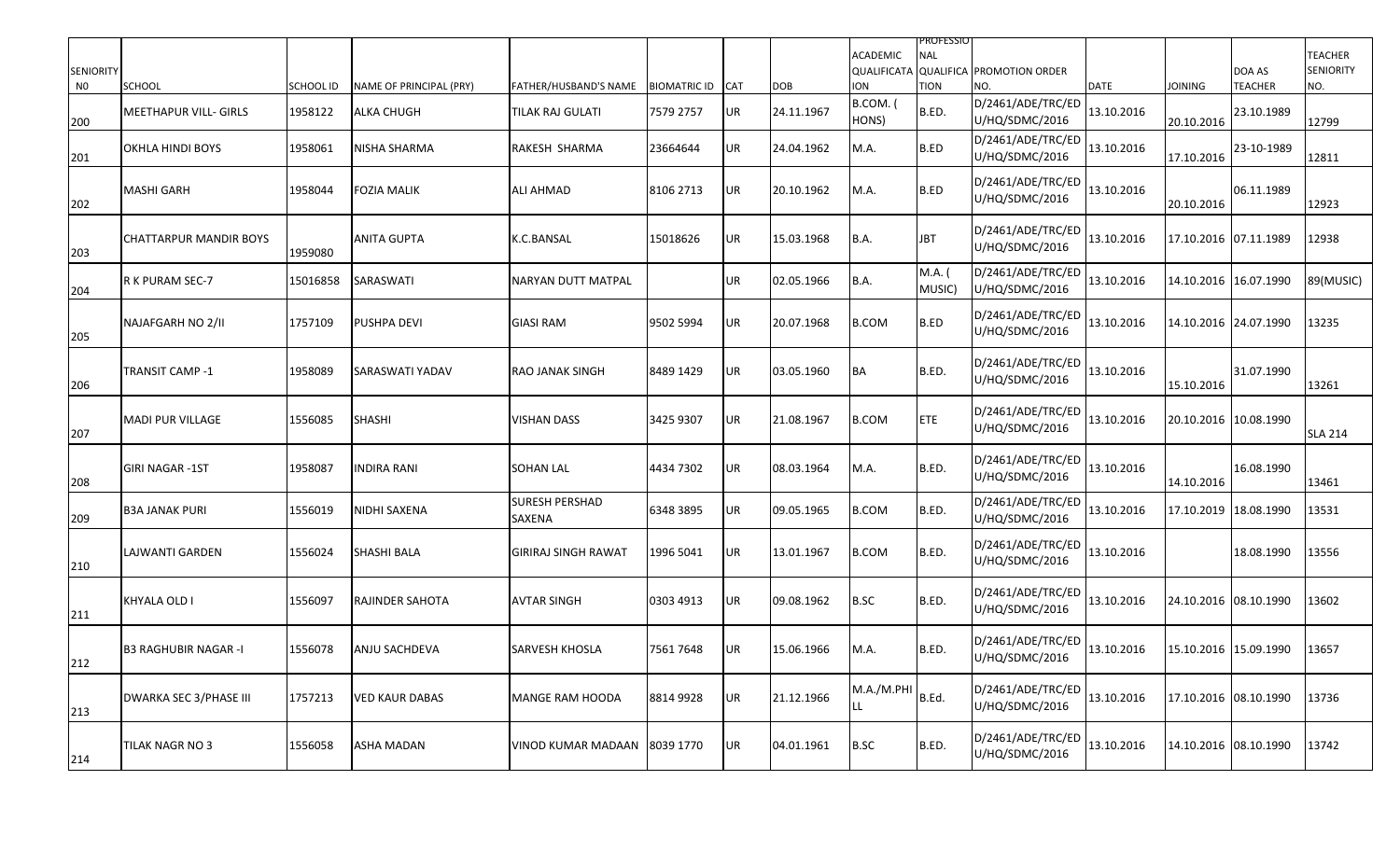| <b>SENIORITY</b><br>N0 | <b>SCHOOL</b>             | <b>SCHOOL ID</b> | NAME OF PRINCIPAL (PRY) | FATHER/HUSBAND'S NAME | <b>BIOMATRIC ID</b> | <b>CAT</b> | <b>DOB</b> | <b>ACADEMIC</b><br><b>ION</b> | PROFESSIO<br>NAL<br><b>TION</b>           | <b>QUALIFICATA QUALIFICA PROMOTION ORDER</b><br>NO. | <b>DATE</b> | <b>JOINING</b>        | DOA AS<br><b>TEACHER</b> | <b>TEACHER</b><br><b>SENIORITY</b><br>NO. |
|------------------------|---------------------------|------------------|-------------------------|-----------------------|---------------------|------------|------------|-------------------------------|-------------------------------------------|-----------------------------------------------------|-------------|-----------------------|--------------------------|-------------------------------------------|
| 215                    | RAJOKARI BOYS             | 1757247          | <b>ASHA RANI</b>        | <b>PURAN LAL</b>      | 15022231            | UR         | 15.11.1967 | <b>B.COM</b>                  | B.ED                                      | D/2461/ADE/TRC/ED<br>U/HQ/SDMC/2016                 | 13.10.2016  |                       | 17.10.2016 08.10.1990    | 13777                                     |
| 216                    | JANTA GRAH-II             | 15016543         | <b>ANJU MITTAL</b>      | SATNARYAN             | 15016543            | UR         | 26.02.1968 | M.COM                         | B.ED                                      | D/2461/ADE/TRC/ED<br>U/HQ/SDMC/2016                 | 13.10.2016  |                       | 13.10.2016 08.10.1990    | 13882                                     |
| 217                    | <b>PTS COLONY</b>         | 15015492         | <b>SUSHMA ARORA</b>     | SHAMDAS               | 19299163            | UR         | 22.12.1967 | B.A.                          | B.ED                                      | D/2461/ADE/TRC/ED<br>U/HQ/SDMC/2016                 | 13.10.2016  |                       | 17.10.2016 16.07.1990    | 13896                                     |
| 218                    | <b>SEWA NAGAR EAST</b>    | 1958005          | <b>KIRAN THAKUR</b>     | AJIT SINGH THAKUR     |                     | UR         | 06.02.1962 | <b>BA</b>                     | <b>BED</b>                                | D/2461/ADE/TRC/ED<br>U/HQ/SDMC/2016                 | 13.10.2016  | 15.10.2016            | 19-07-1990               | 102 (ART)                                 |
| 219                    | L BLOCK HARI NAGAR        | 1556029          | <b>RITA SEHGAL</b>      | PAWAN SEHGAL          | 1500 7644           | UR         | 12.05.1966 | M. COM                        | B.ED.                                     | D/2461/ADE/TRC/ED<br>U/HQ/SDMC/2016                 | 13.10.2016  | 1510                  | 14.09.1990               | <b>SLA-474</b>                            |
| 220                    | CHHATTAR PUR MANDIR GIRLS | 15015559         | RAJANI ARORA            | OM PARKASH            |                     | UR         | 28.08.1971 | M.COM                         | B.ED                                      | D/2461/ADE/TRC/ED<br>U/HQ/SDMC/2016                 | 13.10.2016  |                       | 17.10.2016 16.01.1992    |                                           |
| 221                    | NEW MANGLA PURI           | 1959071          | SAVITA NIJHARA          | O.P.DUDEJA            | 15015494            | UR         | 20.03.1965 | M.A.                          | B.ED                                      | D/2461/ADE/TRC/ED<br>U/HQ/SDMC/2016                 | 13.10.2016  | 18.10.2016 02.01.1991 |                          | 14206                                     |
| 222                    | <b>AMAR COLONY</b>        | 1958017          | <b>BALJEET KAUR</b>     | APNINDER SINGH        | 1501686             | UR         | 09.01.1968 | M.A.(ECO)                     | B.ED                                      | D/2461/ADE/TRC/ED<br>U/HQ/SDMC/2016                 | 13.10.2016  | 14.10.2016            | 21-01-1992               | 14259                                     |
| 223                    | DDA SLUM-I Kalkaji        | 1958073          | RESHMA MADAN            | S.K. KHURANA          | 51430532            | UR         | 10.02.1967 | B.A.                          | <b>DIPLOMA</b>                            | D/2461/ADE/TRC/ED<br>U/HQ/SDMC/2016                 | 13.10.2016  | 18.10.2016            | 16.01.1992               | 13(ART)                                   |
| 224                    | KAPASHERA-NO-2/I          | 1757232          | <b>POONAM</b>           | K.R. DAHIYA           | 9503 6050           | UR         | 23.03.1961 | M.A.                          | B.ED.                                     | D/2461/ADE/TRC/ED<br>U/HQ/SDMC/2016                 | 13.10.2016  |                       | 17.10.2016 20.01.1992    | 14267                                     |
| 225                    | KATWARIYA SARAI (B)       | 15016941         | <b>ANITA KUMARI</b>     | <b>RAGHUBIR SINGH</b> | 36161493            | UR         | 03.07.1969 | B.A.                          | B.ED                                      | D/2461/ADE/TRC/ED<br>U/HQ/SDMC/2016                 | 13.10.2016  |                       | 15.10.2016 17.01.1992    | 14275                                     |
| 226                    | SAMALAKA GIRLS            | 1757238          | SEEMA                   | KALI RAM DAHIYA       | 9502 5347           | UR         | 12.07.1966 | <b>B.SC</b>                   | B.ED.                                     | D/2461/ADE/TRC/ED<br>U/HQ/SDMC/2016                 | 13.10.2016  | 15.10.2016 20.01.1992 |                          | 14284                                     |
| 227                    | UJWA-GIRLS                | 1757129          | <b>URMILA</b>           | MAHTAB SINGH          | 9502 2051           | UR         | 02.05.1967 | B.A.                          | B.ED.                                     | D/2461/ADE/TRC/ED<br>U/HQ/SDMC/2016                 | 13.10.2016  |                       | 15.10.2016 21.01.1992    | 14321                                     |
| 228                    | <b>DHUL SIRAS</b>         | 1757243          | <b>GURINDER KAUR</b>    | <b>AMRIK SINGH</b>    | 9504 1721           | UR         | 18.05.1962 | M.A.                          | M.ED.(SA<br><b>NGEET</b><br><b>DDAVED</b> | D/2461/ADE/TRC/ED<br>U/HQ/SDMC/2016                 | 13.10.2016  |                       | 16.10.2016 22.01.1992    | 2(Music)                                  |
| 229                    | JJ PANKHA ROAD            | 1757437          | <b>NEELU BHARDWAJ</b>   | O. P. BHARDWAJ        | 4964 6115           | UR         | 05.09.1971 | M.A.                          | B.ED.                                     | D/2461/ADE/TRC/ED<br>U/HQ/SDMC/2016                 | 13.10.2016  | 20.10.16              | 30.01.1992               | 12(Music)                                 |
| 230                    | <b>CHANCHAL PARK</b>      | 1556468          | <b>ANIL KUMAR JHA</b>   | AMAR NATH JHA         | 6845 0534           | UR         | 09.01.1969 | 12TH                          | sangit<br>prabhak<br>$T$ ahla             | D/2461/ADE/TRC/ED<br>U/HQ/SDMC/2016                 | 13.10.2016  |                       | 20.01.2016 21.01.1992    | 13(Music)                                 |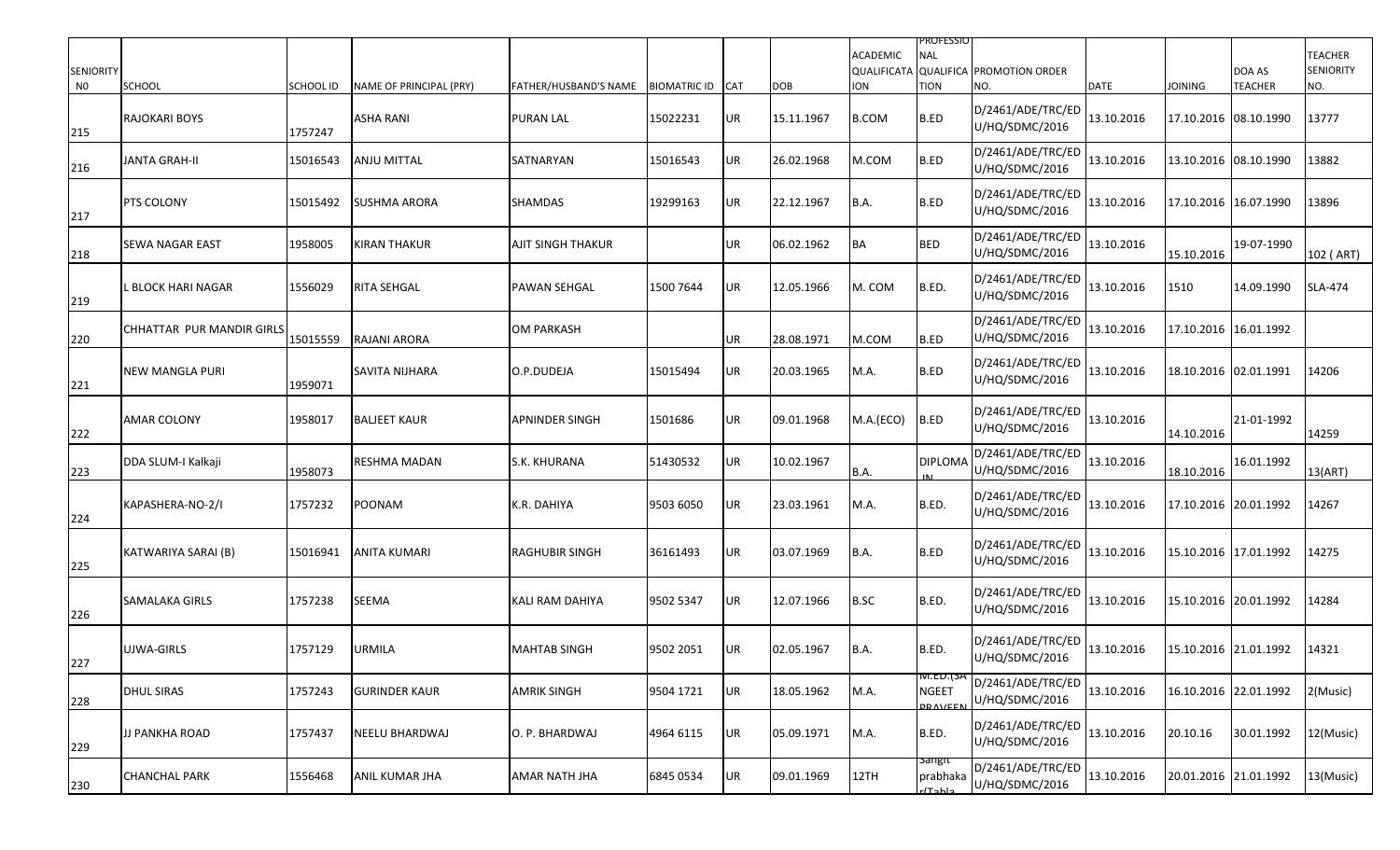| <b>SENIORITY</b><br>N0 | SCHOOL                              | SCHOOL ID | NAME OF PRINCIPAL (PRY)    | FATHER/HUSBAND'S NAME | <b>BIOMATRIC ID</b> | <b>CAT</b> | <b>DOB</b> | <b>ACADEMIC</b><br>ion | <b>PROFESSIO</b><br><b>NAL</b><br><b>TION</b> | QUALIFICATA QUALIFICA PROMOTION ORDER<br>NO. | <b>DATE</b> | <b>JOINING</b>        | DOA AS<br><b>TEACHER</b> | <b>TEACHER</b><br><b>SENIORITY</b><br>NO. |
|------------------------|-------------------------------------|-----------|----------------------------|-----------------------|---------------------|------------|------------|------------------------|-----------------------------------------------|----------------------------------------------|-------------|-----------------------|--------------------------|-------------------------------------------|
| 231                    | PRITHVI PARK I                      | 1556108   | RAJNI BAJPAI               | <b>B R SHARMA</b>     | 1500 7135           | UR         | 10.07.1970 | BA                     | MA<br>(MUSIC)                                 | D/2461/ADE/TRC/ED<br>U/HQ/SDMC/2016          | 13.10.2016  | 17.10.2016 16.01.1992 |                          | 18 (MUSIC)                                |
| 232                    | <b>B1 JANAK PURI</b>                | 1556017   | <b>SURINDER KAUR</b>       | <b>SUKHDEV SINGH</b>  | 1359 5901           | UR         | 05.06.1969 | 12TH                   | PRABHAK<br>AR IN<br><b>MUSIC</b>              | D/2461/ADE/TRC/ED<br>U/HQ/SDMC/2016          | 13.10.2016  |                       | 21.01.1992               | 20(MUSIC)                                 |
| 233                    | SHAHBAD MOHD.PUR BOYS               | 1757244   | <b>NARINDER KAUR</b>       | JAGAT SINGH           | 9502 1508           | SC         | 01.01.1966 | <b>MATRIC</b>          | PRABHAI<br>AR IN<br><b>MUSIC</b>              | D/2461/ADE/TRC/ED<br>U/HQ/SDMC/2016          | 13.10.2016  | 15.10.2016 16.01.1992 |                          | 28(MUSIC)                                 |
| 234                    | NAJAFGARH NO 2/I                    | 1757108   | SUNITA KUMARI              | K.S MADHUR            | 4010 1303           | UR         | 08.08.1962 | M.A.                   | B.ED.                                         | D/2461/ADE/TRC/ED<br>U/HQ/SDMC/2016          | 13.10.2016  | 18.10.2016 23.01.1992 |                          | 14318                                     |
| 235                    | JAFFAR PUR GIRLS                    | 1757125   | RAMPHAL SHARMA             | CHIRANJI LAL          | 9502 5005           | UR         | 02.03.1962 | <b>B.A.</b>            | B.ED.                                         | D/2461/ADE/TRC/ED<br>U/HQ/SDMC/2016          | 13.10.2016  | 22.10.2016 06.02.1992 |                          | 14339                                     |
| 236                    | <b>GAUTAM PURI NO.2-I</b>           | 1958137   | SUNITA DUDEJA              | J.C.CHUGH             | 9870 7831           | UR         | 19.02.1969 | M.A.                   | B.ED.                                         | D/2461/ADE/TRC/ED<br>U/HQ/SDMC/2016          | 13.10.2016  | 10.11.2016            | 17.01.1992               | 14349                                     |
| 237                    | <b>BADUSARAI</b>                    | 1757229   | SARITA RANI                | VIJAY KUMAR SHARMA    | 9503 6051           | UR         | 11.01.1965 | <b>B.COM</b>           | B.ED                                          | D/2461/ADE/TRC/ED<br>U/HQ/SDMC/2016          | 13.10.2016  | 25.10.2016 21.01.1992 |                          | 14361                                     |
| 238                    | CHATTAR PUR MANDIR                  | 1959079   | RAJNI KUMARI               | OM PARKASH            | 89556960            | UR         | 28.08.1971 | M.COM                  | B.ED                                          | D/2461/ADE/TRC/ED<br>U/HQ/SDMC/2016          | 13.10.2016  | 17.10.2016 16.01.1992 |                          | 14368                                     |
| 239                    | KOTLA FIROZSHAH                     | 2162008   | <b>SUNITA DEVI</b>         | <b>SITA RAM</b>       | 9814 6312           | UR         | 28.04.1962 | BA                     | B.ED.                                         | D/2461/ADE/TRC/ED<br>U/HQ/SDMC/2016          | 13.10.2016  | 16.10.2016            | 16.01.1992               | <b>SLA A 114</b>                          |
| 240                    | RANGPURI- BOYS                      | 1757257   | ANJANA KUMARI              | SHYAM LAL             | 95001591            | UR         | 26.07.1969 | <b>B.COM</b>           | B.ED                                          | D/2461/ADE/TRC/ED<br>U/HQ/SDMC/2016          | 13.10.2016  | 15.10.2016 21.01.1992 |                          | 14386                                     |
| 241                    | NEHRU NAGAR                         | 1958028   | <b>RAGINI SRIVASTAVA</b>   | RAJEEV SRIVASTAVA     | 5740 4476           | UR         | 26.06.1966 | M.A.                   | B.ED.                                         | D/2461/ADE/TRC/ED<br>U/HQ/SDMC/2016          | 13.10.2016  | 18.10.2016            | 18.01.1992               | 14402                                     |
| 242                    | <b>MADANPUR KHADAR PH-3-1</b>       | 1958148   | <b>SARASWATI POKHRIYAL</b> | LALIT PRASAD          | 4407 6668           | UR         | 06.08.1968 | <b>B.COM</b>           | / Dip.in                                      | D/2461/ADE/TRC/ED<br>Edu. or U/HQ/SDMC/2016  | 13.10.2016  | 15.10.2016            | 17.01.1992               | 14441                                     |
| 243                    | TEHKHAND NO-1-1ST                   | 1958155   | <b>KUSUM KUMARI</b>        | SH.INDRAPAL SINGH     | 7503 1848           | UR         | 20.08.1965 | <b>BA</b>              | B.ED.                                         | D/2461/ADE/TRC/ED<br>U/HQ/SDMC/2016          | 13.10.2016  | 18.10.2016            | 03.02.1992               | 14467                                     |
| 244                    | TUGLAKABAD EXTENSION<br>NO.2-BOYS-I | 1958100   | ARVIND KUMAR MISHRA        | S.L.MISHRA            | 15012242            | UR         | 01.07.1969 | B.SC+M.A.              | B.ED.                                         | D/2461/ADE/TRC/ED<br>U/HQ/SDMC/2016          | 13.10.2016  | 14.10.2016            | 31.01.1992               | 14476                                     |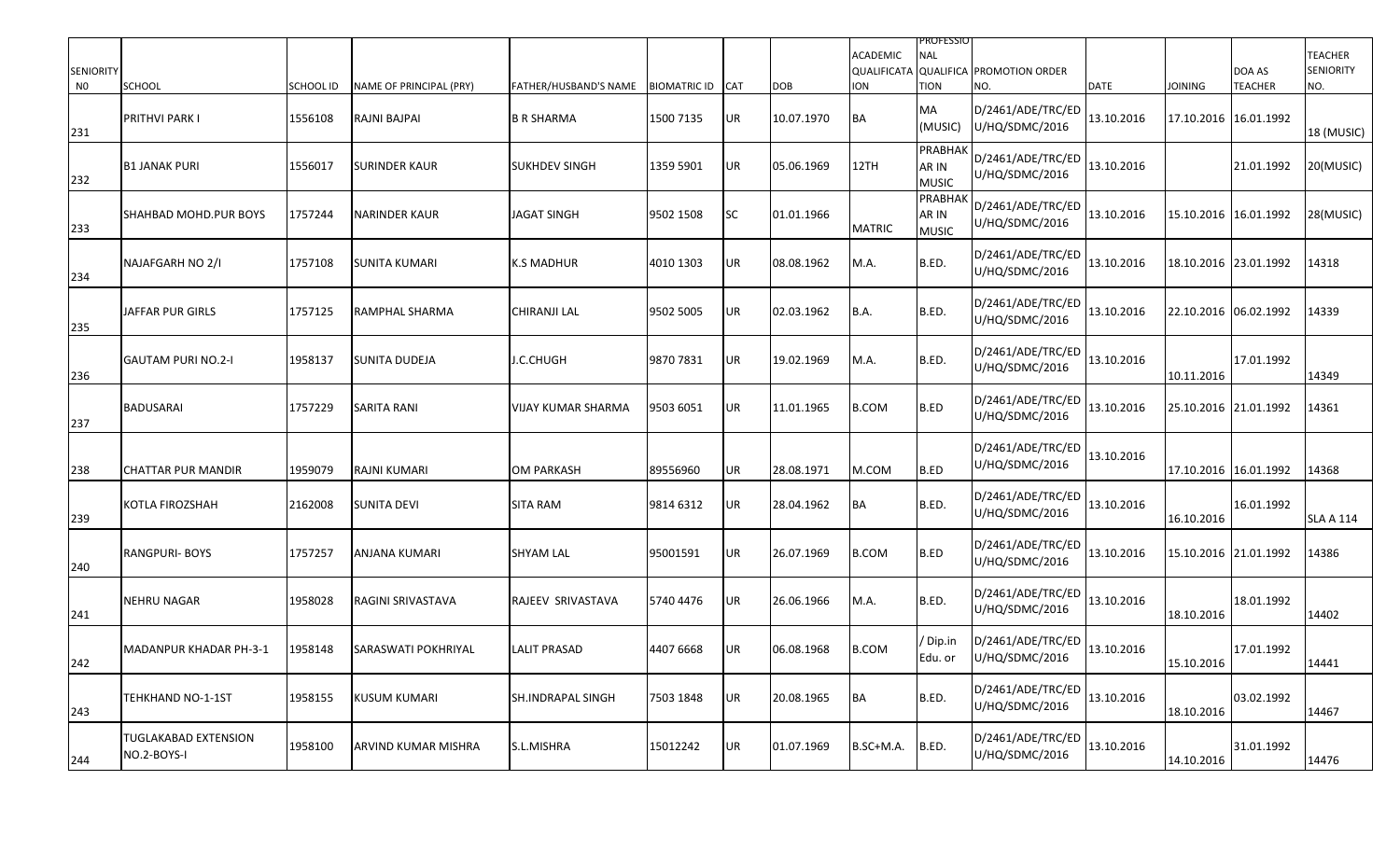| <b>SENIORITY</b><br>N0 | <b>SCHOOL</b>                        | SCHOOL ID | NAME OF PRINCIPAL (PRY) | FATHER/HUSBAND'S NAME | <b>BIOMATRIC ID</b> | <b>CAT</b> | <b>DOB</b> | <b>ACADEMIC</b><br>QUALIFICATA<br><b>ION</b> | PROFESSIO<br><b>NAL</b><br><b>QUALIFICA</b><br><b>TION</b> | <b>PROMOTION ORDER</b><br>NO.       | <b>DATE</b> | <b>JOINING</b>        | DOA AS<br><b>TEACHER</b> | <b>TEACHER</b><br><b>SENIORITY</b><br>NO. |
|------------------------|--------------------------------------|-----------|-------------------------|-----------------------|---------------------|------------|------------|----------------------------------------------|------------------------------------------------------------|-------------------------------------|-------------|-----------------------|--------------------------|-------------------------------------------|
| 245                    | <b>MADHU VIHAR-I</b>                 | 1757222   | <b>KULDEEP KAUR</b>     | <b>MEHTAB SINGH</b>   | 9500 1460           | UR         | 08.12.1963 | M.A.                                         | B.ED.                                                      | D/2461/ADE/TRC/ED<br>U/HQ/SDMC/2016 | 13.10.2016  | 15.10.2016 27.01.1992 |                          | 14493                                     |
| 246                    | RAJOKARI HARIJAN BASTI               | 1757249   | LALITA RANI             | LATE RAM CHAND        | 15015560            | UR         | 04.01.1969 | B.A.                                         | B.ED                                                       | D/2461/ADE/TRC/ED<br>U/HQ/SDMC/2016 | 13.10.2016  | 17.10.2016 24.01.1992 |                          | 14522                                     |
| 247                    | TAJPUR PAHARI BOYS                   | 1958133   | MANJU GUPTA             | K.P.GUPTA             | 95024154            | UR         | 12.03.1968 | <b>B.SC</b>                                  | B.ED.                                                      | D/2461/ADE/TRC/ED<br>U/HQ/SDMC/2016 | 13.10.2016  | 17.10.2016            | 28.01.1992               | 14536                                     |
| 248                    | MEHRAULI (G)                         | 1959059   | ASHA RANI               | <b>ISAR SINGH</b>     | 15015495            | UR         | 01.09.1966 | M.A.                                         | B.ED                                                       | D/2461/ADE/TRC/ED<br>U/HQ/SDMC/2016 | 13.10.2016  | 17.10.2016 07.04.1992 |                          | 14542                                     |
| 249                    | <b>RAJ NAGAR VISTAR-I</b>            | 1757218   | SUNITA NIJHAWAN         | DINESH NIJHWAN        | 9502 5535           | UR         | 14.04.1962 | <b>B.COM</b>                                 | B.ED.                                                      | D/2461/ADE/TRC/ED<br>U/HQ/SDMC/2016 | 13.10.2016  | 16.10.2016 25.01.1992 |                          | 14642                                     |
| 250                    | <b>GAUTAM NAGAR</b>                  | 1959026   | SUNITA RANI             | <b>HEM RAJ ANAND</b>  | 15016469            | <b>SC</b>  | 20.01.1967 | M.A.                                         | <b>ETE</b>                                                 | D/2461/ADE/TRC/ED<br>U/HQ/SDMC/2016 | 13.10.2016  | 19.11.2016 28.01.1992 |                          | 14703                                     |
| 251                    | DR AMBEDKAR SEC-4 NO-1-<br>2ND       | 15016248  | RAJBEER SINGH           | <b>CHHIDDU SINGH</b>  | 13192591            | <b>SC</b>  | 25.08.1967 | 12TH                                         | <b>STC</b>                                                 | D/2461/ADE/TRC/ED<br>U/HQ/SDMC/2016 | 13.10.2016  | 14.10.2016 03.02.1992 |                          | 14754                                     |
| 252                    | DR AMBEDKAR NAGAR SEC-6<br>NO-2 BOYS | 15016405  | RAM BRIKSHA RAM         | RAM SAMUJH            |                     | UR         | 15.01.1962 | BA, B.ED                                     | ΝA                                                         | D/2461/ADE/TRC/ED<br>U/HQ/SDMC/2016 | 13.10.2016  | 13.10.2016 30.01.1992 |                          | 14798                                     |
| 253                    | RAJAPUR KHURD NO 2-II                | 1556416   | SATISH KUMAR            | <b>MAHADEV PRASAD</b> | 7600 7010           | <b>SC</b>  | 14.01.1965 | BA                                           | <b>BSTC</b>                                                | D/2461/ADE/TRC/ED<br>U/HQ/SDMC/2016 | 13.10.2016  | 20.10.2016 31.01.1992 |                          | 14809                                     |
| 254                    | <b>SOUTH EXTN PART-1</b>             | 1958010   | SATISH KUMAR            | <b>KISHORE CHAND</b>  | 1132 3470           | UR         | 08.07.1962 | M.COM                                        | B.ED.                                                      | D/2461/ADE/TRC/ED<br>U/HQ/SDMC/2016 | 13.10.2016  | 14.10.2016            | 22.07.1992               | 14809                                     |
| 255                    | BAPOROLA NO 1 JAI VIHAR I            | 1556366   | SANJAY KUMAR            | PHOOL CHAND           | 8259 4051           | <b>SC</b>  | 26.03.1967 | B.A.                                         | B.ED.                                                      | D/2461/ADE/TRC/ED<br>U/HQ/SDMC/2016 | 13.10.2016  | 11.11.2016 04.02.1992 |                          | 14828                                     |
| 256                    | UTTAM NAGAR NEW NO 1 - II            | 1757436   | <b>BALWANT SINGH</b>    | PHOOL CHAND           | 9502 3424           | <b>SC</b>  | 30.04.1964 | BA                                           | B.ED                                                       | D/2461/ADE/TRC/ED<br>U/HQ/SDMC/2016 | 13.10.2016  | 20.10.2016 04.02.1992 |                          | 14842                                     |
| 257                    | <b>SHAH PUR JAT BOYS</b>             | 1959013   | VINOD KUMAR MISHRA      | U.S.MISHRA            | 15014550            | UR         | 05.07.1966 | M.SC.                                        | <b>MATH</b>                                                | D/2461/ADE/TRC/ED<br>U/HQ/SDMC/2016 | 13.10.2016  | 15.10.2016 15.07.1992 |                          | <b>MUSIC</b>                              |
| 258                    | <b>TAJPUR GOYLA</b>                  | 1757179   | RAMESH KUMAR            | <b>ISHWAR SINGH</b>   | 9504 5350           | UR         | 22.03.1969 | <b>INTER</b>                                 | oibioma<br>in art<br>and craf                              | D/2461/ADE/TRC/ED<br>U/HQ/SDMC/2016 | 13.10.2016  | 14.10.2016 22.01.1992 |                          | ART                                       |
| 259                    | <b>MATIALA II</b>                    | 1757204   | <b>SANYOGITA</b>        | <b>SUBE SINGH</b>     | 9502 1319           | UR         | 02.05.1972 | B.A.                                         | <b>ETE</b>                                                 | D/2461/ADE/TRC/ED<br>U/HQ/SDMC/2016 | 13.10.2016  | 15.10.2016 16.03.1993 |                          | 14904-A                                   |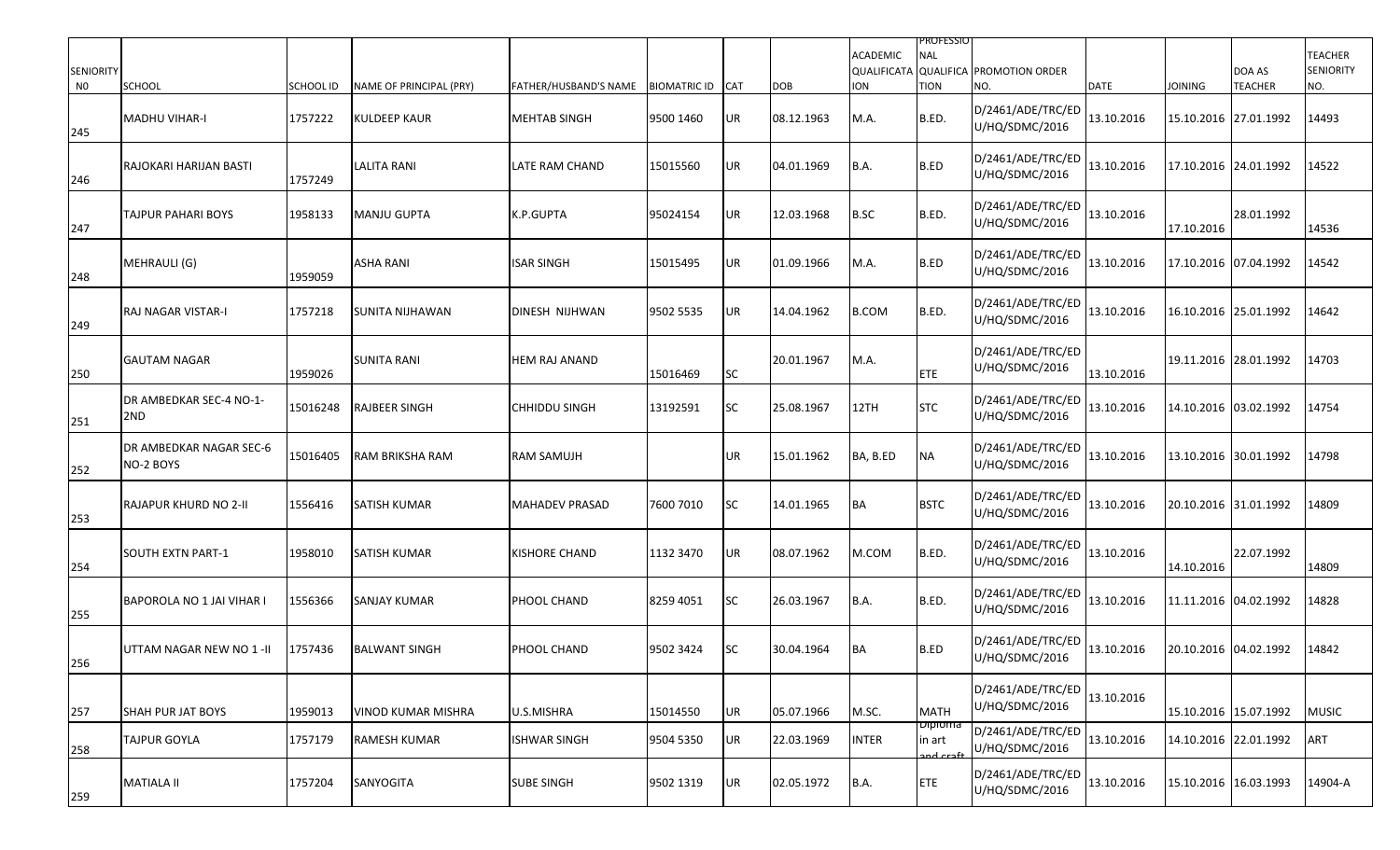| <b>SENIORITY</b><br>N <sub>0</sub> | <b>SCHOOL</b>                               | SCHOOL ID | NAME OF PRINCIPAL (PRY) | FATHER/HUSBAND'S NAME           | <b>BIOMATRIC ID</b> | <b>CAT</b> | <b>DOB</b> | <b>ACADEMIC</b><br>QUALIFICATA<br><b>ION</b> | PROFESSIO<br><b>NAL</b><br><b>TION</b> | <b>QUALIFICA PROMOTION ORDER</b><br>NO. | DATE       | <b>JOINING</b>        | DOA AS<br><b>TEACHER</b> | <b>TEACHER</b><br><b>SENIORITY</b><br>NO. |
|------------------------------------|---------------------------------------------|-----------|-------------------------|---------------------------------|---------------------|------------|------------|----------------------------------------------|----------------------------------------|-----------------------------------------|------------|-----------------------|--------------------------|-------------------------------------------|
| 260                                | JAFFAR PUR BOYS                             | 1757124   | PARHLAD SINGH           | <b>MANPHOOL SINGH</b>           | 9500 1192           | UR         | 06.12.1966 | B.A.                                         | B.ED.                                  | D/2461/ADE/TRC/ED<br>U/HQ/SDMC/2016     | 13.10.2016 | 22.10.2016            | 15.07.1993               | 14939                                     |
| 261                                | <b>MEETHAPUR EXTN-BOYS</b>                  | 1958125   | BIMAL PRASAD            | <b>BILAT SINGH</b>              | 6506 7201           | UR         | 06.02.1966 | B.SC                                         | DED                                    | D/2461/ADE/TRC/ED<br>U/HQ/SDMC/2016     | 13.10.2016 | 25.10.2016            | 06.04.1993               | 14962                                     |
| 262                                | TRANSIT CAMP RAGHUBIR<br><b>NAGAR</b>       | 1556049   | MADHU MANCHANDA         | SHANTI SWAROOP ARYA   2577 8712 |                     | UR         | 04.10.1963 | M.COM                                        | B.ED                                   | D/2461/ADE/TRC/ED<br>U/HQ/SDMC/2016     |            | 25.09.2017 07.04.1993 |                          | 15012                                     |
| 263                                | DR AMBEDKAR SEC-4 NO-2-<br>2ND              | 15016249  | የANVIR SINGH            | <b>PARBHATI SINGH</b>           |                     | UR         | 20.01.1964 | B.A.                                         | ΝA                                     | D/2461/ADE/TRC/ED<br>U/HQ/SDMC/2016     | 13.10.2016 | 14.10.2016 13.04.1993 |                          | 15920                                     |
| 264                                | KHEDA DABAR                                 | 1757402   | RAJ KUMAR               | RAM MEHAR                       | 1501 4967           | <b>SC</b>  | 25.07.1965 | B.A.                                         | <b>B.ED</b>                            | D/2461/ADE/TRC/ED<br>U/HQ/SDMC/2016     | 13.10.2016 | 18.10.2016 20.04.1993 |                          | 15938                                     |
| 265                                | <b>GHUMANHERA BOYS</b>                      | 1757191   | RAMSWAROOP              | <b>RAM DEV</b>                  | 9502 4767           | <b>SC</b>  | 01.11.1961 | B.A.                                         | B.ED.                                  | D/2461/ADE/TRC/ED<br>U/HQ/SDMC/2016     | 13.10.2016 | 13.10.2016 27.04.1993 |                          | 15969                                     |
| 266                                | <b>TUGLAKABAD EXTENSION</b><br>NO.2-BOYS-II | 1958101   | KAILASH CHAND           | <b>BHIKARI LAL</b>              | 0760 0012           | UR         | 11.05.1962 | M.A.                                         | B.ED.                                  | D/2461/ADE/TRC/ED<br>U/HQ/SDMC/2016     | 13.10.2016 | 17.10.2016            | 22.04.1993               | 15972                                     |
| 267                                | <b>BAGDAULA</b>                             | 1757246   | MUKESH KUMAR SINGH      | K.P. SINGH                      | 9502 5191           | <b>SC</b>  | 23.07.1970 | M.A.                                         | B.ED.                                  | D/2461/ADE/TRC/ED<br>U/HQ/SDMC/2016     | 13.10.2016 | 06.12.2016 15.07.1993 |                          | 15992                                     |
| 268                                | PUSHP VIHAR SEC-3 NO-2ND                    | 1959097   | <b>SUREKHA CHAUHAN</b>  | <b>BALDEV RAJ</b>               | 15016731            | <b>SC</b>  | 23.11.1963 | M.A.                                         | B.ED                                   | D/2461/ADE/TRC/ED<br>U/HQ/SDMC/2016     | 13.10.2016 | 15.10.2016 15.04.1993 |                          | 15999                                     |
| 269                                | <b>GAUTAM PURI NO.2-II</b>                  | 1958139   | ASHOK KUMAR             | <b>LAKHAN SINGH</b>             | 0092 6510           | <b>SC</b>  | 01.01.1969 | M.A.                                         | B.ED.                                  | D/2461/ADE/TRC/ED<br>U/HQ/SDMC/2016     | 13.10.2016 | 15.10.2016            | 20.04.1993               | 16017                                     |
| 270                                | <b>LAL KUAN BOYS</b>                        | 1958107   | VIRI SINGH              | <b>GENDA LAL</b>                | 4369 5020           | UR         | 02.03.1960 | B.A.                                         | DED                                    | D/2461/ADE/TRC/ED<br>U/HQ/SDMC/2016     | 13.10.2016 | 15.10.2016            | 22.04.1993               | 16019                                     |
| 271                                | JJ HASTSAL NO 2-II                          | 1757226   | RAJ SINGH               | <b>MOHAR SINGH</b>              | 1556121             | <b>SC</b>  | 07.04.1967 | MA                                           | B.ED                                   | D/2461/ADE/TRC/ED<br>U/HQ/SDMC/2016     | 13.10.2016 | 21.10.16              | 23.04.1993               | 16049                                     |
| 272                                | <b>CHAND NAGAR D II</b>                     | 1556102   | VIJAY PAL PILWAL        | MARU RAM PILWAL                 | 9502 4680           | <b>SC</b>  | 15.09.1964 | BA                                           | B.ED                                   | D/2461/ADE/TRC/ED<br>U/HQ/SDMC/2016     | 13.10.2016 | 22.10.16              | 29.04.1993               | 16057                                     |
| 273                                | <b>WEST ZONE OFFICE</b>                     |           | SITA RAM BALAI          |                                 |                     | UR         | 01.07.1968 |                                              |                                        | D/2461/ADE/TRC/ED<br>U/HQ/SDMC/2016     | 13.10.2016 |                       | 24.04.1993               | 16084                                     |
| 274                                | <b>B2 RAGHUBIR NAGAR</b>                    | 1556076   | RENU CHAWLA             | KAILASH CHANDER<br>VADERA       | 2991 5398           | UR         | 15.04.1967 | M.COM                                        | <b>B.ED</b>                            | D/88/DDE/EDU/ADM<br>IN/HQ/NDMC/2017     | 31.08.2017 | 25.09.2017 15.04.1993 |                          | 15169                                     |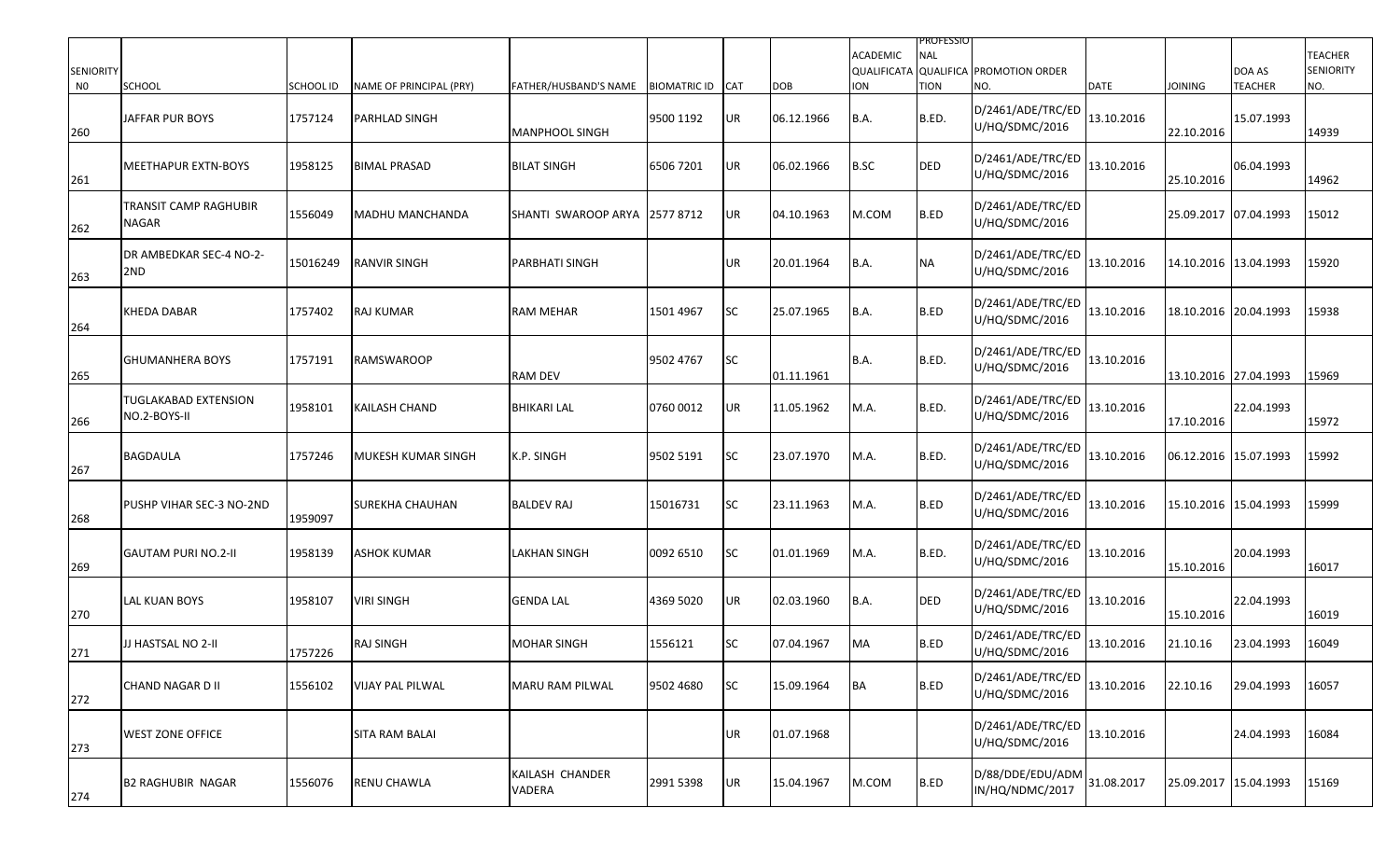| <b>SENIORITY</b><br>N <sub>0</sub> | SCHOOL                    | SCHOOL ID | NAME OF PRINCIPAL (PRY)  | FATHER/HUSBAND'S NAME   | BIOMATRIC ID CAT |           | <b>DOB</b> | <b>ACADEMIC</b><br>ON | PROFESSIO<br>NAL<br><b>TION</b> | <b>QUALIFICATA QUALIFICA PROMOTION ORDER</b><br>NO.  | <b>DATE</b> | <b>JOINING</b>        | DOA AS<br><b>TEACHER</b> | <b>TEACHER</b><br><b>SENIORITY</b><br>NO. |
|------------------------------------|---------------------------|-----------|--------------------------|-------------------------|------------------|-----------|------------|-----------------------|---------------------------------|------------------------------------------------------|-------------|-----------------------|--------------------------|-------------------------------------------|
| 275                                | EDUCATION HQ              | 1757169   | <b>WAHEED ULLAH KHAN</b> | HABIB ULLAH KHAN        | 9500 5117        | <b>UR</b> | 15.01.1965 | M.A                   | <b>B.ED</b>                     | D/88/DDE/EDU/ADM<br>IN/HQ/NDMC/2017                  | 31.08.2017  | 23.09.2017 19.04.1993 |                          | 15570                                     |
| 276                                | <b>GADAI PUR</b>          | 15015588  | YOGESH PANDEY            | SHIV SHANAR PANDEY      |                  | UR        | 12.12.1967 | <b>B.SC</b>           | <b>B.ED</b>                     | D/88/DDE/EDU/ADM<br>IN/HQ/NDMC/2017                  | 31.08.2017  | 17.09.2017 22.04.1993 |                          | 15773                                     |
| 277                                | MASOOD PUR                | 15016408  | <b>MEHAR CHAND</b>       | <b>HANS RAJ</b>         |                  | <b>SC</b> | 02.07.1962 | <b>B.A.</b>           | B.ED                            | D/88/DDE/EDU/ADM<br>IN/HQ/NDMC/2017                  | 31.08.2017  | 27.09.2017 29.04.1993 |                          | 16101                                     |
| 278                                | <b>DDA-II-I KALKAJI</b>   | 15011406  | <b>RUBEENA SHAHEEN</b>   | <b>MUSTAQ ALI</b>       |                  | UR        | 19.07.1970 | <b>B.A.</b>           | B.ED                            | D/88/DDE/EDU/ADM<br>IN/HQ/NDMC/2017                  | 31.08.2017  | 16.10.2017            | 10.04.1993               | <b>URDU</b>                               |
| 279                                | <b>C4 JANAK PURI</b>      | 1556015   | <b>KIRAN BALA</b>        | <b>ALAM CHAND SETHI</b> | 1443 4887        | <b>UR</b> | 21.07.1961 | M.A.PH.D              | B.ED                            | D/88/DDE/EDU/ADM<br>IN/HQ/NDMC/2017                  | 31.08.2017  | 17.10.2017 19.03.1986 |                          |                                           |
| 280                                | <b>BHARAT NAGAR GIRLS</b> | 1958038   | YASMEEN BEGUM            | LATE SAEED AHMAD        | 1137 0888        | <b>UR</b> | 28.02.1964 | M.A.                  | B.ED.                           | D/88/DDE/EDU/ADM<br>IN/HQ/NDMC/2017                  | 20.09.2017  | 23.09.2017            | 29.09.1989               |                                           |
| 281                                | KAIR-GIRLS                | 1757143   | <b>SUNITA SOLANKI</b>    | <b>BANI SINGH</b>       | 9502 4989        | <b>UR</b> | 21.07.1971 | M.A.                  | B.ED.                           | D/3245/DDE/EDU/A<br>DMIN/HQ/NDMC/20 20.09.2017<br>17 |             | 27.09.2017            | 23.04.1993               | 15694                                     |
| 282                                | <b>BAMNAOULI</b>          | 1757240   | <b>SUMITRA DEVI</b>      | RAJENDER SINGH          | 9502 2184        | UR        | 01.04.1965 | M.A.                  | M.ED.                           | D/88/DDE/EDU/ADM<br>IN/HQ/NDMC/2017                  | 31.08.2017  | 27.09.2017            | 21.04.1993               | 15709                                     |
| 283                                | RAILWAY COLONY BADAR PUR- | 1958094   | <b>RUKSHANA KHATOON</b>  | <b>MD.ZAHEER ABBASI</b> | 15012234         | <b>UR</b> | 05.01.1966 | B.A.                  | ET                              | D/88/DDE/EDU/ADM<br>IN/HQ/NDMC/2017                  | 31.08.2017  | 23.092017 27.11.1987  |                          | 537 (URDU)                                |
| 284                                | SARAI JULENA              | 1958040   | <b>DEVENDRA KUMAR</b>    | <b>MANOHAR LAL</b>      | 95064795         | <b>UR</b> | 14.02.1966 | M.A.                  | B.ED.                           | D/88/DDE/EDU/ADM<br>IN/HQ/NDMC/2017                  | 31.08.2017  | 25.09.2017            | 12.04.1993               | 15132                                     |
| 285                                | <b>B2B JANAK PURI</b>     | 1556018   | <b>SUSHMA MITTAL</b>     | <b>RAMSINGH GUPTA</b>   | 2001 8952        | <b>UR</b> | 04.05.1966 | <b>B.COM</b>          | Diploma<br>in art<br>and craft  | D/88/DDE/EDU/ADM<br>IN/HQ/NDMC/2017                  | 31.08.2017  | 03.10.2017 16.07.1990 |                          | 95                                        |
| 286                                | <b>OKHLA GIRLS URDU</b>   | 1958049   | <b>REHANA KHATOON</b>    | ABDUR RAHIM             | 15011462         | IUR.      | 01.07.1962 | B.A.                  | D.ED                            | D/88/DDE/EDU/ADM<br>IN/HQ/NDMC/2017                  | 31.08.2017  | 22.10.2017            | 28.08.1985               | 412 (URDU)                                |
| 287                                | NOOR NAGAR-HINDI-I        | 1958049   | RIZWANA BEGUM            | SAGHIR AHMAD            | 1128 4053        | UR        | 15.01.1963 | B.A.                  | <b>DED</b>                      | D/88/DDE/EDU/ADM<br>IN/HQ/NDMC/2017                  | 31.08.2017  | 25.09.2017            | 12.10.1985               | 447                                       |
| 288                                | KHIZRABAD HINDI-2ND       | 1958023   | <b>FARZANA KHAN</b>      | ABDUR RAHIM             | 7227 3761        | UR        | 13.07.1963 | <b>BA</b>             | DED                             | D/88/DDE/EDU/ADM<br>IN/HQ/NDMC/2017                  | 31.08.2017  | 03.10.2017            | 26.11.1987               | 511                                       |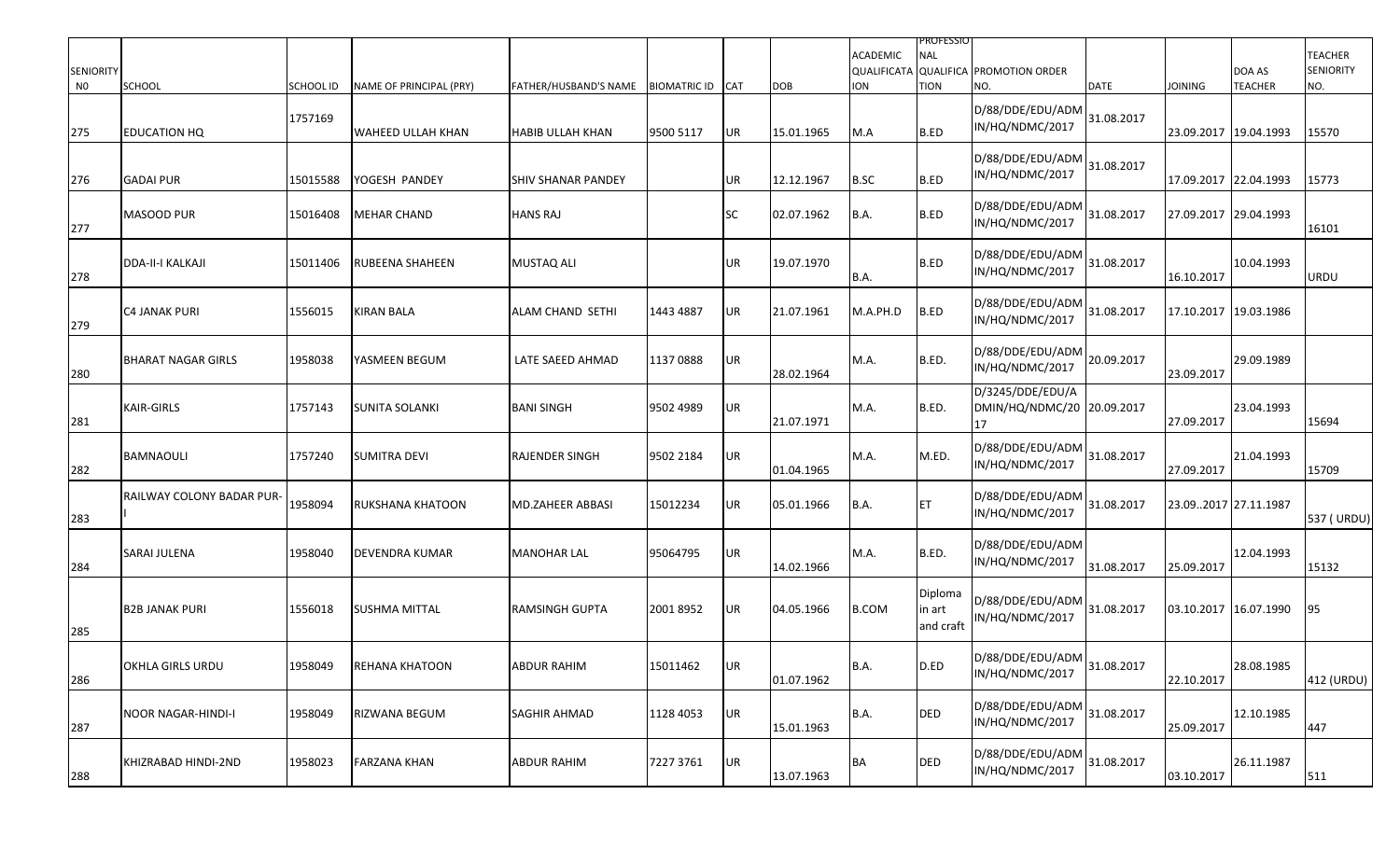| <b>SENIORITY</b><br>N <sub>0</sub> | SCHOOL                               | SCHOOL ID | NAME OF PRINCIPAL (PRY) | FATHER/HUSBAND'S NAME      | BIOMATRIC ID CAT |            | <b>DOB</b> | <b>ACADEMIC</b><br>ON | PROFESSIO<br>NAL<br><b>TION</b> | QUALIFICATA QUALIFICA PROMOTION ORDER<br>NO. | <b>DATE</b> | <b>JOINING</b>        | DOA AS<br><b>TEACHER</b> | <b>TEACHER</b><br><b>SENIORITY</b><br>NO. |
|------------------------------------|--------------------------------------|-----------|-------------------------|----------------------------|------------------|------------|------------|-----------------------|---------------------------------|----------------------------------------------|-------------|-----------------------|--------------------------|-------------------------------------------|
| 289                                | ABUL FAZAL HINDI-2ND                 | 1757206   | <b>HUSAN ARA</b>        | <b>MOHD ASGHAR</b>         | 6333 8015        | <b>UR</b>  | 20.07.1967 | 12TH                  | <b>DED</b>                      | D/88/DDE/EDU/ADM<br>IN/HQ/NDMC/2017          | 31.08.2017  | 13.10.2017            | 27.11.1987               | 538                                       |
| 290                                | TEHKHAND NO-2-1ST                    | 1958153   | SHARIFA BEGUM           | MOHD SAEED                 | 5411 9032        | <b>JUR</b> | 25.10.1962 | M.A.                  | B.ED.                           | D/88/DDE/EDU/ADM<br>IN/HQ/NDMC/2017          | 31.08.2017  | 04.10.2017            | 14.09.1989               | 571                                       |
| 291                                | <b>B3 RAGHUBIR NAGAR -II</b>         | 1556079   | SWATANTRA MADAN         | CHANDAN DASS CHAWLA        |                  | UR         | 04.02.1967 | BA                    | JBT                             | D/88/DDE/EDU/ADN<br>IN/HQ/NDMC/2017          | 31.08.2017  | 13.10.2017 21.02.1983 |                          | 9025                                      |
| 292                                | TILAK NAGAR 4-I                      | 1556059   | RAJNI SAHANI            | <b>MLKOHLI</b>             |                  | <b>IUR</b> | 21.12.1963 | <b>B COM</b>          | JBT                             | D/88/DDE/EDU/ADM<br>IN/HQ/NDMC/2017          | 31.08.2017  | 22.09.2017 09.11.1987 |                          | 11170                                     |
| 293                                | KAPASHERA-NO-1/II                    | 1757419   | <b>SUMAN GROVER</b>     | <b>ASHOK KUMAR</b>         | 9500 1589        | UR.        | 04.08.1965 | M.A.                  | M.ED.                           | D/88/DDE/EDU/ADM<br>IN/HQ/NDMC/2017          | 31.08.2017  | 29.09.2017            | 06.11.1987               | 11236                                     |
| 294                                | <b>C5 JANAK PURI</b>                 | 1556016   | ANJANA RANI             | JANAK RAJ KAPOOR           | 0837 2559        | UR         | 09.04.1964 | <b>B.SC</b>           | B.ED.                           | D/88/DDE/EDU/ADM<br>IN/HQ/NDMC/2017          | 31.08.2017  | 17.10.2017 20.11.1987 |                          | 11397                                     |
| 295                                | TILAK NAGAR NO 2                     | 1556061   | <b>SUNITA VERMA</b>     | <b>KRISHAN GOPAL VERMA</b> | 6188 0430        | UR         | 10.08.1960 | M.A.                  | M.ED.                           | D/88/DDE/EDU/ADM<br>IN/HQ/NDMC/2017          | 31.08.2017  | 23.09.17              | 02.08.1989               | 12624                                     |
| 296                                | PUNJABI BAGH EXT                     | 1556094   | SNEHLATA SHARMA         | KRISHAN LAL SHARMA         | 4952 3094        | UR         | 02.08.1964 | <b>B.A.</b>           | B.ED.                           | D/88/DDE/EDU/ADN<br>IN/HQ/NDMC/2017          | 31.08.2017  | 25.09.2017 28.07.1990 |                          | 13225                                     |
| 297                                | <b>NEW KRISHNA PARK</b>              | 1556361   | SUDESH SEHRAWAT         | <b>MANSUKH LAL GAHLOT</b>  | 2279 1380        | <b>JUR</b> | 01.05.1967 | B.A.                  | B.ED.                           | D/88/DDE/EDU/ADM<br>IN/HQ/NDMC/2017          | 31.08.2017  | 26.09.2017 31.07.1990 |                          | 13277                                     |
| 298                                | <b>JANTA GRAH-I</b>                  | 1958077   | <b>GURSHARAN KAUR</b>   | <b>MOHAN SINGH</b>         | 950065120        | <b>UR</b>  | 04.11.1967 | <b>B.COM</b>          | <b>B.ED</b>                     | D/88/DDE/EDU/ADM<br>IN/HQ/NDMC/2017          | 31.08.2017  | 27.09.2017 20.08.1990 |                          | 13645                                     |
| 299                                | <b>J.J.MADIPUR</b>                   | 1556082   | <b>SURENDER KUMAR</b>   | KISHAN CHAND               | 1674 8371        | <b>UR</b>  | 17.02.1965 | M.A                   | B.ED                            | D/88/DDE/EDU/ADM<br>IN/HQ/NDMC/2017          | 27.09.2017  | 27.09.2017 14.09.1990 |                          | 13719                                     |
| 300                                | KHYALA OLD II                        | 1556098   | RASHMI KHANNA           | GOPAL SARAN CHOPRA         | 39546388         | IUR.       | 02.12.1968 | M.COM                 | IB.ED                           | D/88/DDE/EDU/ADM<br>IN/HQ/NDMC/2017          | 31.08.2017  |                       |                          | 14187                                     |
| 301                                | <b>D.D.A.SLUM - II KALKA JI</b>      | 1958074   | SARESTHA                | <b>SOM NATH MOHLA</b>      | 15011000         | <b>UR</b>  | 30.08.1964 | B.A.                  | B.ED                            | D/88/DDE/EDU/ADM<br>IN/HQ/NDMC/2017          | 31.08.2017  | 25.09.2017 01.01.1991 |                          | 14205                                     |
| 302                                | DR. AMBEDKAR NAGAR SEC-1<br>$NO-2-I$ | 1959104   | SAVITA                  | JAICHAND                   | 15016167         | UR         | 15.10.1965 | <b>B.A.</b>           | B.ED                            | D/88/DDE/EDU/ADM<br>IN/HQ/NDMC/2017          | 31.08.2017  | 03.10.2017            | 20.01.1992               | 14292                                     |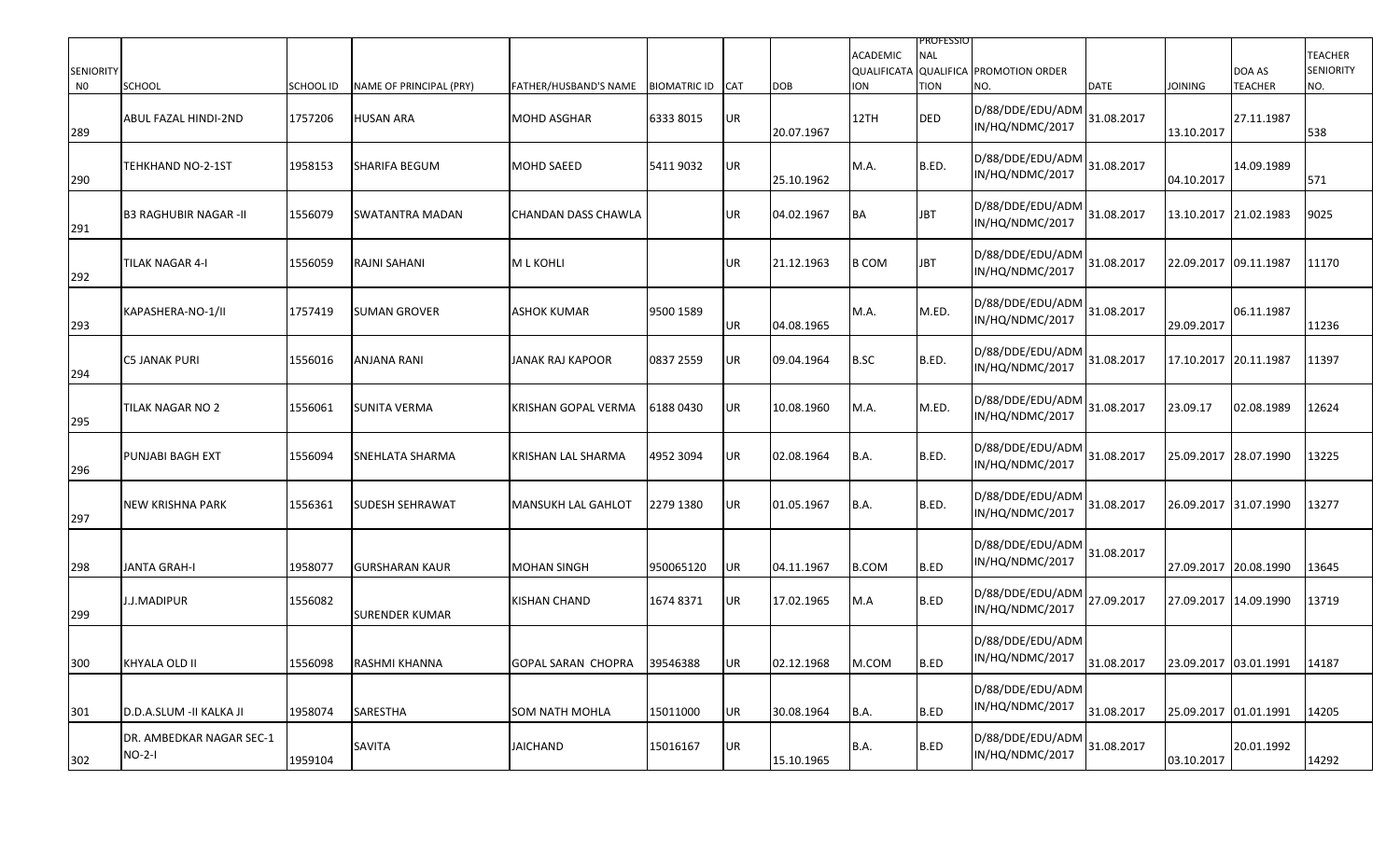| <b>SENIORITY</b><br>N <sub>0</sub> | <b>SCHOOL</b>                               | SCHOOL ID | NAME OF PRINCIPAL (PRY) | <b>FATHER/HUSBAND'S NAME</b>     | <b>BIOMATRIC ID</b> | <b>CAT</b> | <b>DOB</b> | ACADEMIC<br><b>ION</b> | <b>PROFESSIO</b><br><b>NAL</b><br><b>TION</b> | QUALIFICATA QUALIFICA PROMOTION ORDER<br>NO. | <b>DATE</b> | <b>JOINING</b>        | DOA AS<br><b>TEACHER</b> | <b>TEACHER</b><br><b>SENIORITY</b><br>NO. |
|------------------------------------|---------------------------------------------|-----------|-------------------------|----------------------------------|---------------------|------------|------------|------------------------|-----------------------------------------------|----------------------------------------------|-------------|-----------------------|--------------------------|-------------------------------------------|
| 303                                | D1A JANAK PURI                              | 1556025   | SARITA AGGARWAL         | ARUN AGGARWAL                    |                     | UR         | 23.07.1964 | M.COM                  | B.ED                                          | D/88/DDE/EDU/ADM<br>IN/HQ/NDMC/2017          | 31.08.2017  | 26.09.2017 18.01.1992 |                          | 14308                                     |
| 304                                | JEEWAN NAGAR                                | 1958035   | REKHA SAINI             | <b>SUKHRAM SAINI</b>             | 0428 4022           | UR         | 03-Apr-66  | B.A.                   | B.ED.                                         | D/88/DDE/EDU/ADM<br>IN/HQ/NDMC/2017          | 31.08.2017  | 10-Oct-17             | 16.01.1992               | 14327                                     |
| 305                                | GG3 VIKAS PURI                              | 1556111   | <b>SUNITA RANI</b>      | TARACHAND                        | 52518463            | UR         | 01.06.1963 | M.A.                   | B.ED.                                         | D/88/DDE/EDU/ADM<br>IN/HQ/NDMC/2017          | 31.08.2017  | 23.09.2017 07.04.1993 |                          | 14980                                     |
| 306                                | R K PURAM SEC-5                             | 1959037   | SUMAN RANA              | BALBIR SINGH RANA                | 15016501            | UR         | 23.06.1963 | M.A.                   | B.ED                                          | D/88/DDE/EDU/ADM<br>IN/HQ/NDMC/2017          | 31.08.2017  | 23.09.2017            | 08.04.1993               | 15006                                     |
| 307                                | DR.AMBEDKAR NAGAR<br><b>SECTOR 5 NO.IST</b> | 1959130   | <b>SUNITA CHOUDHARY</b> | <b>MAHENDER SINGH</b>            | 15016229            | UR         | 21.08.1962 | M.COM                  | B.ED                                          | D/88/DDE/EDU/ADM<br>IN/HQ/NDMC/2017          | 31.08.2017  | 26.09.2017 04.08.1993 |                          | 15007                                     |
| 308                                | C1 JANAK PURI II                            | 1556011   | <b>SURESH CHANDRA</b>   | RAJMAL SINGH                     |                     | UR         | 01.12.1964 | <b>MA</b>              | M.ED                                          | D/88/DDE/EDU/ADM<br>IN/HQ/NDMC/2017          | 31.08.2017  | 25.09.2017 15.07.1993 |                          | 15023                                     |
| 309                                | <b>SAGARPUR OLD-II</b>                      | 1757166   | <b>SUNITA MUDGAL</b>    | JAGDISH CHANDRA<br>SHARMA        | 9504 1901           | UR         | 11.02.1967 | M.A.                   | B.ED.                                         | D/88/DDE/EDU/ADM<br>IN/HQ/NDMC/2017          | 31.08.2017  | 25.09.2017            | 08.04.1993               | 15024                                     |
| 310                                | <b>MAIDAN GARI</b>                          | 15015382  | KANTA DAGAR             | <b>SUDHIR DAGAR</b>              |                     | UR         | 01.05.1962 | <b>B.A.</b>            | B.ED                                          | D/88/DDE/EDU/ADM<br>IN/HQ/NDMC/2017          | 31.08.2017  | 04.10.2017            | 15.07.1993               | 15050                                     |
| 311                                | <b>REWLA KHANPUR</b>                        | 1757209   | <b>BIJENDER KUMAR</b>   | <b>RAM GOPAL</b>                 | 9502 6049           | UR         | 16.06.1967 | M.A.                   | B.ED.                                         | D/88/DDE/EDU/ADM<br>IN/HQ/NDMC/2017          | 31.08.2017  | 26.09.2017            | 08.04.1993               | 15112                                     |
| 312                                | <b>HIMAYUN PUR</b>                          | 1959023   | <b>NDER MANI MISHRA</b> | T. N. MISHRA                     | 15015767            | UR         | 27.10.1966 | B.A.                   | <b>ETE</b>                                    | D/88/DDE/EDU/ADM<br>IN/HQ/NDMC/2017          | 31.08.2017  | 27.09.2017            | 13.04.1993               | 15214                                     |
| 313                                | <b>KAZIPUR</b>                              | 1757136   | USHA RANI               | <b>JAGBIR SINGH</b>              | 9503 6552           | UR         | 01.10.1965 | M.A.                   | B.ED.                                         | D/88/DDE/EDU/ADM<br>IN/HQ/NDMC/2017          | 31.08.2017  | 27.09.2017            | 16.04.1993               | 15217                                     |
| 314                                | KHAIRA NO I                                 | 1757119   | <b>SUKESH SHARMA</b>    | <b>SUBHASH CHANDER</b><br>SHARMA | 9502 2031           | UR         | 24.01.1964 | M. COM                 | M.ED.                                         | D/88/DDE/EDU/ADM<br>IN/HQ/NDMC/2017          | 31.08.2017  | 27.09.2017            | 1.04.1993                | 15231                                     |
| 315                                | <b>DMS HARI NAGAR</b>                       | 1556032   | <b>SEEMA RANI</b>       | <b>MOHAN LAL</b>                 | 0565 8334           | UR         | 06.12.1970 | <b>B.COM</b>           | B.ED.                                         | D/88/DDE/EDU/ADM<br>IN/HQ/NDMC/2017          | 31.08.2017  | 23.09.2017 15.04.1993 |                          | 15239                                     |
| 316                                | <b>JASOLA VILLAGE-II</b>                    | 1958150   | <b>NOOR AFSHA</b>       | MOHD.JAWAID KHAN                 | 8511 1598           | UR         | 30.10.1968 | M. COM                 | B.ED.                                         | D/88/DDE/EDU/ADM<br>IN/HQ/NDMC/2017          | 31.08.2017  | 27.09.2017            | 16.04.1993               | 15333                                     |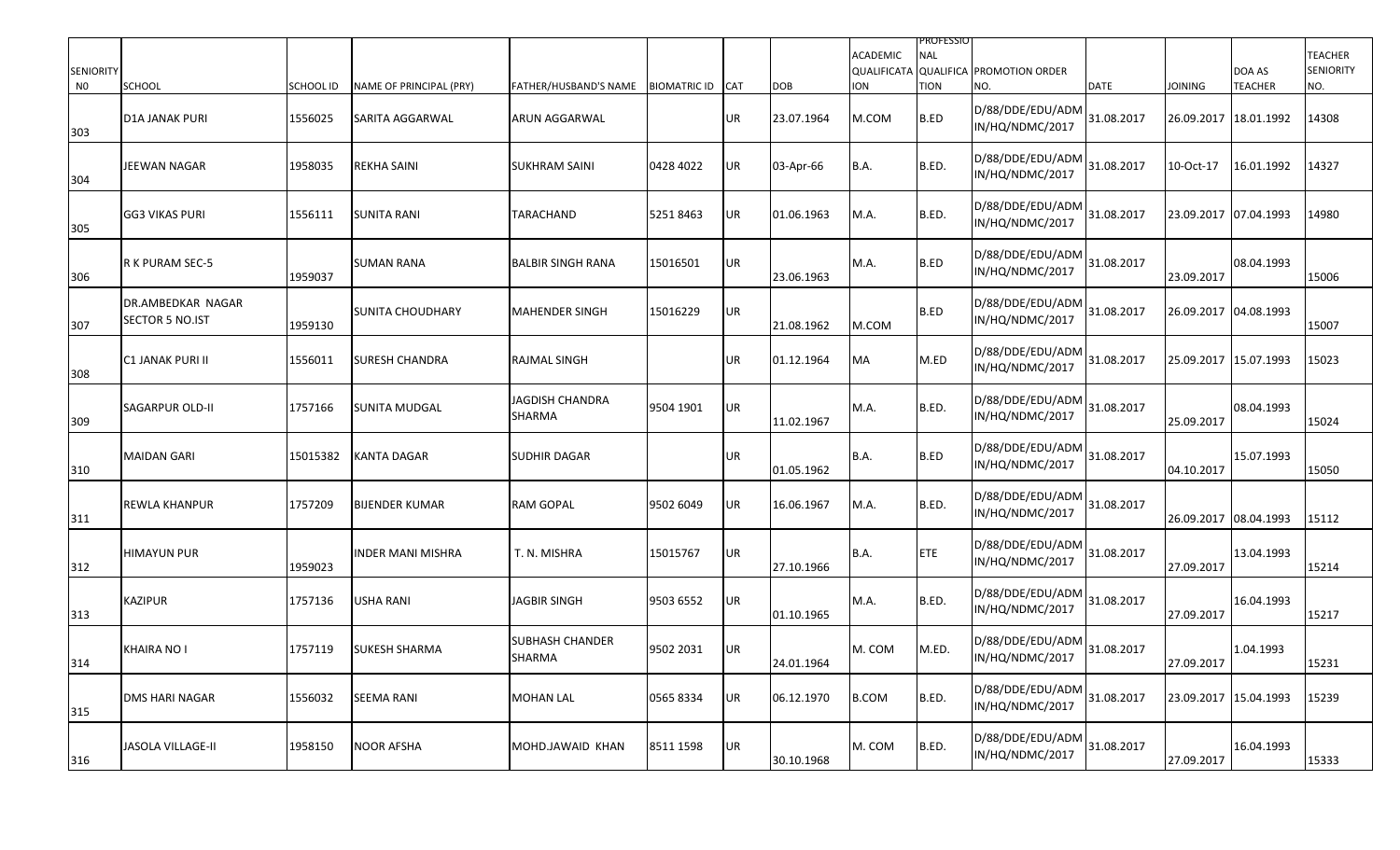| <b>SENIORITY</b><br>N <sub>0</sub> | SCHOOL                                | SCHOOL ID | NAME OF PRINCIPAL (PRY) | FATHER/HUSBAND'S NAME                  | <b>BIOMATRIC ID</b> | <b>CAT</b> | <b>DOB</b> | ACADEMIC<br><b>ION</b> | <b>PROFESSIO</b><br><b>NAL</b><br><b>TION</b> | QUALIFICATA QUALIFICA PROMOTION ORDER<br>NO. | <b>DATE</b> | <b>JOINING</b>        | DOA AS<br><b>TEACHER</b> | <b>TEACHER</b><br><b>SENIORITY</b><br>NO. |
|------------------------------------|---------------------------------------|-----------|-------------------------|----------------------------------------|---------------------|------------|------------|------------------------|-----------------------------------------------|----------------------------------------------|-------------|-----------------------|--------------------------|-------------------------------------------|
| 317                                | SAGARPUR WEST-I                       | 1757169   | <b>MANJU SAKLANI</b>    | <b>BHAGWATI PRASAD</b><br><b>BHATT</b> | 9504 1902           | UR         | 06.06.1969 | M.A.                   | B.ED.                                         | D/88/DDE/EDU/ADM<br>IN/HQ/NDMC/2017          | 31.08.2017  | 23.09.2017            | 17.04.1993               | 15346                                     |
| 318                                | <b>GOPAL NAGAR -I</b>                 | 1757110   | KANTA KUMARI            | <b>ATTER SINGH</b>                     | 9502 5068           | UR         | 05.02.1965 | M.A.                   | B.ED.                                         | D/88/DDE/EDU/ADM<br>IN/HQ/NDMC/2017          | 31.08.2017  | 03.10.2017 16.04.1993 |                          | 15406                                     |
| 319                                | DWARKA SEC 3/ PHASE-I                 | 1757214   | RAJ BALA SHARMA         | VINOD KUMAR                            | 9502 5320           | UR         | 05.07.1971 | M.A.                   | S.A.V                                         | D/88/DDE/EDU/ADM<br>IN/HQ/NDMC/2017          | 31.08.2017  | 27.09.2017            | 22.04.1993               | 15420                                     |
| 320                                | <b>BHARTHAL GIRLS</b>                 | 1757236   | PROMILA GOVIL           | <b>BHUVNESH KUMAR</b><br>GOVIL         | 9501 3876           | UR         | 09.07.1964 | M.A.                   | B.ED                                          | D/88/DDE/EDU/ADM<br>IN/HQ/NDMC/2017          | 31.08.2017  | 03.10.2017            | 16.04.1993               | 15479                                     |
| 321                                | <b>ANDREWS GANJ</b>                   | 1958016   | <b>NDU BATRA</b>        | <b>SANJEEV BATRA</b>                   | 95064040            | UR         | 12.12.1967 | M.A.                   | B.ED.                                         | D/88/DDE/EDU/ADM<br>IN/HQ/NDMC/2017          | 31.08.2017  | 22.09.2017            | 20.04.1993               | 15512                                     |
| 322                                | <b>MAHAVIR ENCLAVE-D BLOCK</b>        | 1757164   | <b>KAVITA SHARMA</b>    | <b>KRISHAN CHAND</b><br>SHARMA         | 9502 5349           | UR         | 26.05.1966 | <b>B.A.</b>            | B.ED.                                         | D/88/DDE/EDU/ADM<br>IN/HQ/NDMC/2017          | 31.08.2017  | 25.09.2017 16.07.1993 |                          | 15517                                     |
| 323                                | DR AMBEDKAR SEC-4 NO-2-1ST            | 1959123   | NEELAM SINGH            | <b>BRIJENDRA SINGH</b><br>KANAUJIA     | 15016198            | UR         | 25.06.1962 | M.A.                   | B.ED                                          | D/88/DDE/EDU/ADM<br>IN/HQ/NDMC/2017          | 31.08.2017  | 23.09.2017            | 17.04.1993               | 15653                                     |
| 324                                | <b>C1 JANAK PURI I</b>                | 1556006   | <b>SUJATA GUPTA</b>     | KULBHUSHAN GUPTA                       | 9503 0052           | UR         | 08.02.1970 | <b>B.SC</b>            | B.ED.                                         | D/88/DDE/EDU/ADM<br>IN/HQ/NDMC/2017          | 31.08.2017  | 17.10.2017 19.04.1993 |                          | 15660                                     |
| 325                                | JJ BAKKARWALA G BLOCK                 | 1556141   | NARESH KUMAR            | <b>JEET SINGH</b>                      |                     | UR         | 15.07.1963 | <b>BSC</b>             | B.ED                                          | D/88/DDE/EDU/ADM<br>IN/HQ/NDMC/2017          | 31.08.2017  | 28.10.2014 21.04.1993 |                          | 15682                                     |
| 326                                | KAKRAULA NO-I/II                      | 1757208   | <b>SUNIL GAHLOT</b>     | RAMPHAL RUHIL                          | 9504 1993           | UR         | 10.11.1969 | M.A.                   | <b>ETE</b>                                    | D/88/DDE/EDU/ADM<br>IN/HQ/NDMC/2017          | 31.08.2017  | 27.09.2017            | 21.04.1993               | 15693                                     |
| 327                                | TAJPUR KHURD                          | 1757180   | NEELAM GUPTA            | <b>UP GUPTA</b>                        | 9502 4919           | UR         | 29.12.1966 | M.A.                   | B.ED.                                         | D/88/DDE/EDU/ADM<br>IN/HQ/NDMC/2017          | 31.08.2017  | 03.10.2017 24.04.1993 |                          | 15710                                     |
| 328                                | UTTAM NAGAR OLD                       | 1757434   | GIRJESH KUMAR SHARMA    | KEDAR NATH SHARMA                      | 6734 2363           | UR         | 01.10.1965 | <b>B.SC</b>            | B.ED.                                         | D/88/DDE/EDU/ADM<br>IN/HQ/NDMC/2017          | 31.08.2017  | 26.09.17              | 21.04.1993               | 15722                                     |
| 329                                | UTTAM NAGAR NEW NO 2-I                | 1556131   | <b>BINDU BHARDWAJ</b>   | <b>SUNIL BHARDWAJ</b>                  |                     | UR         | 15.07.1968 | M.COM                  | B.ED.                                         | D/88/DDE/EDU/ADM<br>IN/HQ/NDMC/2017          | 31.08.2017  | 23.09.2017 15.07.1993 |                          | 15724                                     |
| 330                                | DR. AMBEDKAR NAGAR SEC-1<br>$NO-3-II$ | 1959107   | <b>SUMITRA</b>          | OM PRAKASH YOGI                        | 15016015            | UR         | 14.04.1966 | M.COM                  | B.ED                                          | D/88/DDE/EDU/ADM<br>IN/HQ/NDMC/2017          | 31.08.2017  | 04.10.2017            | 23.04.1993               | 15780                                     |